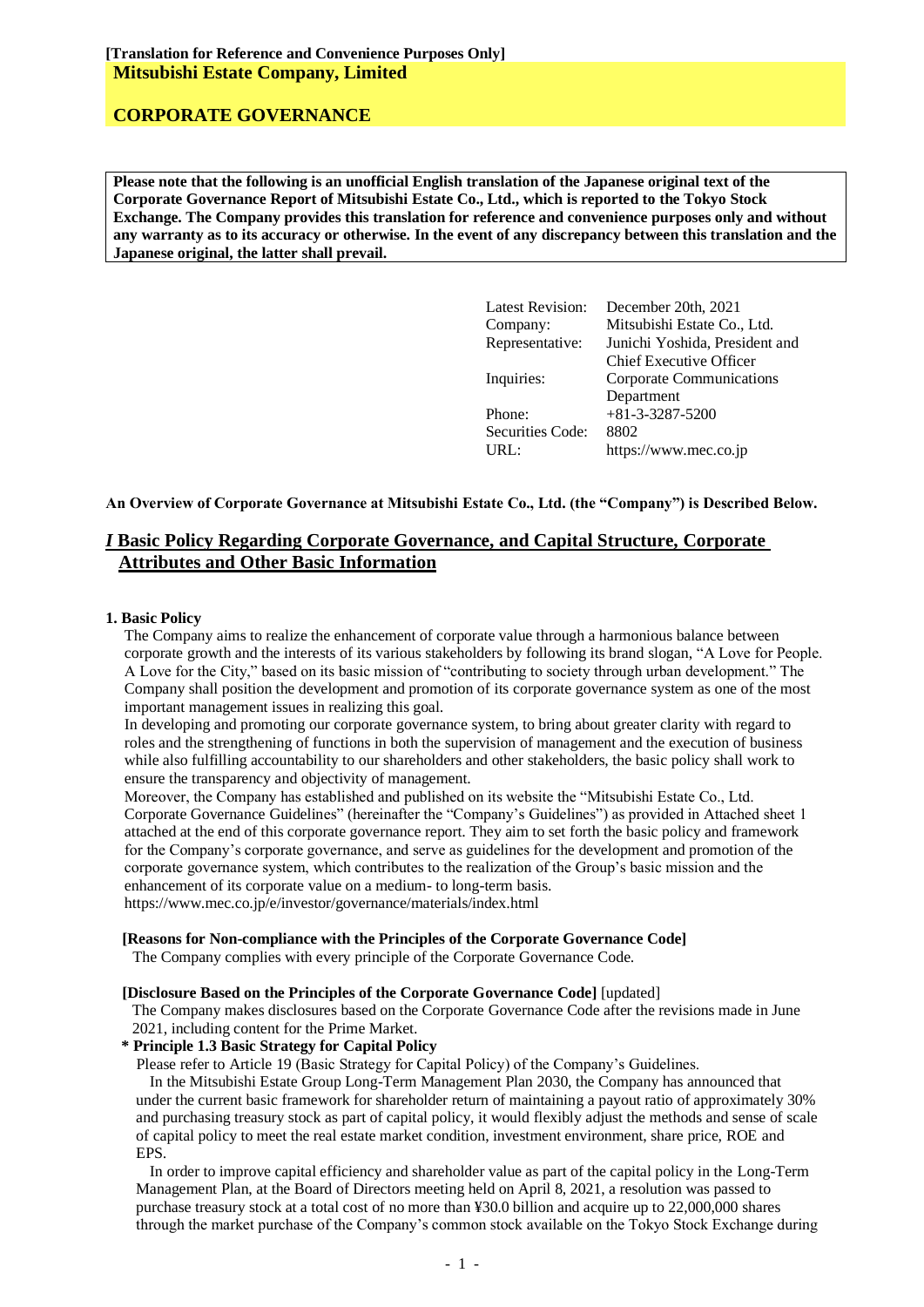the period from April 9, 2021 to March 31, 2022.

#### **\* Principle 1.4 Shares Held for Strategic Purposes (Policy Regarding Strategic Shareholdings)**

Please refer to Article 20 (Cross-Shareholdings), paragraph 1 and 2 of the Company's Guidelines. Note that in regard to listed shares that the Company holds as shares held for strategic purposes, it verifies the significance of holding the shares from the perspective of whether it facilitates the smooth progress of the Group's business activities by looking at the history of the Company's acquisition of such shares, the track record of business transactions, the status of cooperative partnerships, dividend performance, and other factors. The Company then reports to its Board of Directors, at least as frequently as once a year, the details of such findings, the reductions in shares held for strategic purposes and the reduction guidelines that the Company follows regarding future strategic shareholding reduction, and, where necessary, proceeds with the sale of such shares.

In the last five-year period between fiscal 2016 and fiscal 2020, the Company has sold shares held as strategic shareholdings worth about ¥21.5 billion.

#### **\* Principle 1.4 Shares Held for Strategic Purposes (Standards for Exercising Voting Rights on Shares Held for Strategic Purposes)**

Please refer to Article 20 (Cross-Shareholdings), paragraph 3 of the Company's Guidelines.

#### **\* Principle 1.7 Related Party Transactions**

Please refer to Article 21 (Related Party Transactions) of the Company's Guidelines.

#### **\* Supplementary Principle 2.4.1 Diversity of Human Resources**

The Mitsubishi Estate Group recognizes that the accommodation of diverse human resources and workstyles and respect for human rights are crucial to management and business activities. Accordingly, the Mitsubishi Estate Group Guidelines for Conduct include provisions related to the respect for human rights and diversity and empowerment of individuals, and the Group has steadfastly promoted initiatives to realize these guidelines.

[Mitsubishi Estate Group Code of Conduct]

https://www.mec.co.jp/e/company/charter/index.html

Regarding female employees, we have set a target for the percentage of managers who are female employees to be 10% by fiscal 2030 and for the percentage of section heads, who are candidates for management, who are female employees to be 30% by fiscal 2025. From the standpoint of our human resources system, including the childcare leave system and the reemployment program, we are building an environment in which female employees can continue to work and to succeed without being separated from work due to life events.

In terms of immediate specific initiatives, we are strengthening our mid-career hiring of female employees at the level of section head, introducing a human resources system that allows for flexible workstyles, holding internal roundtable discussions aimed at balancing work and child rearing, continuing to hold external seminars, etc. Please refer to the following for details, including the contents of specific initiatives. 【Diversity promotion initiatives】

https://www.mec.co.jp/e/sustainability/activities/social/diversity/

【Action plan based on Japan's Act on the Promotion of Female Participation and Career Advancement in the Workplace】

https://www.mec.co.jp/j/sustainability/activities/social/diversity/pdf/Empowerment\_of\_Women.pdf (Japanese only)

Furthermore, under the Long-Term Management Plan 2030 created considering the rapid changes in the business environment and market trends, in addition to our traditional mainstay Domestic Asset Business, we have put forth a growth strategy centered on the International Asset Business and the Non-Asset Business (proactive use of the latest technologies including AI and robotics and the promotion of fee business models). To implement this growth strategy, we recognize that it will be more important than ever to secure diversity from the standpoint of experience and skill, and we are proactively pursuing mid-career hiring based on this understanding. Furthermore, to support mid-career hires and ensure that they quickly become accustomed to and deepen their understanding of the Company shortly after being hired, we have introduced an internal mentor system (monthly exchanges between the mid-career hire and an employee from outside of their division).

In terms of foreign employees, previously overseas offices had engaged in hiring independently, but starting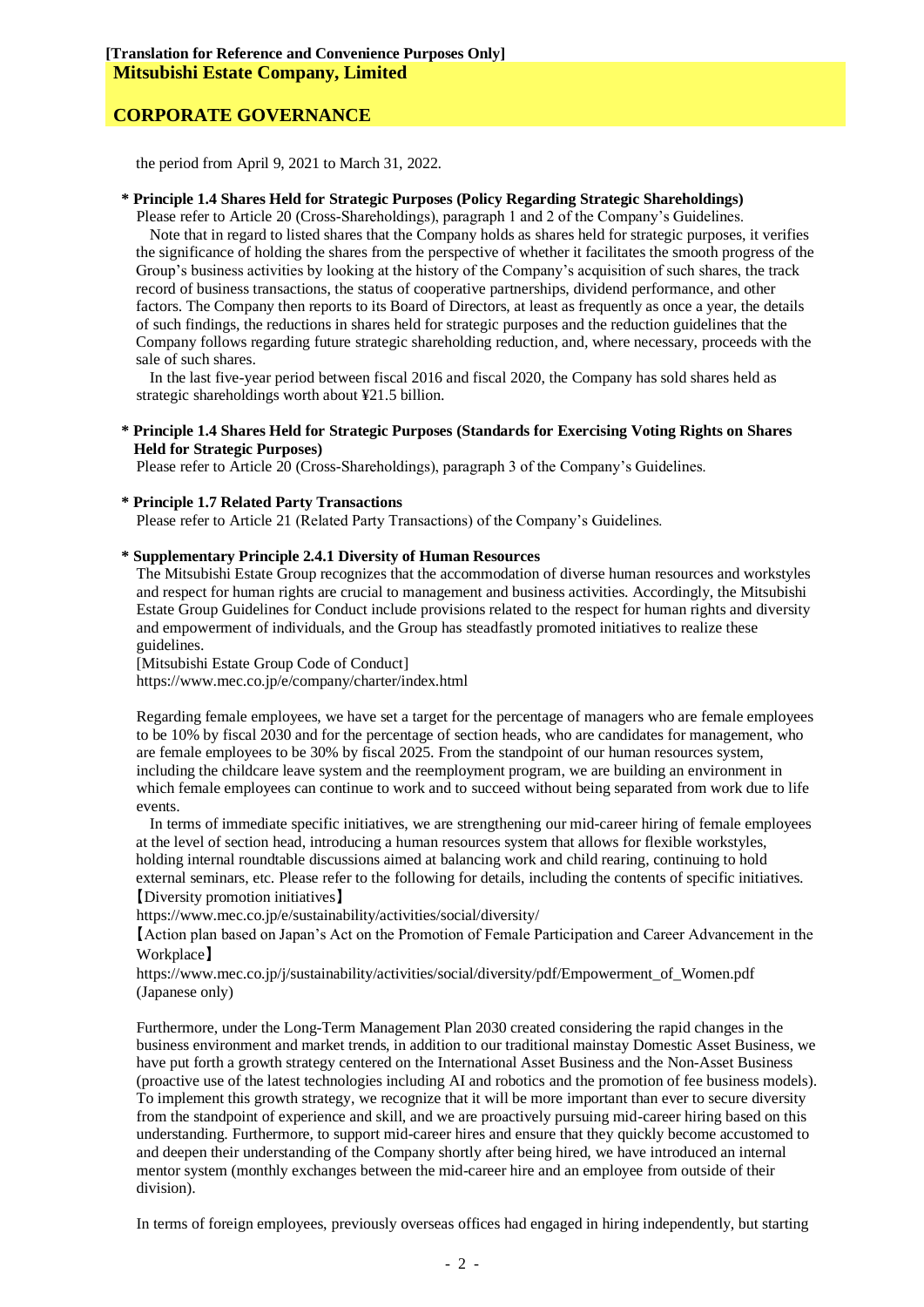in fiscal 2019, the Company began hiring foreign nationals as part of our new-career hires in a separate framework from the selection of Japanese students, and we plan to continue this policy.

Regarding the setting of numerical targets for manager position hiring, as only a few years have passed since we strengthened foreigner and mid-career hiring, we plan to continue proactive hiring at present while evaluating the merits of target setting going forward.

#### **\* Principle 2.6 Roles of Corporate Pension Funds as Asset Owners**

The Company, in working to realize the stable formation of assets for employees and fulfill the role expected of it as an asset owner, has formulated the "Basic Guidelines on Pension Asset Management," which set forth the guidelines related to the asset management committee, asset portfolio composition, and the selection and evaluation of asset managers of corporate pension funds etc., and is going about managing assets in line with the aforementioned guidelines.

#### **\* Principle 3.1 Full Disclosure**

i) Company objectives (e.g., business principles), business strategies and business plans;

(1) Business Principles

In "The Mission of the Mitsubishi Estate Group," the Company defines its mission as follows: "By building attractive, environmentally sound communities where people can live, work and relax with contentment, we contribute to the creation of a truly meaningful society." Furthermore, to realize this mission, the Company defines "The Mitsubishi Estate Group Code of Corporate Conduct" and "Mitsubishi Estate Group Guidelines for Conduct," which are publicized on the Company's website.

https://www.mec.co.jp/e/company/charter/index.html

(2) Business Strategies and Business Plans

The Company formulated the Mitsubishi Estate Group Long-Term Management Plan 2030 with a start date of April 2020, which is publicized on the Company's website.

https://www.mec.co.jp/e/investor/plan/index.html

ii) Basic views and guidelines on corporate governance based on each of the principles of the Code; The Company's basic views are described in "1. Basic Policy" of this corporate governance report and in the Article 2 (Basic Policy) of the Company's Guidelines.

Aiming to set forth the basic policy and framework for the Company's corporate governance, and serve as guidelines for the development and promotion of the corporate governance system, which contributes to the realization of the Group's basic mission and the enhancement of its corporate value on a medium- to long-term basis, the Company defines the Company's Guidelines, which are publicized on the Company's website.

iii) Board policies and procedures in determining the remuneration of the senior management and Directors; Please refer to "\* Board policies and procedures in determining the remuneration of the senior management and Directors" within "II 1. [Directors' and Corporate Executive Officers' Remuneration]" of this report.

iv) Board policies and procedures in the appointment/dismissal of the senior management and the nomination of Directors candidates; and

Please refer to Article 12 (Process of Nominating the Candidates for Directors) and Article 14 (Process of Appointment and Dismissal of Corporate Executive Officers) of the Company's Guidelines.

v) Explanations with respect to the individual appointments/dismissals and nominations based on iv). Career histories of individual Director candidates are contained in the Notice of Convocation of the General Meeting of Shareholders and securities report and the reasons for election of individual Director candidates are contained in the Notice of Convocation of the General Meeting of Shareholders and the Company's website.

https://www.mec.co.jp/e/investor/governance/overview/index.html

The reasons for appointment of individual Outside Director Candidates are contained in this corporate governance report under "[Directors] Relationship with the Company (2)."

Career histories of individual Corporate Executive Officers are stated in the securities report, and the reasons for appointment of individual Corporate Executive Officers are contained in the Company's website. https://www.mec.co.jp/e/investor/governance/overview/index.html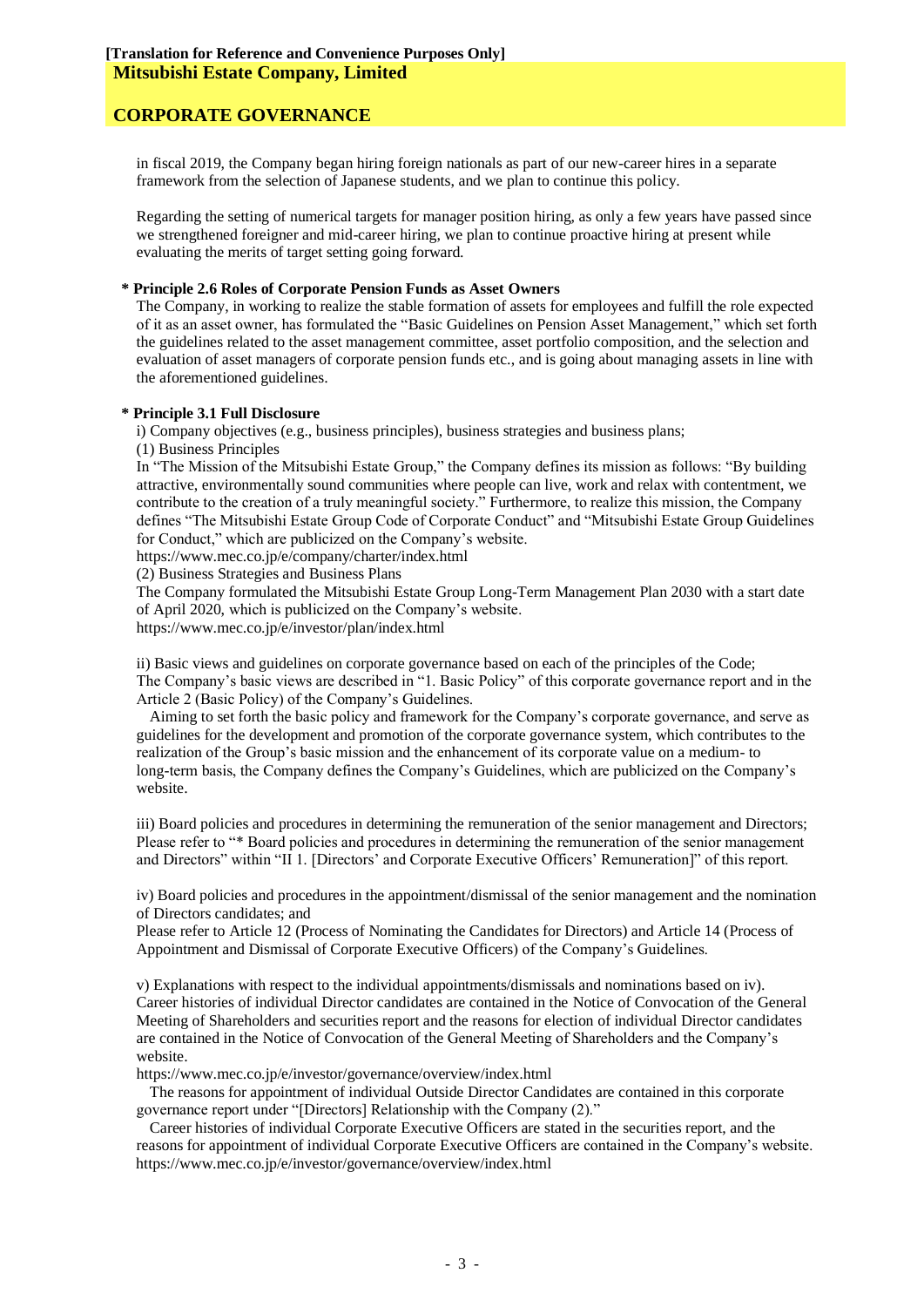#### **\* Supplementary Principle 3.1.3 Sustainability**

1. Sustainability initiatives and disclosure status

As stated in the Mission of the Mitsubishi Estate Group, "We contribute to society through urban development." As such, the Mitsubishi Estate Group has long engaged in business activities with an awareness of contributing to society. In January 2020, the Group established the Mitsubishi Estate Group Sustainability Vision 2050 focused on sustainability management in 2050. Behind our slogan of "Be the Ecosystem Engineers," we pledge to aspire to be a corporate group (engineers) that provides spaces and infrastructure (ecosystems) where all actors (individuals, corporations, and more) are able to coexist sustainably and thrive together—economically, environmentally, and socially.

Furthermore, as milestones that establish specific themes and actions to achieve this vision, in the Long-Term Management Plan 2030, we have established Mitsubishi Estate Group 2030 Goals for SDGs, our four key themes of Environment, Diversity & Inclusion, Innovation, and Resilience, as well as KPIs and targets for each theme. The four key themes are based on seven material issues.

We disclose specific initiatives and the state of progress in the above themes on the Company's website, in our annual Sustainability Report, and in our Integrated Report.

Please refer to the following for details. [Website] https://www.mec.co.jp/e/sustainability/ [Sustainability Report] https://www.mec.co.jp/e/sustainability/report/ [Integrated Report] https://www.mec.co.jp/j/investor/irlibrary/annual/pdf/integratedreport2021\_e.pdf

#### 2. Investing in human capital

In terms of investing in human capital, the Mitsubishi Estate Group believes that human resources are an essential management asset and recognizes that employee growth is crucial to the Group's continued growth. The Group has defined the five ideal traits it seeks in its human resources: visionary, professional, with integrity, team-building skills, and a passion for challenges and innovation. The Group conducts various training programs in line with each individual's career stage, combining job rotations with coordinated programs at workplaces. Throughout its organization, the Group works to develop its employees' skills using multiple approaches.

Please refer to the following for details.

[Website]

https://www.mec.co.jp/e/sustainability/activities/social/human-resource/

3. Disclosures based on the TCFD recommendations

In February 2020, the Mitsubishi Estate Group announced its support for the recommendations of TCFD. In May 2020, the Company disclosed such information governance, strategies, risk management, indicators and targets on climate change risks and opportunities in accordance with the framework recommended by TCFD. These contents are disclosed on the Company's website and in our Integrated Report.

Please refer to the following for details.

[Website]

https://www.mec.co.jp/e/sustainability/activities/environment/tcfd/pdf/TCFD\_Recommendations.pdf [Integrated Report (P.53)]

https://www.mec.co.jp/j/investor/irlibrary/annual/pdf/integratedreport2021\_e.pdf

#### **\* Supplementary Principle 4.1.1 Roles and Responsibilities of the Board of Directors**

Please refer to Article 4 (Roles of the Board of Directors) of the Company's Guidelines.

#### **\* Principle 4.8 Effective Use of Independent Directors**

The Company's policy regarding the composition of the Board of Directors is described in the Article 5 (Composition of the Board of Directors) of the Company's Guidelines. The policy regarding the independence of Outside Directors is described in the Article 12 (Process of Nominating the Candidates for Directors) of the Company's Guidelines.

The Company's Board of Directors comprises 15 Directors. Of those, 7 (46.6%) are Outside Directors and 3 are Directors who do not concurrently serve as Corporate Executive Officers. As such, the two thirds (10 of 15) of the Board of Directors are composed of non-executive Directors, realizing a system with sufficient independence and effectiveness for the entire Board of Directors. The role of chairman of the Board of Directors is fulfilled by the Chairman of the Board of the Company, who does not concurrently serve as a Corporate Executive Officer.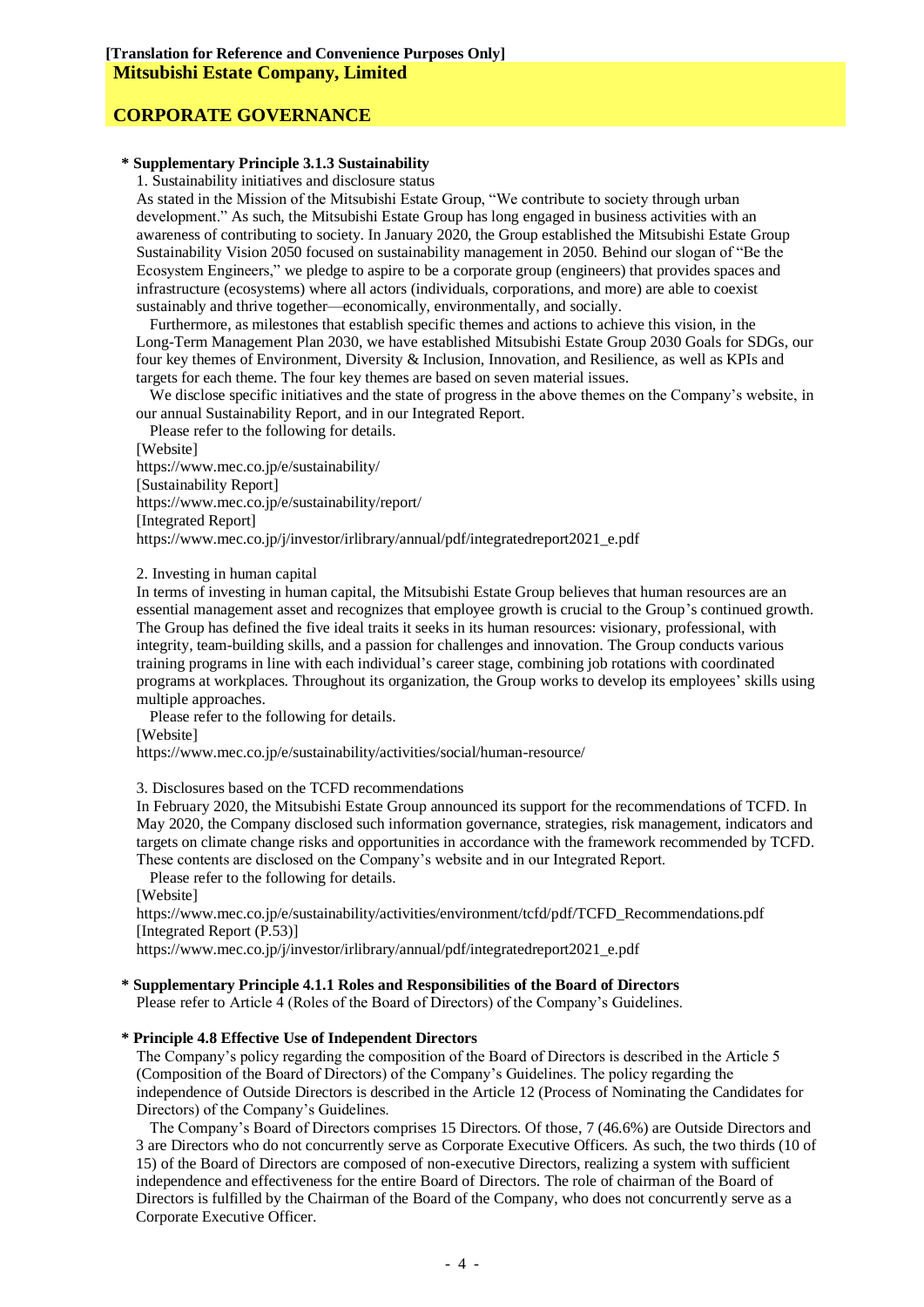#### **\* Principle 4.9 Independence Standards and Qualification for Independent Directors**

Please refer to "\* Independence Standards and Qualification for Independent Directors" within "II 1. [Independent Directors]" of this report.

#### **\* Principle 4.10.1 Voluntary Committees**

Please refer to Article 9 (Nominating Committee), Article 10 (Audit Committee) and Article 11 (Remuneration Committee) of the Company's Guidelines, and "II 2. [Overview of Corporate Governance Structure]" of this report.

#### **\* Supplementary Principle 4.11.1 View on the Board of Directors Composition**

Please refer to Article 5 (Composition of the Board of Directors) of the Company's Guidelines. Of the 15 current Directors, to ensure a diverse background, seven (7) Directors are Outside Directors, one of whom is a woman.

In January 2020, the Company formulated its Long-Term Management Plan 2030 based on its medium- to long-term management direction and business strategies. To realize the plan, the Company has identified the skills (knowledge, experience, capabilities) needed for the Company's Board of Directors to exercise its management oversight function and monitoring function effectively. These skills and the skills of each Director are disclosed on the Company's website.

Persons with the required skills as well as the qualities and capabilities that contribute to the medium- to long-term, sustainable enhancement of corporate value are appointed as candidates for Director. https://www.mec.co.jp/e/investor/governance/overview/index.html

#### **\* Supplementary Principle 4.11.2 Status on Concurrent Position of Directors**

The Company's policy regarding concurrent position of Directors is described in the Article 13 (Concurrent Position of Directors) of the Company's Guidelines.

The status on concurrent position, including as Outside Directors to listed companies, of the Company's Directors is indicated in the Notice of Convocation of the General Meeting of Shareholders and business report as Significant Positions Concurrently Held.

https://www.mec.co.jp/e/investor/stock/shareholder/index.html

#### **\* Supplementary Principle 4.11.3 Summary of the Results of Analysis and Evaluation of the Effectiveness of the Board of Directors as a Whole**

(Purpose of evaluating the effectiveness of the Board of Directors)

To confirm that the Board of Directors is functioning effectively through its oversight function to realize enhanced corporate value on a medium- to long-term basis and to enhance corporate governance, through an annual evaluation by each Director, the Company's Board of Directors analyzes and evaluates the effectiveness of the Board of Directors as a whole, and in addition to disclosing a summary of those results, where necessary, it formulates and implements policies to enhance its effectiveness.

(Initiatives undertaken thus far toward the desired role of the Board of Directors)

In June 2016, the Company transitioned to a Company with Nominating Committee, etc. The main roles of the Board of Directors shall be to make decisions on both basic management policy and important business execution and to supervise the performance of duties by Directors and Corporate Executive Officers from the standpoint of greater clarity of roles and a strengthening of functions in both the supervision of the management and the execution of business.

Thus far, based on the results of the annual analysis and evaluation of effectiveness, issues are carefully reviewed, and the management plan is discussed in detail. Additionally, the Board of Directors ensures that there are sufficient reporting opportunities and details from the Corporate Executive Officers and that thorough information is provided to Outside Directors, implementing initiatives that ensure that roles are suitably fulfilled.

In fiscal 2020, based on the "Mitsubishi Estate Group Long-Term Management Plan 2030" formulated and released in January 2020, from the position of appropriately monitoring management to increase shareholder value and social value from a long-term standpoint, in addition to the existing evaluation items, we added items related to future initiatives to be improved.

Furthermore, we received advice from third-party evaluation organizations at each phase, including creating a questionnaire, analyzing the responses and results, and sharing issues. Following is a summary of the process and results of the evaluation of the effectiveness of the Board of Directors that we implemented.

i) Process of evaluation

(1) Method of evaluation

All Directors provided self-evaluation in the form of a response to a questionnaire relating to the composition,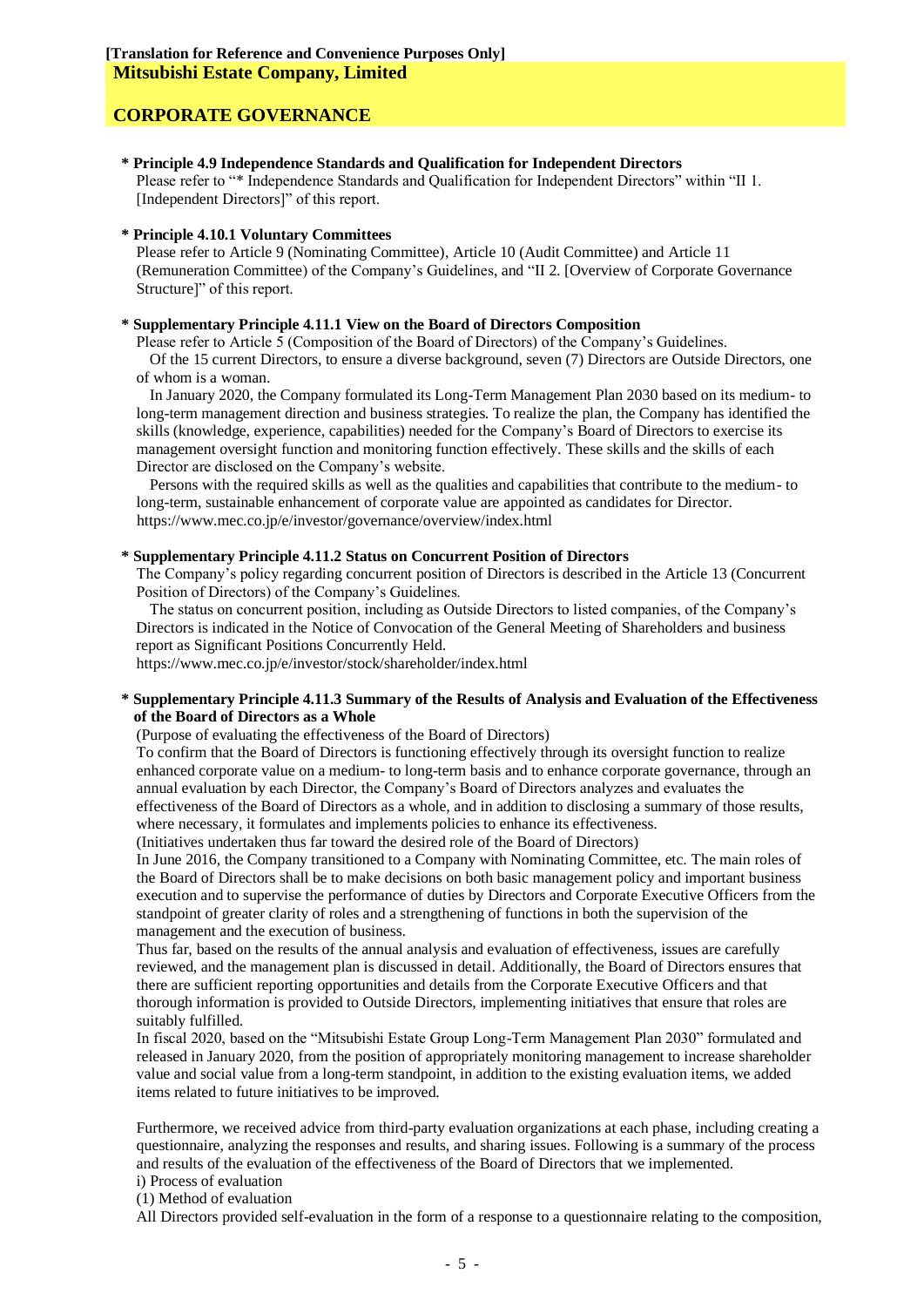operation, effectiveness, etc. of the Board of Directors and each of the Nominating, Audit, and Remuneration Committees, and taking these results into consideration, they shared the issues with each other and examined proposed corrective measures at the Board of Directors meetings.

(2) Items of evaluation

In terms of evaluation items based on the Long-Term Management Plan 2030, we have added "the required skills and diversity for the Board of Directors three to five years in the future," to the composition of the Board of Directors, and "topics to be fleshed out in future discussions for monitoring and the nature of reports on the status of business execution from Corporate Executive Officers" to the effectiveness and operation of the Board of Directors.

- Composition of the Board of Directors (proportion of Outside Directors, size in numbers, skills, diversity)
- Effectiveness of the Board of Directors (management plan, monitoring of business execution/risk management systems, dialogue with shareholders and investors, operation of each of the Nominating, Audit, and Remuneration Committees, etc.)
- Operation of the Board of Directors (frequency, required time, report on status of business execution of Corporate Executive Officers, provision of information outside of Board of Directors meetings, questions and answers, training, etc.)

Others (method of the evaluation of the effectiveness of the Board of Directors, etc.)

ii) Results of evaluation and future initiatives

(Evaluation results)

The Company analyzed the responses and results to the questionnaire, and as a result of discussions at the Board of Directors meetings on the evaluation results, the Board of Directors deemed that it was "functioning effectively."

(Analysis results)

In the questionnaire on the effectiveness evaluation completed by each Director, many items received a high ratio of "appropriate" as the answer.

Furthermore, for each evaluation item, a constructive opinion exchange took place including issues raised and future suggestions by the Directors. In particular, with respect to appropriate monitoring of the Long-Term Management Plan, we saw a high level of awareness of the issues in the contents of reporting on the status of business execution of Corporate Executive Officers, and the balance between the time for briefings and the time for deliberation.

(1) Main items improved since the previous evaluation

In the previous fiscal year's evaluation of effectiveness, "appropriate monitoring of the progress status of the Long-Term Management Plan" and "continued implementation of initiatives aimed at further improving the diversity of the Board of Directors, with efforts mainly by the Nominating Committee" were given as main issues and future initiatives aimed at further improving the effectiveness of the Board of Directors. In terms of the state of improvement in the current fiscal year, as a result of examination and discussion at the Board of Directors meetings, following points were identified.

- Regarding the Long-Term Management Plan that began in fiscal 2020, having continuously implemented briefings on the Company's business for Outside Directors and held opinions exchanges with mostly Outside Directors, the Board of Directors spent sufficient time in monitoring the state of business execution (reporting, discussion, opinion exchanges, etc.).
- Regarding the diversity that the Board of Directors should maintain to achieve the Long-Term Management Plan, we held opinion exchanges and discussions at the Nominating Committee.

(2) Main issues and future initiatives aimed at further improvements in effectiveness

As a result of examination and discussion at the Board of Directors meetings, following points were identified.

- The management environment has changed due to the novel coronavirus infection (COVID-19), etc. To deepen discussion on progress evaluations and strategy revisions to the Long-Term Management Plan, our monitoring is to be expanded and improved to ensure oversight with an awareness of company-wide issues, including changes in the business environment, capital policy, and our business portfolio strategy, as well as sustainability.
- Continued evaluation of the composition and diversity of the Board of Directors is to be implemented to further improve its effectiveness.

### **\* Supplementary Principle 4.14.2 Director Training**

Please refer to Article 17 (Training for Directors and Corporate Executive Officers) of the Company's Guidelines.

### **\* Principle 5.1 Policy for Constructive Dialogue with Shareholders**

Please refer to Article 18 (Dialogue with Shareholders and Investors) of the Company's Guidelines.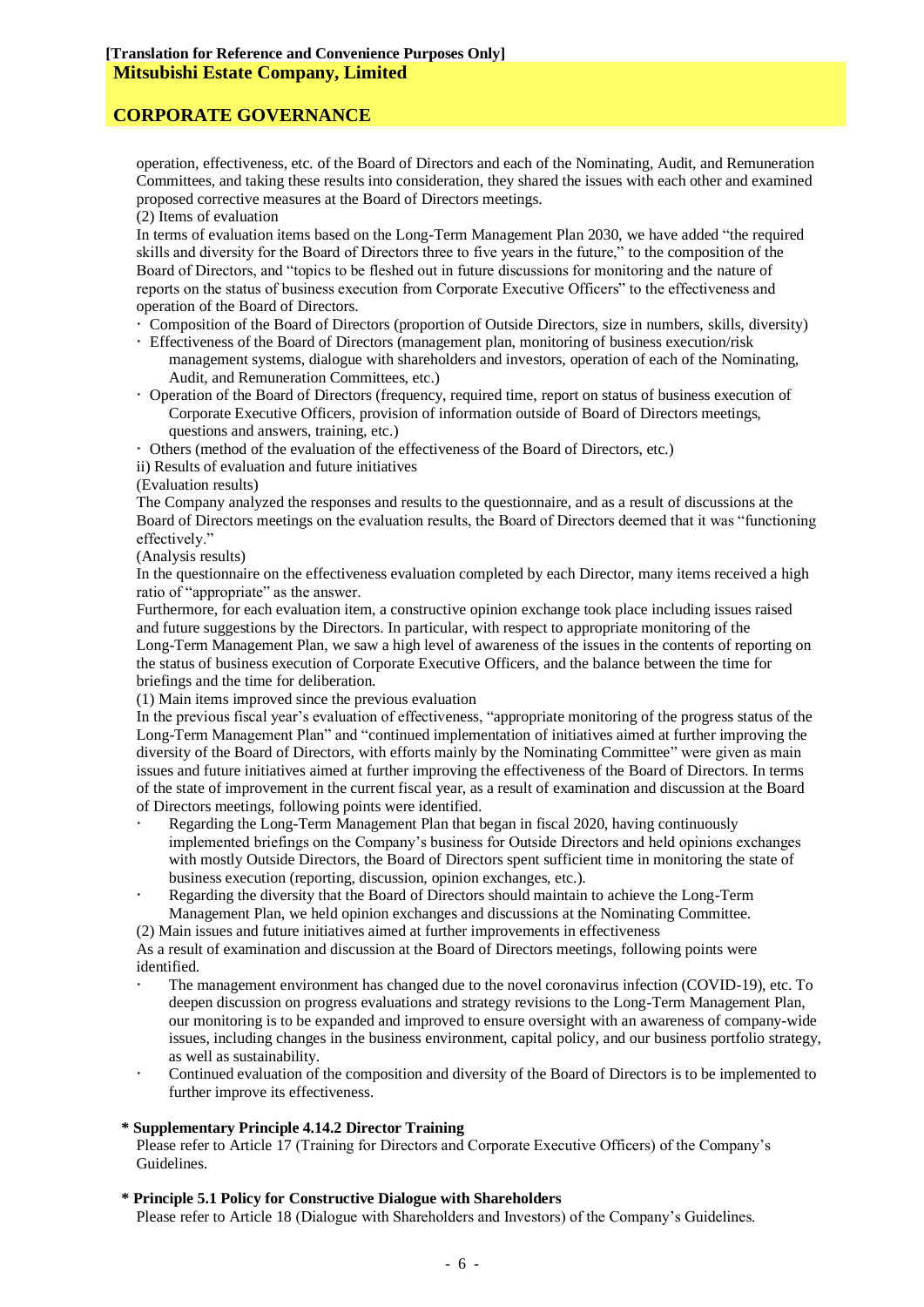#### **2. Capital Structure**

| 1 30% or more<br>Ratio of Shares Held by Foreigners |
|-----------------------------------------------------|
|-----------------------------------------------------|

#### **[Major Shareholders]** [updated]

| Name or Designation                                | Number of Shares Held<br>(Shares) | <b>Investment Ratio</b><br>(% ) |
|----------------------------------------------------|-----------------------------------|---------------------------------|
| The Master Trust Bank of Japan, Ltd.               | 198, 194, 700                     | 14.85                           |
| (Trust Account)                                    |                                   |                                 |
| Custody Bank of Japan, Ltd.                        | 66,570,600                        | 4.99                            |
| (Trust Account)                                    |                                   |                                 |
| Meiji Yasuda Life Insurance Company                | 42,194,580                        | 3.16                            |
| JP MORGAN CHASE BANK 380055                        | 35,300,960                        | 2.64                            |
| Custody Bank of Japan, Ltd.                        |                                   |                                 |
| (Trust Account 7)                                  | 29,879,000                        | 2.24                            |
| <b>SSBTC CLIENT OMNIBUS ACCOUNT</b>                | 26,100,130                        | 1.95                            |
| STATE STREET BANK WEST CLIENT - TREATY             |                                   |                                 |
| 505234                                             | 21,097,273                        | 1.58                            |
| <b>TAKENAKA CORPORATION</b>                        | 18,150,000                        | 1.36                            |
| Obayashi Corporation                               | 16,422,796                        | 1.23                            |
| SHIMIZU CORPORATION                                | 16,367,780                        | 1.22                            |
|                                                    |                                   |                                 |
| Controlling Shareholder (Excluding Parent Company) |                                   |                                 |

#### Supplementary Explanation [updated]

Parent Company None

\* The investment ratio is calculated after deducting the shares of treasury stock from the issued shares of the Company.

#### **\* Substantial Shareholding Reports**

On September 21, 2021, Mitsubishi UFJ Financial Group, Inc. provided a substantial shareholding report of share certificates, etc. for public viewing. However, as of September 30, 2021, the Company is unable to completely confirm the status of actual shareholdings. Accordingly, this company is not included in the above list of major shareholders.

On June 21, 2021, BlackRock Japan Co., Ltd. provided a substantial shareholding report of share certificates, etc. for public viewing. However, as of September 30, 2021, the Company is unable to completely confirm the status of actual shareholdings. Accordingly, this company is not included in the above list of major shareholders.

On July 4, 2019, Sumitomo Mitsui Trust Asset Management Co., Ltd. provided a substantial shareholding report of share certificates, etc. for public viewing. However, as of September 30, 2021, the Company is unable to completely confirm the status of actual shareholdings. Accordingly, this company is not included in the above list of major shareholders.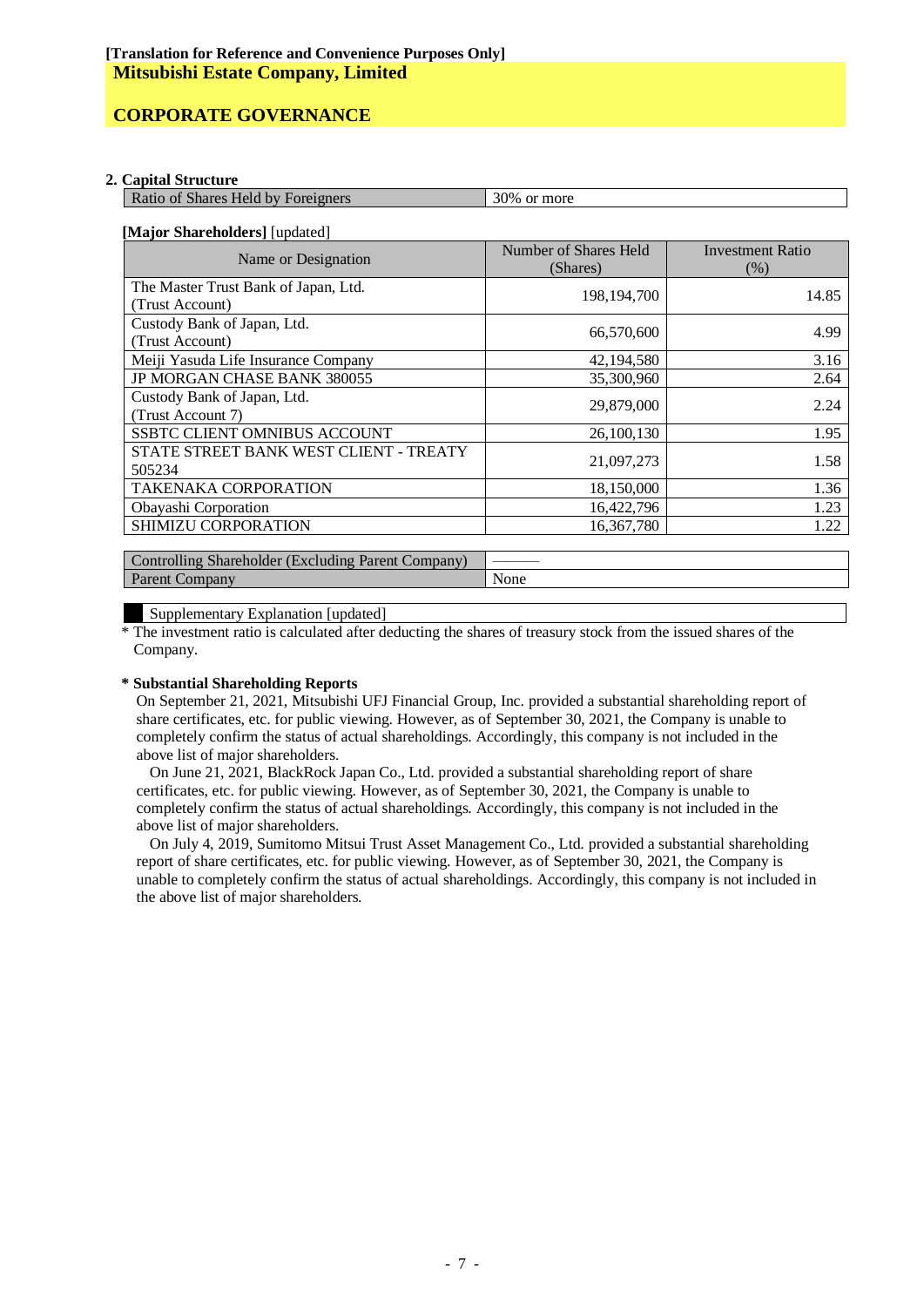# **CORPORATE GOVERNANCE**

### **3. Corporate Attributes**

| Stock Exchange Listings and Market Classification   | First Section, Tokyo Stock Exchange; |
|-----------------------------------------------------|--------------------------------------|
|                                                     | First Section, Nagoya Stock Exchange |
| Fiscal Year-end                                     | March                                |
| Industry                                            | <b>Real Estate</b>                   |
| Number of Employees as of March 31, 2021            | $1,000$ or more                      |
| (consolidated)                                      |                                      |
| Net Sales (Consolidated) for the Fiscal Year Ended  | ¥1 trillion or more                  |
| March 31, 2021                                      |                                      |
| Number of Consolidated Subsidiaries as of March 31, | 100 or more and less than 300        |
| 2021                                                |                                      |

- **4. Guideline on Protection of Minority Shareholders in Conducting Transactions with Controlling Shareholders ———**
- **5. Other Exceptional Circumstances that Might Have a Material Impact on Corporate Governance** The Company has no listed subsidiary.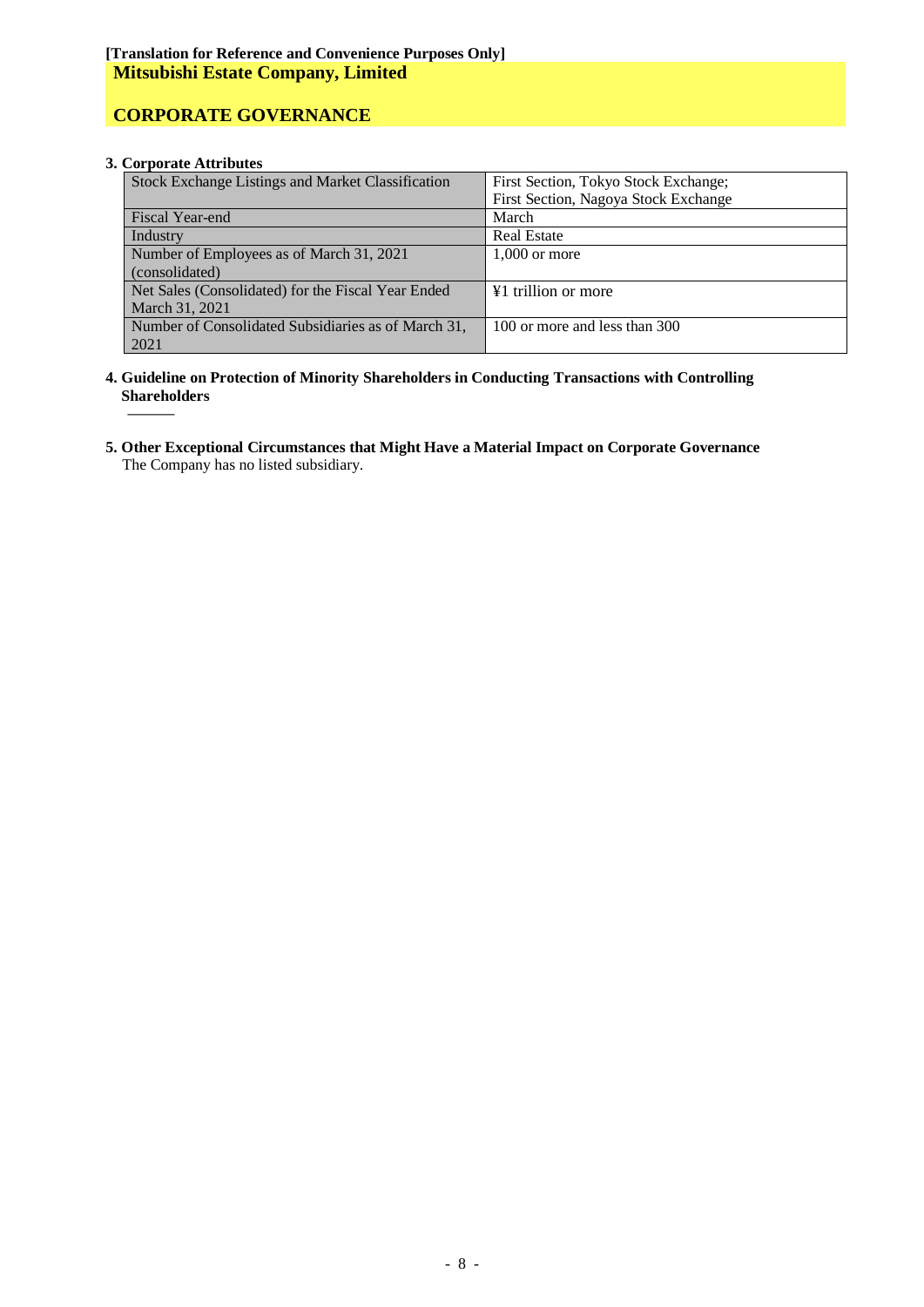# *II* **Overview of Business Management Organization and Other Corporate Governance Systems Related to Managerial Decision-Making, Business Execution, and Management Supervision**

### **1. Items Relating to Organization Structure and Operations, etc.**

| AVVIALU ANVANNALE VU  VA ENIMALINTAVAL LITA MUTHA V NIAM  V IJVA MVAVALUI VTVI |                                         |
|--------------------------------------------------------------------------------|-----------------------------------------|
| $\Omega$ rganization                                                           | Company with Nominating Committee, etc. |
|                                                                                |                                         |

| [Directors]                                            |                                                 |
|--------------------------------------------------------|-------------------------------------------------|
| Number of Directors Stipulated in the Articles of      | 18                                              |
| Incorporation                                          |                                                 |
| Term of Office of Directors Stipulated in the Articles | One year                                        |
| of Incorporation                                       |                                                 |
| Chairperson of the Board of Directors                  | Chairman                                        |
|                                                        | (except when concurrently serving as President) |
| Number of Directors                                    | 15                                              |

#### **[Items Relating to Outside Directors]**

| Number of Outside Directors               |  |
|-------------------------------------------|--|
| Number of Outside Directors Designated as |  |
| Independent Directors                     |  |

### Relationship with the Company (1)

| Name              |                             |   | Relationship with the Company |   |   |   |  |   |   |  |  |   |  |
|-------------------|-----------------------------|---|-------------------------------|---|---|---|--|---|---|--|--|---|--|
|                   | <b>Attributes</b>           | a | h                             | C | d | e |  | g | n |  |  | k |  |
| Tsuyoshi Okamoto  | Coming from another company |   |                               |   |   |   |  |   |   |  |  |   |  |
| Shin Ebihara      | Other                       |   |                               |   |   |   |  |   |   |  |  |   |  |
| Tetsuo Narukawa   | Coming from another company |   |                               |   |   |   |  |   |   |  |  |   |  |
| Masaaki Shirakawa | Other                       |   |                               |   |   |   |  |   |   |  |  |   |  |
| Shin Nagase       | Coming from another company |   |                               |   |   |   |  |   |   |  |  |   |  |
| Setsuko Egami     | Professor                   |   |                               |   |   |   |  |   |   |  |  |   |  |
| Iwao Taka         | Professor                   |   |                               |   |   |   |  |   |   |  |  |   |  |

\* Selection criteria regarding relationship with the Company

\* Under each item,  $\circ$  denotes current or recent relationship and  $\triangle$  denotes past relationship for the individual in question.

\* Under each item, ● denotes current or recent relationship and ▲ denotes past relationship for close relatives of the individual in question.

a. An executive officer of a listed company or its subsidiary

- b. An executive officer or non-executive director of a listed company's parent company
- c. An executive officer of a listed company's fellow subsidiary company
- d. Person whose major business partner is a listed company or an executive officer of the same
- e. A major business partner of a listed company or an executive officer of the same

f. A consultant, accounting specialist or legal specialist that receives significant financial reward or other assets from a listed company in addition to director or auditor remuneration

- g. A major shareholder of a listed company (or an executive officer of a corporation, where the major shareholder is a corporation)
- h. An executive officer of a company that has a business relationship with a listed company (where d, e, and f are not applicable; individual in question only)
- i. An executive officer of a company that has reciprocal outside director or outside auditor appointments with the Company (individual in question only)
- j. An executive officer of a company receiving donations from a listed company (individual in question only)
- k. Other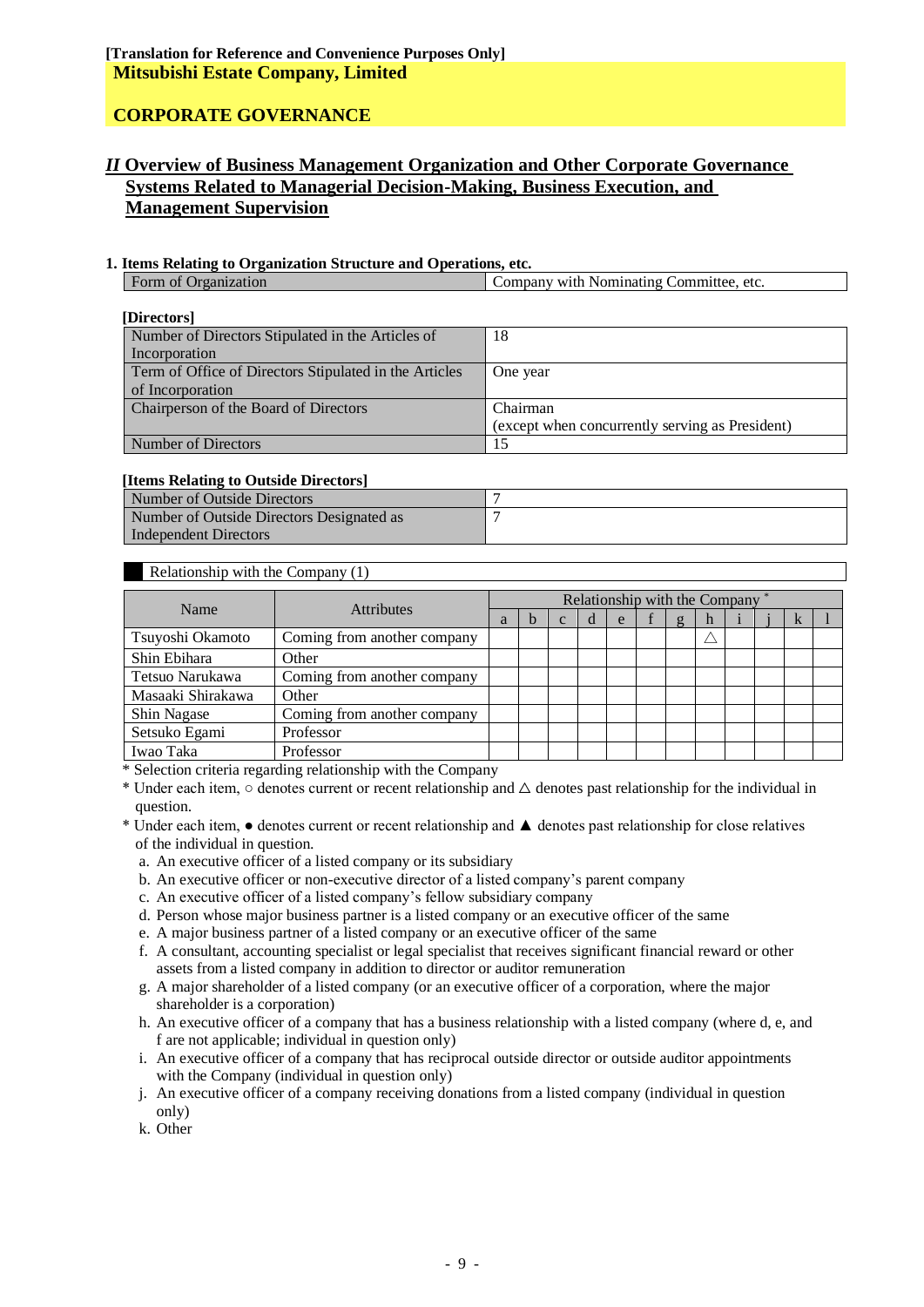| Relationship with the Company (2) |                                   |                                     |                         |                         |                                                                                                                                                                                                                                                                                                                                                                                                                                                                                                                                                                                             |                                                                                                                                                                                                                                                                                                                                                                                                                                                                                                                                                                                                                                                                                                                                                                                                                                                                                                                                                                                                                                                                                                                                                                                                                                                                                                                                                                                                                                     |  |  |
|-----------------------------------|-----------------------------------|-------------------------------------|-------------------------|-------------------------|---------------------------------------------------------------------------------------------------------------------------------------------------------------------------------------------------------------------------------------------------------------------------------------------------------------------------------------------------------------------------------------------------------------------------------------------------------------------------------------------------------------------------------------------------------------------------------------------|-------------------------------------------------------------------------------------------------------------------------------------------------------------------------------------------------------------------------------------------------------------------------------------------------------------------------------------------------------------------------------------------------------------------------------------------------------------------------------------------------------------------------------------------------------------------------------------------------------------------------------------------------------------------------------------------------------------------------------------------------------------------------------------------------------------------------------------------------------------------------------------------------------------------------------------------------------------------------------------------------------------------------------------------------------------------------------------------------------------------------------------------------------------------------------------------------------------------------------------------------------------------------------------------------------------------------------------------------------------------------------------------------------------------------------------|--|--|
|                                   |                                   | <b>Committee Participation</b>      |                         |                         | Supplemen-                                                                                                                                                                                                                                                                                                                                                                                                                                                                                                                                                                                  |                                                                                                                                                                                                                                                                                                                                                                                                                                                                                                                                                                                                                                                                                                                                                                                                                                                                                                                                                                                                                                                                                                                                                                                                                                                                                                                                                                                                                                     |  |  |
| Name                              | Nomi-<br>nating<br>Commit-<br>tee | Remu-<br>neration<br>Commit-<br>tee | Audit<br>Commit-<br>tee | Independent<br>Director | tary<br>Explanation<br>Relating to<br>These Items                                                                                                                                                                                                                                                                                                                                                                                                                                                                                                                                           | <b>Reason for Appointment</b>                                                                                                                                                                                                                                                                                                                                                                                                                                                                                                                                                                                                                                                                                                                                                                                                                                                                                                                                                                                                                                                                                                                                                                                                                                                                                                                                                                                                       |  |  |
| Tsuyoshi<br>Okamoto               | O                                 | $\bigcirc$                          |                         | $\bigcirc$              | The Company<br>enters into<br>transactions<br>for real estate<br>leasing, etc.<br>with Tokyo<br>Gas Co., Ltd.,<br>where<br>Tsuyoshi<br>Okamoto had<br>served as<br>Director,<br>Chairman of<br>the Board<br>until March<br>2018.<br>However,<br>because the<br>amounts<br>involved in<br>these<br>transactions<br>between<br>Tokyo Gas<br>Co., Ltd. and<br>the Company<br>come to less<br>than 1% of<br>the<br>consolidated<br>revenue from<br>operations of<br>either<br>company, the<br>Company<br>judges that<br>there is no<br>risk of this<br>having impact<br>on his<br>independence. | Through the execution of the<br>supervision and check functions<br>regarding the Company's<br>management from an objective<br>viewpoint independent from<br>management executives in charge<br>of business affairs by leveraging<br>his management experience in an<br>integrated energy company, he is<br>expected to contribute to<br>enhancing the corporate value of<br>the Group on a medium-to<br>long-term basis.<br>Furthermore, the Company<br>deems that he has the personality,<br>knowledge and capability<br>enabling objective and fair<br>judgments, based on the<br>perspective that he would fulfill<br>duty of care of a prudent manager<br>toward the Company and<br>contribute to the common interests<br>of its shareholders without bias<br>toward the interests of<br>management or any particular<br>party of interest. The Company<br>also deems that he is independent<br>as a Director of the Company<br>(without being at risk of having a<br>conflict of interest with general<br>shareholders) because his personal<br>history does not infringe upon the<br>standards indicated in the Tokyo<br>Stock Exchange's "Guidelines<br>Concerning Listed Company<br>Compliance, etc.," which are<br>criteria used by the Tokyo Stock<br>Exchange to determine whether a<br>conflict of interest with general<br>shareholders may occur, and the<br>standards for independence<br>stipulated by the Company. |  |  |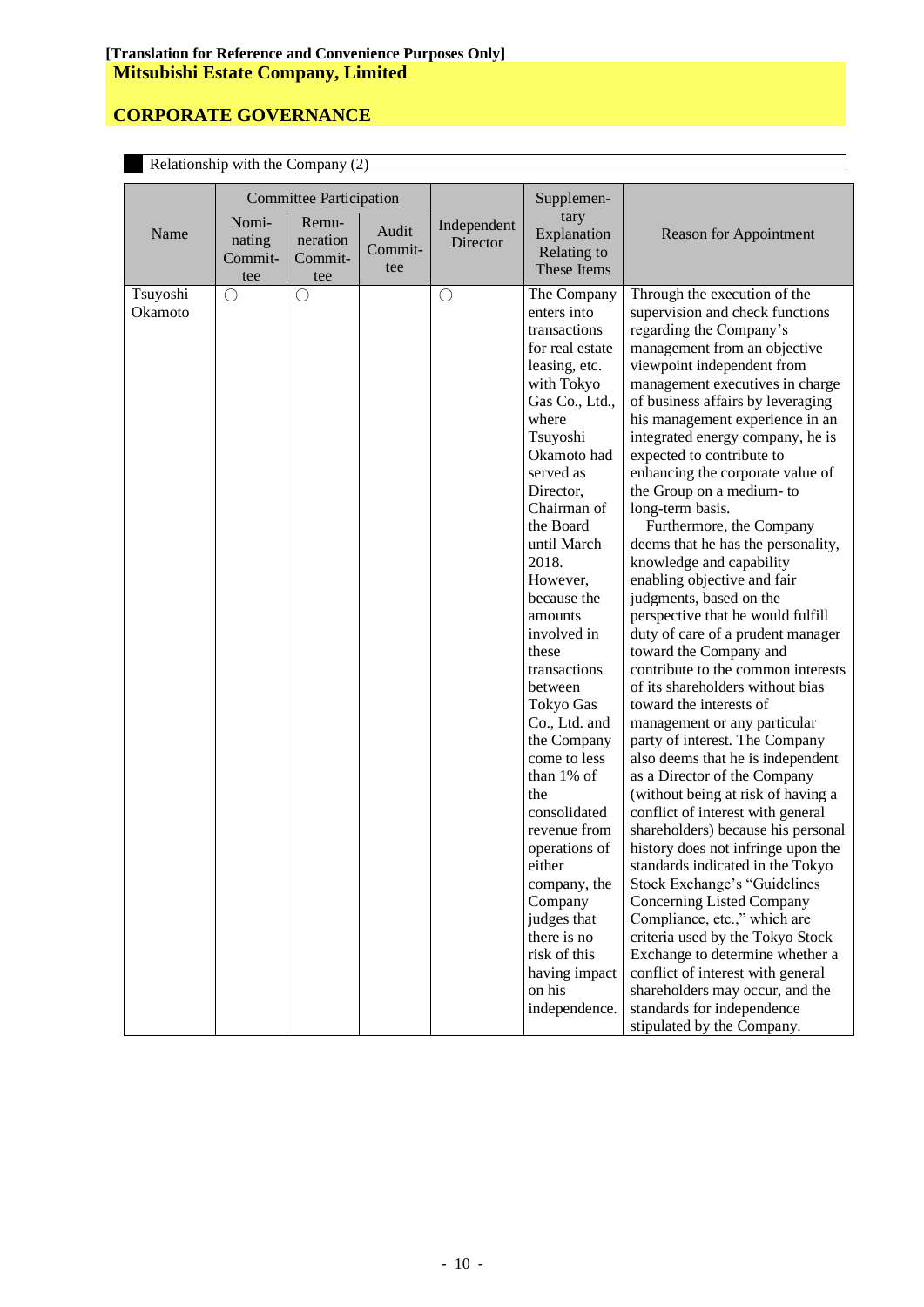|                 | <b>Committee Participation</b>    |                                     |                         | Supplemen-              |                                                   |                                                                                                                                                                                                                                                                                                                                                                                                                                                                                                                                                                                                                                                                                                                                                                                                                                                                                                                                                                                                                                                                                                                                                                                                                                                                                                                                                                                                                                                                                     |
|-----------------|-----------------------------------|-------------------------------------|-------------------------|-------------------------|---------------------------------------------------|-------------------------------------------------------------------------------------------------------------------------------------------------------------------------------------------------------------------------------------------------------------------------------------------------------------------------------------------------------------------------------------------------------------------------------------------------------------------------------------------------------------------------------------------------------------------------------------------------------------------------------------------------------------------------------------------------------------------------------------------------------------------------------------------------------------------------------------------------------------------------------------------------------------------------------------------------------------------------------------------------------------------------------------------------------------------------------------------------------------------------------------------------------------------------------------------------------------------------------------------------------------------------------------------------------------------------------------------------------------------------------------------------------------------------------------------------------------------------------------|
| Name            | Nomi-<br>nating<br>Commit-<br>tee | Remu-<br>neration<br>Commit-<br>tee | Audit<br>Commit-<br>tee | Independent<br>Director | tary<br>Explanation<br>Relating to<br>These Items | <b>Reason for Appointment</b>                                                                                                                                                                                                                                                                                                                                                                                                                                                                                                                                                                                                                                                                                                                                                                                                                                                                                                                                                                                                                                                                                                                                                                                                                                                                                                                                                                                                                                                       |
| Shin<br>Ebihara | $\bigcirc$                        | $\bigcirc$                          |                         | О                       |                                                   | Through the execution of the<br>supervision and check functions<br>regarding the Company's<br>management from an objective<br>viewpoint independent from<br>management executives in charge<br>of business affairs by leveraging<br>his wealth of international<br>experience and knowledge gained<br>through his extensive years as a<br>diplomat, he is expected to<br>contribute to enhancing the<br>corporate value of the Group on a<br>medium- to long-term basis.<br>Furthermore, the Company<br>deems that he has the personality,<br>knowledge and capability<br>enabling objective and fair<br>judgments, based on the<br>perspective that he would fulfill<br>duty of care of a prudent manager<br>toward the Company and<br>contribute to the common interests<br>of its shareholders without bias<br>toward the interests of<br>management or any particular<br>party of interest. The Company<br>also deems that he is independent<br>as a Director of the Company<br>(without being at risk of having a<br>conflict of interest with general<br>shareholders) because his personal<br>history does not infringe upon the<br>standards indicated in the Tokyo<br>Stock Exchange's "Guidelines<br>Concerning Listed Company<br>Compliance, etc.," which are<br>criteria used by the Tokyo Stock<br>Exchange to determine whether a<br>conflict of interest with general<br>shareholders may occur, and the<br>standards for independence<br>stipulated by the Company. |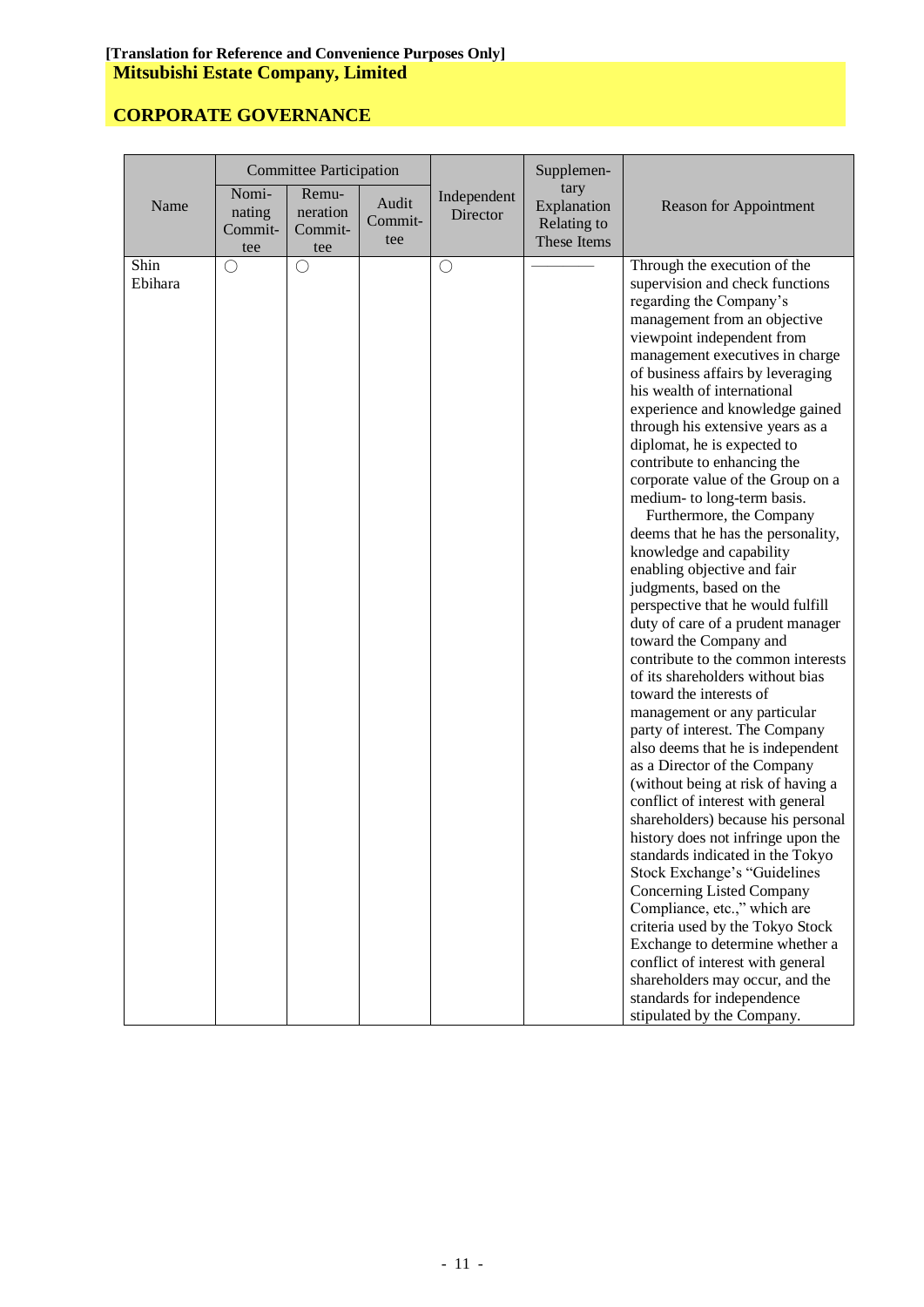|                    | <b>Committee Participation</b>    |                                     |                         | Supplemen-              |                                                   |                                                                                                                                                                                                                                                                                                                                                                                                                                                                                                                                                                                                                                                                                                                                                                                                                                                                                                                                                                                                                                                                                                                                                                                                                                                                                                                                                                                                                                                                                                 |
|--------------------|-----------------------------------|-------------------------------------|-------------------------|-------------------------|---------------------------------------------------|-------------------------------------------------------------------------------------------------------------------------------------------------------------------------------------------------------------------------------------------------------------------------------------------------------------------------------------------------------------------------------------------------------------------------------------------------------------------------------------------------------------------------------------------------------------------------------------------------------------------------------------------------------------------------------------------------------------------------------------------------------------------------------------------------------------------------------------------------------------------------------------------------------------------------------------------------------------------------------------------------------------------------------------------------------------------------------------------------------------------------------------------------------------------------------------------------------------------------------------------------------------------------------------------------------------------------------------------------------------------------------------------------------------------------------------------------------------------------------------------------|
| Name               | Nomi-<br>nating<br>Commit-<br>tee | Remu-<br>neration<br>Commit-<br>tee | Audit<br>Commit-<br>tee | Independent<br>Director | tary<br>Explanation<br>Relating to<br>These Items | <b>Reason for Appointment</b>                                                                                                                                                                                                                                                                                                                                                                                                                                                                                                                                                                                                                                                                                                                                                                                                                                                                                                                                                                                                                                                                                                                                                                                                                                                                                                                                                                                                                                                                   |
| Tetsuo<br>Narukawa |                                   |                                     | $\bigcirc$              | $\bigcirc$              |                                                   | Through the execution of the<br>supervision and check functions<br>regarding the Company's<br>management from an objective<br>viewpoint independent from<br>management executives in charge<br>of business affairs by leveraging<br>his international experience as<br>well as management experience in<br>financial institutions and real<br>estate companies, he is expected<br>to contribute to enhancing the<br>corporate value of the Group on a<br>medium- to long-term basis.<br>Furthermore, the Company<br>deems that he has the personality,<br>knowledge and capability<br>enabling objective and fair<br>judgments, based on the<br>perspective that he would fulfill<br>duty of care of a prudent manager<br>toward the Company and<br>contribute to the common interests<br>of its shareholders without bias<br>toward the interests of<br>management or any particular<br>party of interest. The Company<br>also deems that he is independent<br>as a Director of the Company<br>(without being at risk of having a<br>conflict of interest with general<br>shareholders) because his personal<br>history does not infringe upon the<br>standards indicated in the Tokyo<br>Stock Exchange's "Guidelines<br>Concerning Listed Company<br>Compliance, etc.," which are<br>criteria used by the Tokyo Stock<br>Exchange to determine whether a<br>conflict of interest with general<br>shareholders may occur, and the<br>standards for independence<br>stipulated by the Company. |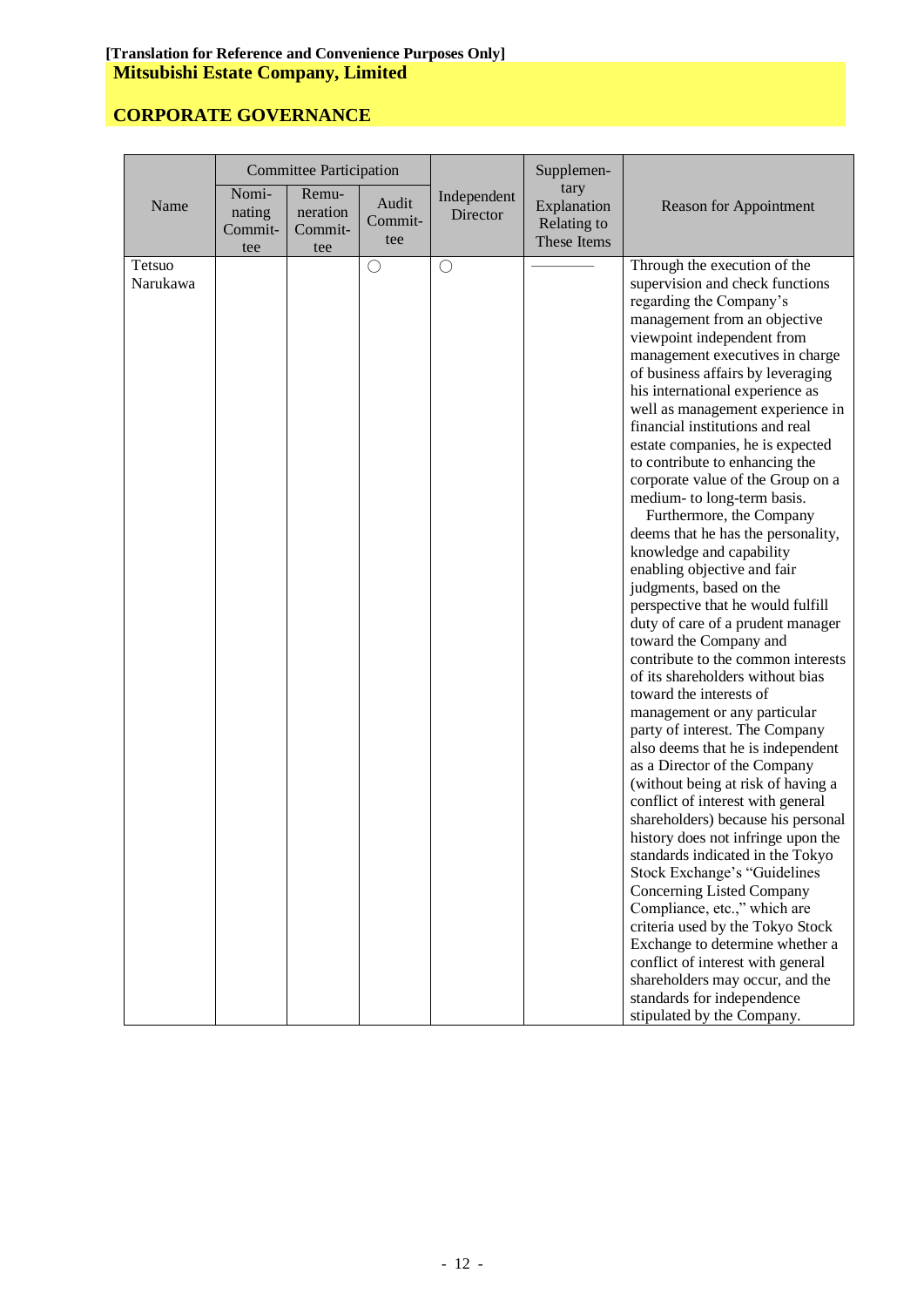|                      | <b>Committee Participation</b>    |                                     |                         | Supplemen-              |                                                   |                                                                                                                                                                                                                                                                                                                                                                                                                                                                                                                                                                                                                                                                                                                                                                                                                                                                                                                                                                                                                                                                                                                                                                                                                                                                                                                                                                                                                                                                         |
|----------------------|-----------------------------------|-------------------------------------|-------------------------|-------------------------|---------------------------------------------------|-------------------------------------------------------------------------------------------------------------------------------------------------------------------------------------------------------------------------------------------------------------------------------------------------------------------------------------------------------------------------------------------------------------------------------------------------------------------------------------------------------------------------------------------------------------------------------------------------------------------------------------------------------------------------------------------------------------------------------------------------------------------------------------------------------------------------------------------------------------------------------------------------------------------------------------------------------------------------------------------------------------------------------------------------------------------------------------------------------------------------------------------------------------------------------------------------------------------------------------------------------------------------------------------------------------------------------------------------------------------------------------------------------------------------------------------------------------------------|
| Name                 | Nomi-<br>nating<br>Commit-<br>tee | Remu-<br>neration<br>Commit-<br>tee | Audit<br>Commit-<br>tee | Independent<br>Director | tary<br>Explanation<br>Relating to<br>These Items | <b>Reason for Appointment</b>                                                                                                                                                                                                                                                                                                                                                                                                                                                                                                                                                                                                                                                                                                                                                                                                                                                                                                                                                                                                                                                                                                                                                                                                                                                                                                                                                                                                                                           |
| Masaaki<br>Shirakawa | $\bigcirc$                        | $\bigcirc$                          |                         | $\bigcirc$              |                                                   | Through the execution of the<br>supervision and check functions<br>regarding the Company's<br>management from an objective<br>viewpoint independent from<br>management executives in charge<br>of business affairs by leveraging<br>his knowledge on finance and<br>economy, etc. gained through his<br>experience in a central bank, he is<br>expected to contribute to<br>enhancing the corporate value of<br>the Group on a medium-to<br>long-term basis.<br>Furthermore, the Company<br>deems that he has the personality,<br>knowledge and capability<br>enabling objective and fair<br>judgments, based on the<br>perspective that he would fulfill<br>duty of care of a prudent manager<br>toward the Company and<br>contribute to the common interests<br>of its shareholders without bias<br>toward the interests of<br>management or any particular<br>party of interest. The Company<br>also deems that he is independent<br>as a Director of the Company<br>(without being at risk of having a<br>conflict of interest with general<br>shareholders) because his personal<br>history does not infringe upon the<br>standards indicated in the Tokyo<br>Stock Exchange's "Guidelines<br>Concerning Listed Company<br>Compliance, etc.," which are<br>criteria used by the Tokyo Stock<br>Exchange to determine whether a<br>conflict of interest with general<br>shareholders may occur, and the<br>standards for independence<br>stipulated by the Company. |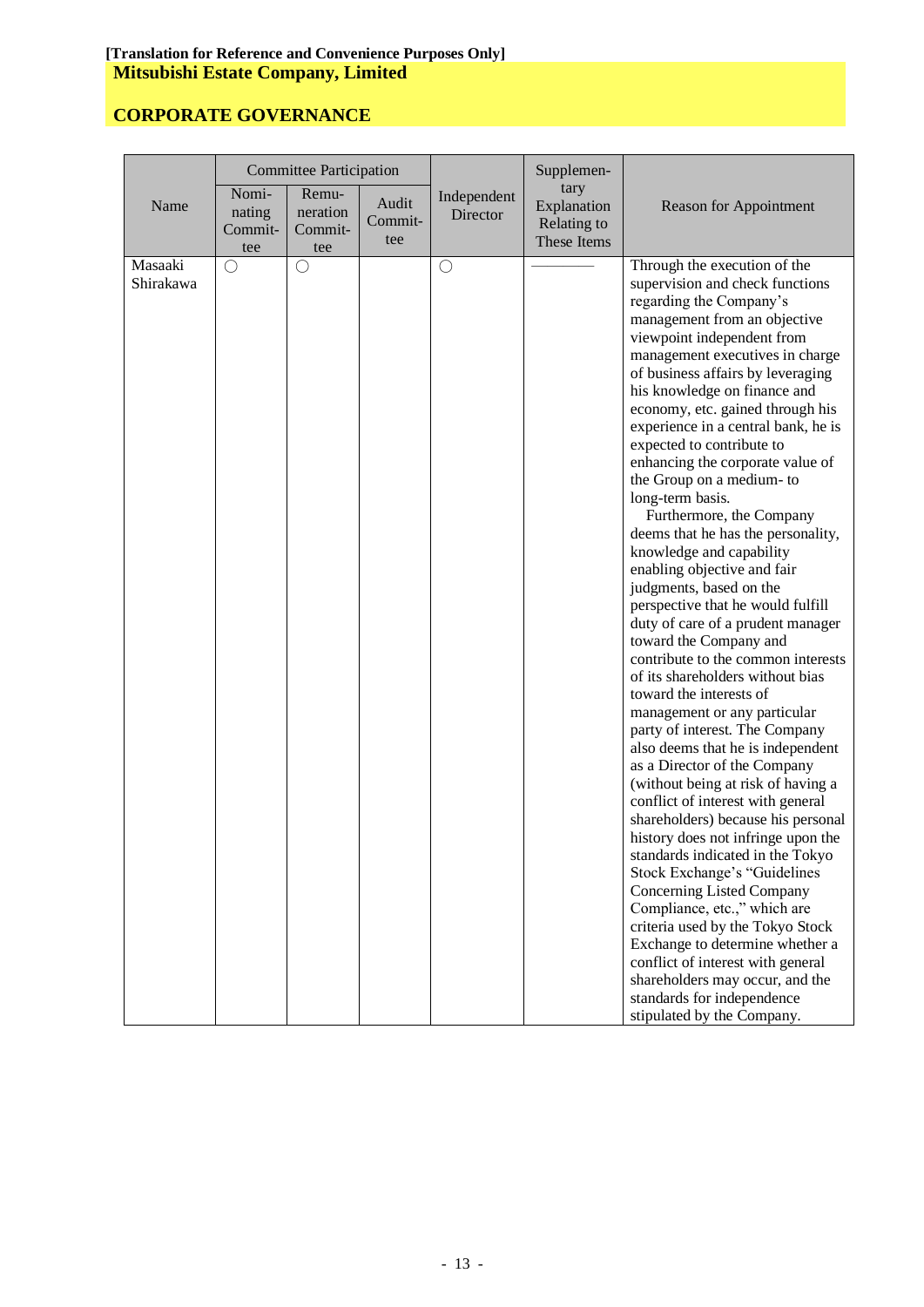|                |                                   | <b>Committee Participation</b>      |                         |                         | Supplemen-                                        |                                                                                                                                                                                                                                                                                                                                                                                                                                                                                                                                                                                                                                                                                                                                                                                                                                                                                                                                                                                                                                                                                                                                                                                                                                                                                                                                                                                                                         |
|----------------|-----------------------------------|-------------------------------------|-------------------------|-------------------------|---------------------------------------------------|-------------------------------------------------------------------------------------------------------------------------------------------------------------------------------------------------------------------------------------------------------------------------------------------------------------------------------------------------------------------------------------------------------------------------------------------------------------------------------------------------------------------------------------------------------------------------------------------------------------------------------------------------------------------------------------------------------------------------------------------------------------------------------------------------------------------------------------------------------------------------------------------------------------------------------------------------------------------------------------------------------------------------------------------------------------------------------------------------------------------------------------------------------------------------------------------------------------------------------------------------------------------------------------------------------------------------------------------------------------------------------------------------------------------------|
| Name           | Nomi-<br>nating<br>Commit-<br>tee | Remu-<br>neration<br>Commit-<br>tee | Audit<br>Commit-<br>tee | Independent<br>Director | tary<br>Explanation<br>Relating to<br>These Items | <b>Reason for Appointment</b>                                                                                                                                                                                                                                                                                                                                                                                                                                                                                                                                                                                                                                                                                                                                                                                                                                                                                                                                                                                                                                                                                                                                                                                                                                                                                                                                                                                           |
| Shin<br>Nagase |                                   |                                     | $\bigcirc$              | $\bigcirc$              |                                                   | Through the execution of the<br>supervision and check functions<br>regarding the Company's<br>management from an objective<br>viewpoint independent from<br>management executives in charge<br>of business affairs by leveraging<br>his management experience in an<br>airline company, he is expected to<br>contribute to enhancing the<br>corporate value of the Group on a<br>medium- to long-term basis.<br>Furthermore, the Company<br>deems that he has the personality,<br>knowledge and capability<br>enabling objective and fair<br>judgments, based on the<br>perspective that he would fulfill<br>duty of care of a prudent manager<br>toward the Company and<br>contribute to the common interests<br>of its shareholders without bias<br>toward the interests of<br>management or any particular<br>party of interest. The Company<br>also deems that he is independent<br>as a Director of the Company<br>(without being at risk of having a<br>conflict of interest with general<br>shareholders) because his personal<br>history does not infringe upon the<br>standards indicated in the Tokyo<br>Stock Exchange's "Guidelines<br>Concerning Listed Company<br>Compliance, etc.," which are<br>criteria used by the Tokyo Stock<br>Exchange to determine whether a<br>conflict of interest with general<br>shareholders may occur, and the<br>standards for independence<br>stipulated by the Company. |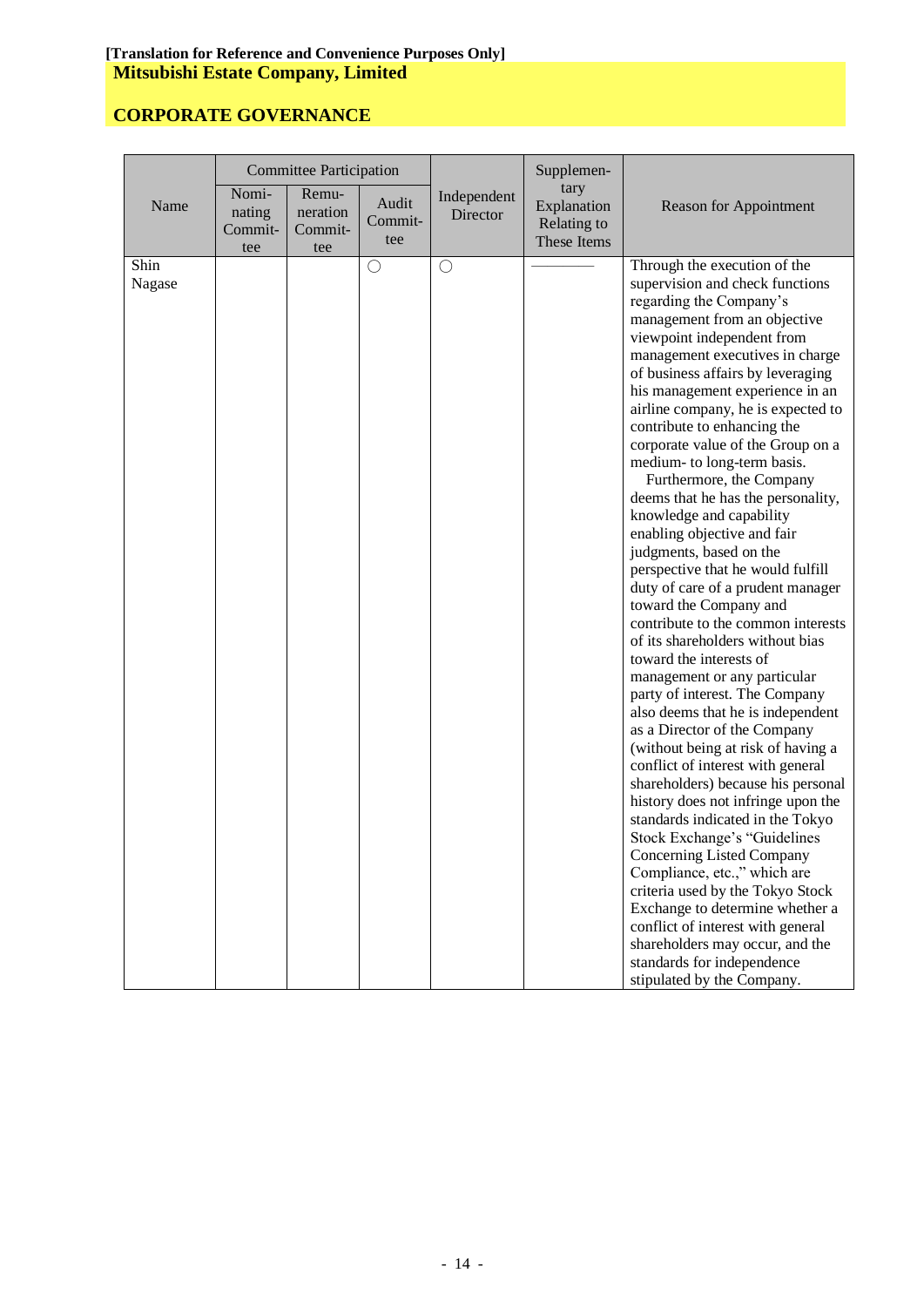|                  |                                   | <b>Committee Participation</b>      |                         |                         | Supplemen-                                        |                                                                                                                                                                                                                                                                                                                                                                                                                                                                                                                                                                                                                                                                                                                                                                                                                                                                                                                                                                                                                                                                                                                                                                                                                                                                                                                                                                                                                                                                                       |
|------------------|-----------------------------------|-------------------------------------|-------------------------|-------------------------|---------------------------------------------------|---------------------------------------------------------------------------------------------------------------------------------------------------------------------------------------------------------------------------------------------------------------------------------------------------------------------------------------------------------------------------------------------------------------------------------------------------------------------------------------------------------------------------------------------------------------------------------------------------------------------------------------------------------------------------------------------------------------------------------------------------------------------------------------------------------------------------------------------------------------------------------------------------------------------------------------------------------------------------------------------------------------------------------------------------------------------------------------------------------------------------------------------------------------------------------------------------------------------------------------------------------------------------------------------------------------------------------------------------------------------------------------------------------------------------------------------------------------------------------------|
| Name             | Nomi-<br>nating<br>Commit-<br>tee | Remu-<br>neration<br>Commit-<br>tee | Audit<br>Commit-<br>tee | Independent<br>Director | tary<br>Explanation<br>Relating to<br>These Items | <b>Reason for Appointment</b>                                                                                                                                                                                                                                                                                                                                                                                                                                                                                                                                                                                                                                                                                                                                                                                                                                                                                                                                                                                                                                                                                                                                                                                                                                                                                                                                                                                                                                                         |
| Setsuko<br>Egami | O                                 | О                                   |                         | O                       |                                                   | Through the execution of the<br>supervision and check functions<br>regarding the Company's<br>management from an objective<br>viewpoint independent from<br>management executives in charge<br>of business affairs by leveraging<br>her abundant knowledge of<br>corporate strategy, marketing<br>strategy and human resources<br>development, she is expected to<br>contribute to enhancing the<br>corporate value of the Group on a<br>medium- to long-term basis.<br>Furthermore, the Company<br>deems that she has the personality,<br>knowledge and capability<br>enabling objective and fair<br>judgments, based on the<br>perspective that she would fulfill<br>duty of care of a prudent manager<br>toward the Company and<br>contribute to the common interests<br>of its shareholders without bias<br>toward the interests of<br>management or any particular<br>party of interest. The Company<br>also deems that she is independent<br>as a Director of the Company<br>(without being at risk of having a<br>conflict of interest with general<br>shareholders) because her<br>personal history does not infringe<br>upon the standards indicated in the<br>Tokyo Stock Exchange's<br>"Guidelines Concerning Listed<br>Company Compliance, etc.,"<br>which are criteria used by the<br>Tokyo Stock Exchange to<br>determine whether a conflict of<br>interest with general shareholders<br>may occur, and the standards for<br>independence stipulated by the<br>Company. |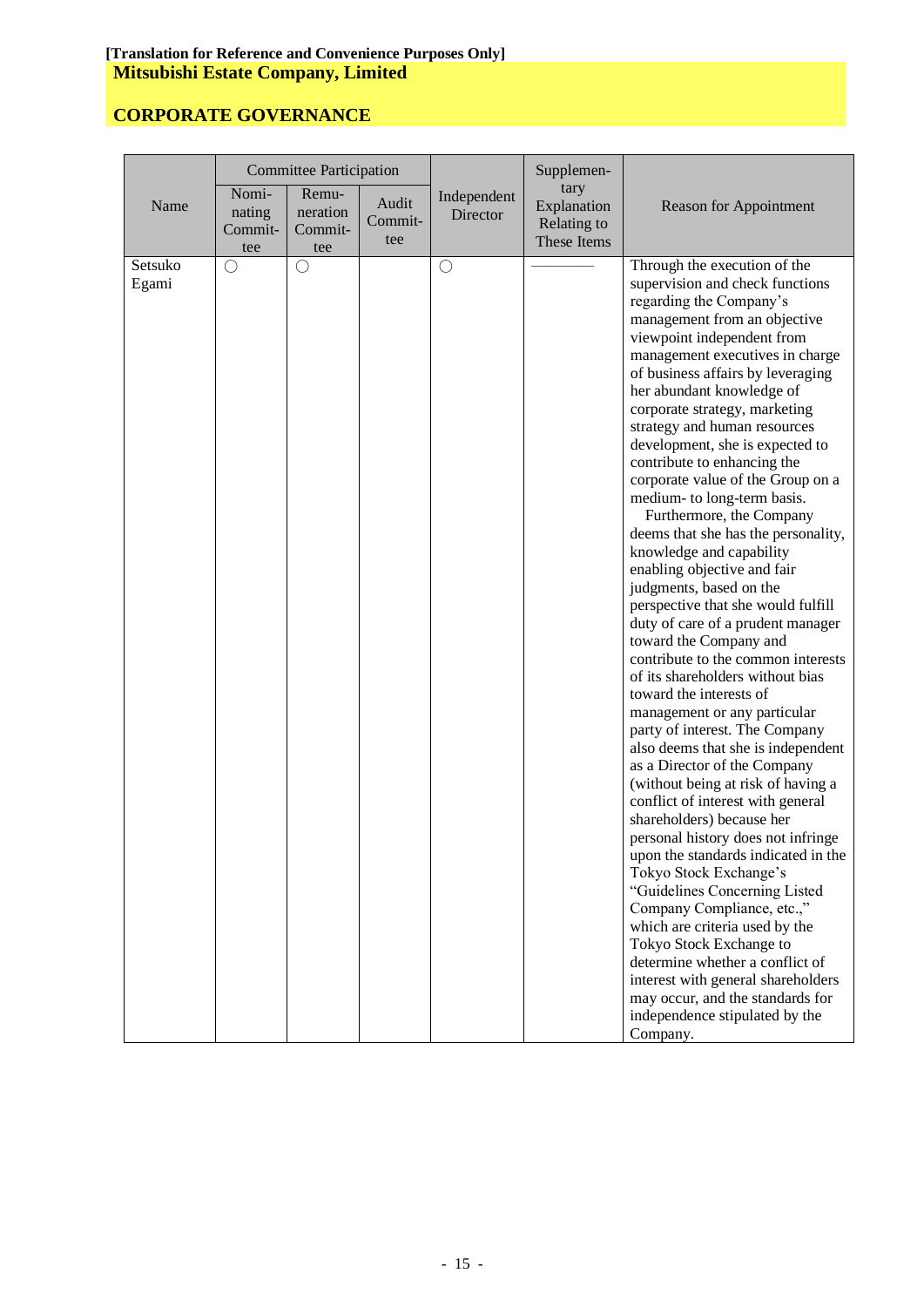|           |                                   | <b>Committee Participation</b>      |                         |                         | Supplemen-                                        |                                                                                                                                                                                                                                                                                                                                                                                                                                                                                                                                                                                                                                                                                                                                                                                                                                                                                                                                                                                                                                                                                                                                                                                                                                                                                                                                                                                                                                                   |
|-----------|-----------------------------------|-------------------------------------|-------------------------|-------------------------|---------------------------------------------------|---------------------------------------------------------------------------------------------------------------------------------------------------------------------------------------------------------------------------------------------------------------------------------------------------------------------------------------------------------------------------------------------------------------------------------------------------------------------------------------------------------------------------------------------------------------------------------------------------------------------------------------------------------------------------------------------------------------------------------------------------------------------------------------------------------------------------------------------------------------------------------------------------------------------------------------------------------------------------------------------------------------------------------------------------------------------------------------------------------------------------------------------------------------------------------------------------------------------------------------------------------------------------------------------------------------------------------------------------------------------------------------------------------------------------------------------------|
| Name      | Nomi-<br>nating<br>Commit-<br>tee | Remu-<br>neration<br>Commit-<br>tee | Audit<br>Commit-<br>tee | Independent<br>Director | tary<br>Explanation<br>Relating to<br>These Items | <b>Reason for Appointment</b>                                                                                                                                                                                                                                                                                                                                                                                                                                                                                                                                                                                                                                                                                                                                                                                                                                                                                                                                                                                                                                                                                                                                                                                                                                                                                                                                                                                                                     |
| Iwao Taka |                                   |                                     | $\bigcirc$              | О                       |                                                   | Through the execution of the<br>supervision and check functions<br>regarding the Company's<br>management from an objective<br>viewpoint independent from<br>management executives in charge<br>of business affairs by leveraging<br>his extensive knowledge<br>regarding business ethics and<br>compliance, etc., he is expected to<br>contribute to enhancing the<br>corporate value of the Group on a<br>medium- to long-term basis.<br>Furthermore, the Company<br>deems that he has the personality,<br>knowledge and capability<br>enabling objective and fair<br>judgments, based on the<br>perspective that he would fulfill<br>duty of care of a prudent manager<br>toward the Company and<br>contribute to the common interests<br>of its shareholders without bias<br>toward the interests of<br>management or any particular<br>party of interest. The Company<br>also deems that he is independent<br>as a Director of the Company<br>(without being at risk of having a<br>conflict of interest with general<br>shareholders) because his personal<br>history does not infringe upon the<br>standards indicated in the Tokyo<br>Stock Exchange's "Guidelines<br>Concerning Listed Company<br>Compliance, etc.," which are<br>criteria used by the Tokyo Stock<br>Exchange to determine whether a<br>conflict of interest with general<br>shareholders may occur, and the<br>standards for independence<br>stipulated by the Company. |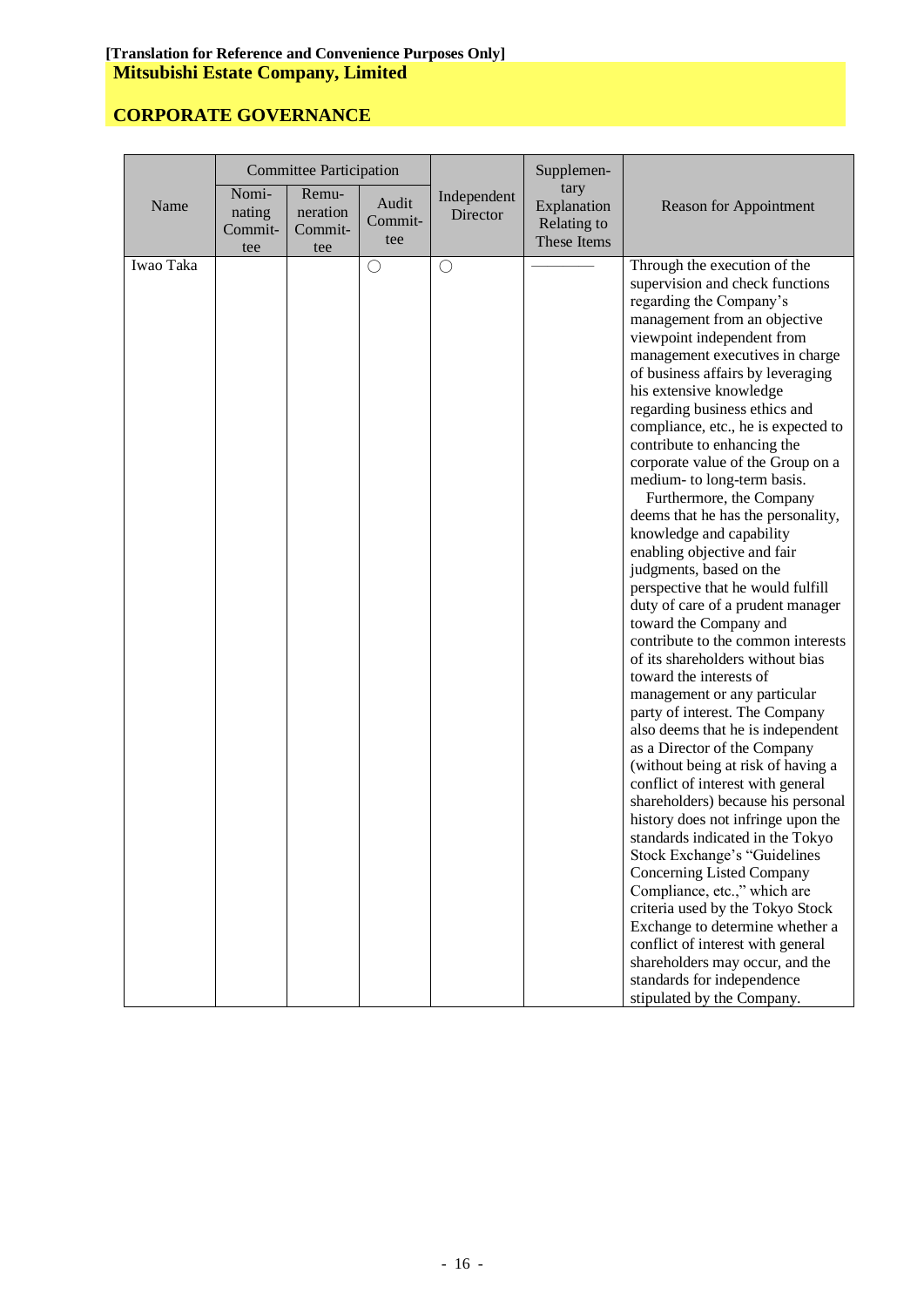# **CORPORATE GOVERNANCE**

#### **[Committees]**

Committee's Composition and Attributes of Chairperson

|                           | All Committee<br><b>Members</b> | Full-time<br><b>Members</b> | Inside Directors | Outside<br><b>Directors</b> | Chairperson             |
|---------------------------|---------------------------------|-----------------------------|------------------|-----------------------------|-------------------------|
| Nominating<br>Committee   | 4                               |                             |                  |                             | <b>Outside Director</b> |
| Remuneration<br>Committee | 4                               |                             |                  |                             | <b>Outside Director</b> |
| Audit<br>Committee        |                                 | 2                           |                  |                             | <b>Outside Director</b> |

#### **[Corporate Executive Officers]**

Number of Corporate Executive Officers 15

#### Status of Additional Duties

|                  |                             |                | <b>Additional Duties as Director</b> |                           |                         |
|------------------|-----------------------------|----------------|--------------------------------------|---------------------------|-------------------------|
| Name             | Representative<br>Authority |                | Nominating<br>Committee              | Remuneration<br>Committee | Additional<br>Duties as |
|                  |                             |                | Member                               | Member                    | Employee                |
| Junichi Yoshida  | Yes                         | Yes            | $\times$                             | $\times$                  | N <sub>0</sub>          |
| Junichi Tanisawa | Yes                         | Yes            | $\times$                             | $\times$                  | N <sub>0</sub>          |
| Tetsuji Arimori  | Yes                         | Yes            | $\times$                             | $\times$                  | No                      |
| Hidemi Waki      | Yes                         | No             | $\times$                             | $\times$                  | No                      |
| Futoshi Chiba    | Yes                         | N <sub>0</sub> | $\times$                             | $\times$                  | N <sub>0</sub>          |
| Hiroshi Katayama | Yes                         | Yes            | $\times$                             | $\times$                  | N <sub>0</sub>          |
| Kenji Hosokane   | Yes                         | <b>No</b>      | $\times$                             | $\times$                  | N <sub>0</sub>          |
| Keiji Takano     | N <sub>o</sub>              | No             | $\times$                             | $\times$                  | No                      |
| Atsushi Nakajima | N <sub>0</sub>              | N <sub>0</sub> | $\times$                             | $\times$                  | N <sub>o</sub>          |
| Yuji Fujioka     | N <sub>0</sub>              | N <sub>o</sub> | $\times$                             | $\times$                  | N <sub>o</sub>          |
| Bunroku Naganuma | No                          | <b>No</b>      | $\times$                             | $\times$                  | No                      |
| Toru Kimura      | N <sub>0</sub>              | N <sub>0</sub> | $\times$                             | $\times$                  | N <sub>0</sub>          |
| Yutaro Yotsuzuka | N <sub>0</sub>              | N <sub>0</sub> | $\times$                             | $\times$                  | N <sub>o</sub>          |
| Ikuo Ono         | N <sub>0</sub>              | N <sub>0</sub> | $\times$                             | $\times$                  | N <sub>o</sub>          |
| Hitoshi Kubo     | N <sub>o</sub>              | Yes            | $\times$                             | $\times$                  | No                      |

#### **[Auditing Structure]**

| Appointment of Directors and/or Staff to Support the | Yes |
|------------------------------------------------------|-----|
| <b>Audit Committee</b>                               |     |

Matters Related to the Independence of Such Directors and/or Staff from Corporate Executive Officers The Company has established an Audit Committee Office as an organization to assist the duties of the Audit Committee, and it assigns the personnel required to assist the duties of the Audit Committee to this office where they serve under the full-time General Manager of the office. The General Manager of the Audit Committee Office directs the personnel assigned to the office in accordance with the instructions of the Audit Committee and executes the duties delegated to that position.

The personnel relocation and/or disciplinary punishment, etc. of the General Manager of the Audit Committee Office shall require an accord of the Audit Committee. The personnel relocation and/or disciplinary punishment, etc. of the staff of the Audit Committee other than the General Manager of the Audit Committee Office shall require prior consultation with the General Manager of the Audit Committee Office.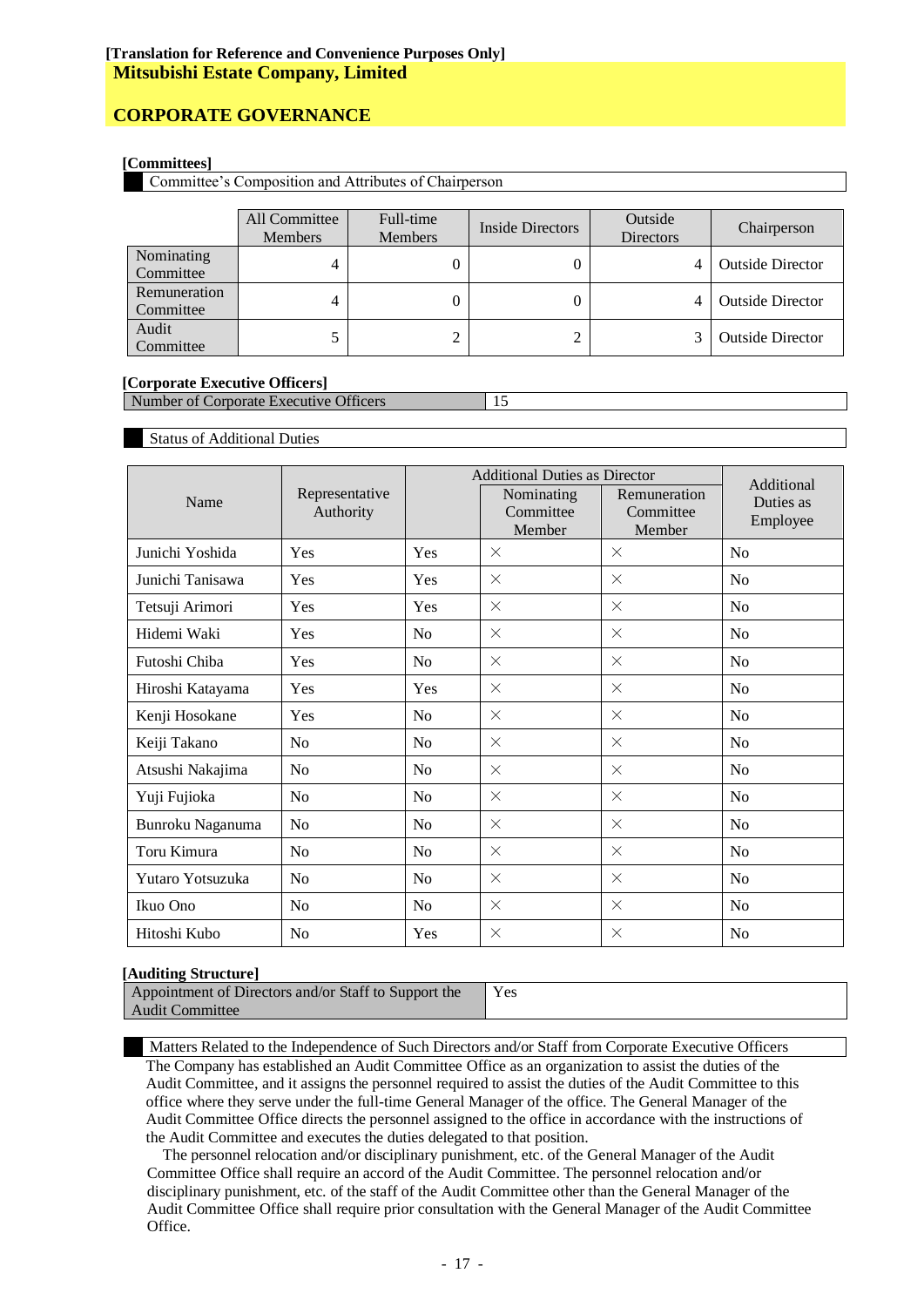Cooperation among Audit Committee, Accounting Auditors and Internal Audit Office

Full-time Members of the Audit Committee promote cooperative relationships with the Accounting Auditor (Ernst & Young ShinNihon LLC) through regular meetings which are held to receive reports on such matters as audit plans, the status of auditing programs and audit results as well as exchange opinions and information.

Full-time Members of the Audit Committee endeavor to promote cooperative relationships with the Internal Audit Office through regular meetings which are held to receive reports on internal audit plans, the status of internal auditing programs and audit results, with one (1) member of the Internal Audit Office also concurrently serving in the Audit Committee Office, a section aiding the performance of Audit Committee's duties.

In addition, the Audit Committee receives reports from the Accounting Auditor and the Internal Audit Office on audit plans, the system of auditing programs and audit results, thereby promoting cooperative relationships.

The Internal Audit Office and the Accounting Auditor share information on their respective audit plans and results. The Internal Audit Office also serves as an office handling reports on internal controls regarding financial reports by management and conducts such jobs as the evaluation of internal controls relative to financial reports in cooperation with audits by the Accounting Auditor.

#### **[Independent Directors]**

| $N_{II}$ | $\sim$<br><b>Independe</b><br>luer<br><b>DIFECTOLS</b><br>ан н<br>. VI |  |
|----------|------------------------------------------------------------------------|--|
|          |                                                                        |  |

Other Information on Independent Directors

The Company designates all Outside Directors who meet the requirements of Independent Directors as Independent Directors.

The Company's Appointment Standards for Candidates for Directors and Standards for the Independence of Outside Directors are described in the Article 12 (Process of Nominating the Candidates for Directors) of the Company's Guidelines.

#### **\* Independence Standards and Qualification for Independent Directors**

The candidates for Outside Directors shall fulfill duty of care of a prudent manager toward the Company, understand the Group's basic mission of contributing to the creation of a truly meaningful society by building attractive, environmentally sound communities where people can live, work and relax with contentment, apply their qualities and capabilities to contribute to enhancing the medium- to long-term sustainable corporate value, as well as their experience and knowledge in specialized fields such as global business, finance and risk management in view of its business characteristics such as supporting urban development in the Marunouchi area, and have personality and knowledge enabling objective and fair judgments, based on the perspective that they would contribute to the common interests of the shareholders without bias toward the interest of any particular party of interest. However, as a general principle, candidates are not elected if the Tokyo Stock Exchange's standards for independence and the following standards for the independence of Outside Directors apply to them.

- (1) A shareholder or executive member of an entity holding voting rights exceeding 10% of total voting rights to the Company.
- (2) A transaction party or executive member of an entity whose transactional amounts in the most recent fiscal year have exceeded 2% of consolidated revenue from operations of the Company.
- (3) A representative employee, employee or staff of the Company's Accounting Auditor.
- (4) An attorney, certified public accountant, tax accountant, consultant or other party who has received compensation from the Company exceeding ¥10 million in the most recent fiscal year.

#### **\* Insignificance Criteria Related to Relationships with the Company**

In relationships with the Company, transactions corresponding to the below-stated insignificance criteria are omitted.

•Transactions with entities from which Outside Directors hail: Transactions with amounts totaling less than ¥10 million per year

•Transactions with Outside Directors themselves: Transactions with amounts totaling less than ¥2 million per year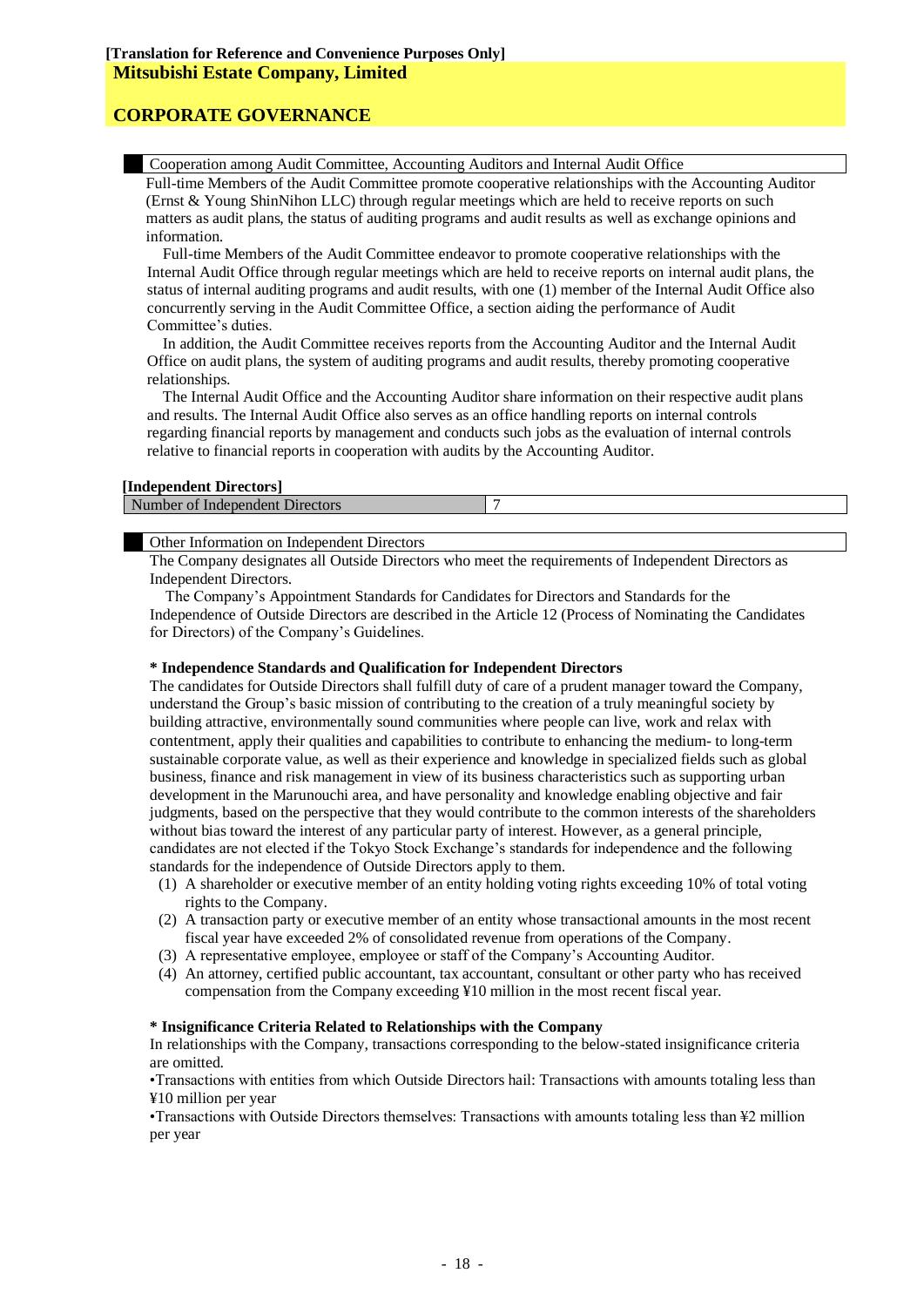#### **[Incentives]**

| шеспи гез                                   |                                                  |
|---------------------------------------------|--------------------------------------------------|
| <b>Status of Implementation of Measures</b> | Introduction of performance-related remuneration |
| to Grant Incentives to Directors            | system and other systems                         |

Supplementary Explanation Relating to These Items

In its provision of remuneration to Corporate Executive Officers (including Corporate Executive Officers concurrently serving as Directors), apart from basic remuneration, the Company also provides monetary compensation that is paid based on short-term performance, etc. and stock compensation, etc. (including monetary compensation paid based on indicators such as stock price) that is paid with a view to realizing the medium- to long-term sharing of values with shareholders. The standards and ratio of basic remuneration and variable remuneration, valuation indicators for variable remuneration and other matters shall be decided upon taking into account medium- to long-term performance targets, etc., aimed at in the management strategy and the Medium-Term Management Plan and factors such as position and responsibilities as Corporate Executive Officers. An overview, etc. of performance-related remuneration is as follows.

(i) Remuneration based on performance evaluation for a single fiscal year

With the aim of achieving further corporate growth and greater efficiency while guaranteeing financial soundness, the amount of remuneration varies depending on consolidated operating income, EBITDA, ROA, ROE and the target level of operating income in the divisions for which the individual Officers are responsible. When determining remuneration, the amount is calculated using the actual indicators, etc. for the previous fiscal year, to which is added an evaluation of qualitative aspects, established during interviews with the President, including the degree of contribution to performance over the medium to long term and the status of ESG-related initiatives with the final remuneration amount being decided by the Remuneration Committee.

(ii) Medium- to long-term performance-related remuneration (remuneration by shares with restriction on transfer)

With the objectives of creating an incentive to work for sustainable growth, and of promoting more complete sharing of values with shareholders, a stock compensation plan with a restricted transfer period of approximately three (3) years has been adopted. When shares are allotted, the amount of monetary compensation claims is determined by the Remuneration Committee.

(iii) Medium- to long-term performance-related remuneration (phantom stock)

With the objectives of creating an incentive to work for sustainable growth, and of promoting more complete sharing of values with shareholders, the amount of remuneration will vary depending on the share price and on an indicator based on the total shareholder return (TSR) ranking relative to five (5) other companies in the same industry. The base amount for each position and the final amount of remuneration shall be determined by the Remuneration Committee.

#### Grantees of Stock Options

———

Supplementary Explanation Relating to These Items

#### **[Directors' and Corporate Executive Officers' Remuneration]**

| Disclosure Status (of Individual Directors'          | Only a certain portion of individual Directors' |
|------------------------------------------------------|-------------------------------------------------|
| Remuneration)                                        | remuneration is disclosed.                      |
| Disclosure Status (of Individual Corporate Executive | Only a certain portion of individual Corporate  |
| Officers' Remuneration)                              | Executive Officers' remuneration is disclosed.  |
|                                                      |                                                 |

#### Supplementary Explanation Relating to These Items

### **\* Remuneration paid to Directors and Corporate Executive Officers**

Remuneration for Directors and Corporate Executive Officers of the Company in fiscal 2020 was as follows:

(1) Amount for remunerations of each category of Directors and Corporate Executive Officers, amount by type of remuneration, and number of relevant people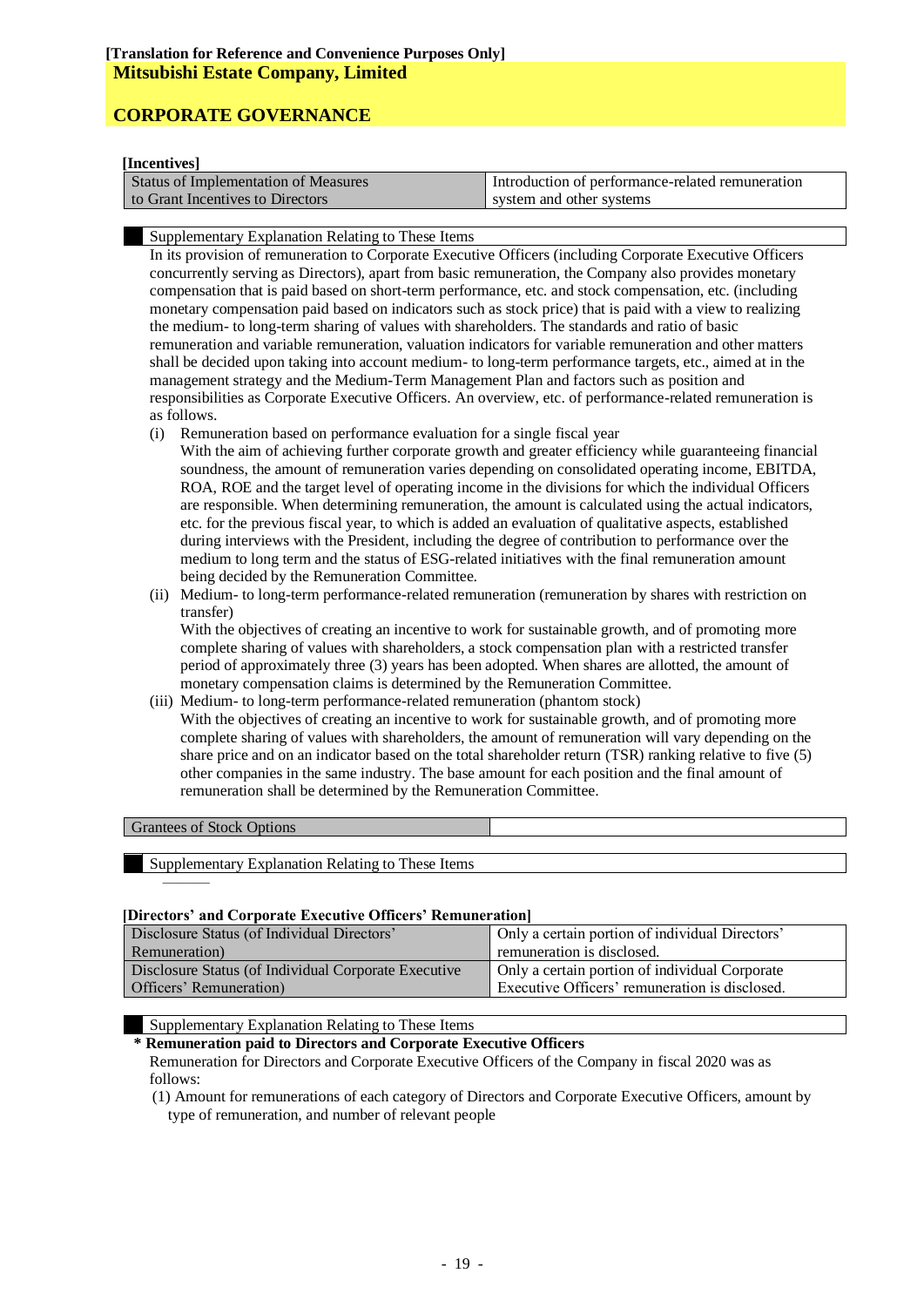| Category                      | Amount Paid<br>(Millions of yen) | (Millions of yen) | Fixed Remuneration Performance-related<br>Remuneration<br>(Millions of yen) | Number of<br>Persons |
|-------------------------------|----------------------------------|-------------------|-----------------------------------------------------------------------------|----------------------|
| <b>Directors</b>              | 257                              | 257               |                                                                             |                      |
| (excluding Outside Directors) |                                  |                   |                                                                             |                      |
| Corporate Executive Officers  | 1,166                            | 620               | $545*$                                                                      | 15                   |
| <b>Outside Directors</b>      | 108                              | 108               |                                                                             |                      |

Note: \* Figures presented in the above table are performance-related remuneration amounts for service in fiscal 2020 and exclude medium- to long-term performance-related remuneration (phantom stock) for service in prior fiscal years.

An additional amount (¥35 million) of remuneration calculated based on TSR ranking and share price at the end of fiscal 2020 is considered to be medium- to long-term performance-related remuneration (phantom stock) that belongs to the performance-related remuneration for service in the prior fiscal year (fiscal 2018) and it was recorded as Directors' and Corporate Executive Officers' remuneration for fiscal 2020.

The finalized payment amount of the medium- to long-term performance-related remuneration (phantom stock) part of performance-related remuneration for service performed in the prior fiscal year (fiscal 2019) is undetermined because its performance evaluation period has not ended. The Company has recorded an estimate of the remuneration amount (¥48 million), which was calculated based on the TSR ranking and the share price at the end of fiscal 2020. The finalized payment amount of the medium- to long-term performance-related remuneration (phantom stock) part of performance-related remuneration for service performed in fiscal 2020 is undetermined because its performance evaluation period has not ended. The Company has not recorded an estimate of the remuneration amount, which was calculated based on the TSR ranking and the share price at the end of fiscal 2020, as it was ¥0.

(2) Aggregate amount of one Director's remuneration that exceeds ¥100 million

| Name                          | <b>Fixed Remuneration</b> | Performance-related | <b>Amount Paid</b> |
|-------------------------------|---------------------------|---------------------|--------------------|
|                               | (Millions of yen)         | Remuneration        | (Millions of yen)  |
|                               |                           | (Millions of yen)   |                    |
| Hirotaka Sugiyama             | 138                       |                     | 138                |
| (Director)                    |                           |                     |                    |
| Junichi Yoshida               | 79                        | $79*$               | 159                |
| (Corporate Executive Officer) |                           |                     |                    |

Note: \* Figures presented in the above table are performance-related remuneration amounts for service in fiscal 2020 and exclude medium- to long-term performance-related remuneration (phantom stock) for service in prior fiscal years.

An additional amount of remuneration calculated based on TSR ranking and share price at the end of fiscal 2020 is considered to be medium- to long-term performance-related remuneration (phantom stock) that belongs to the performance-related remuneration for service in the prior fiscal year (fiscal 2018) and it was recorded as Directors' and Corporate Executive Officers' remuneration for fiscal 2020 as follows.

Junichi Yoshida: ¥5 million

The finalized payment amount of the medium- to long-term performance-related remuneration (phantom stock) part of performance-related remuneration for service performed in the prior fiscal year (fiscal 2019) is undetermined because its performance evaluation period has not ended. The Company has recorded an estimate of the remuneration amount, including the amounts listed below, which was calculated based on the TSR ranking and the share price at the end of fiscal 2020.

Junichi Yoshida: ¥7 million

The finalized payment amount of the medium- to long-term performance-related remuneration (phantom stock) part of performance-related remuneration for service performed in fiscal 2020 is undetermined because its performance evaluation period has not ended. The Company has not recorded an estimate of the remuneration amount, which was calculated based on the TSR ranking and the share price at the end of fiscal 2020, as it was ¥0.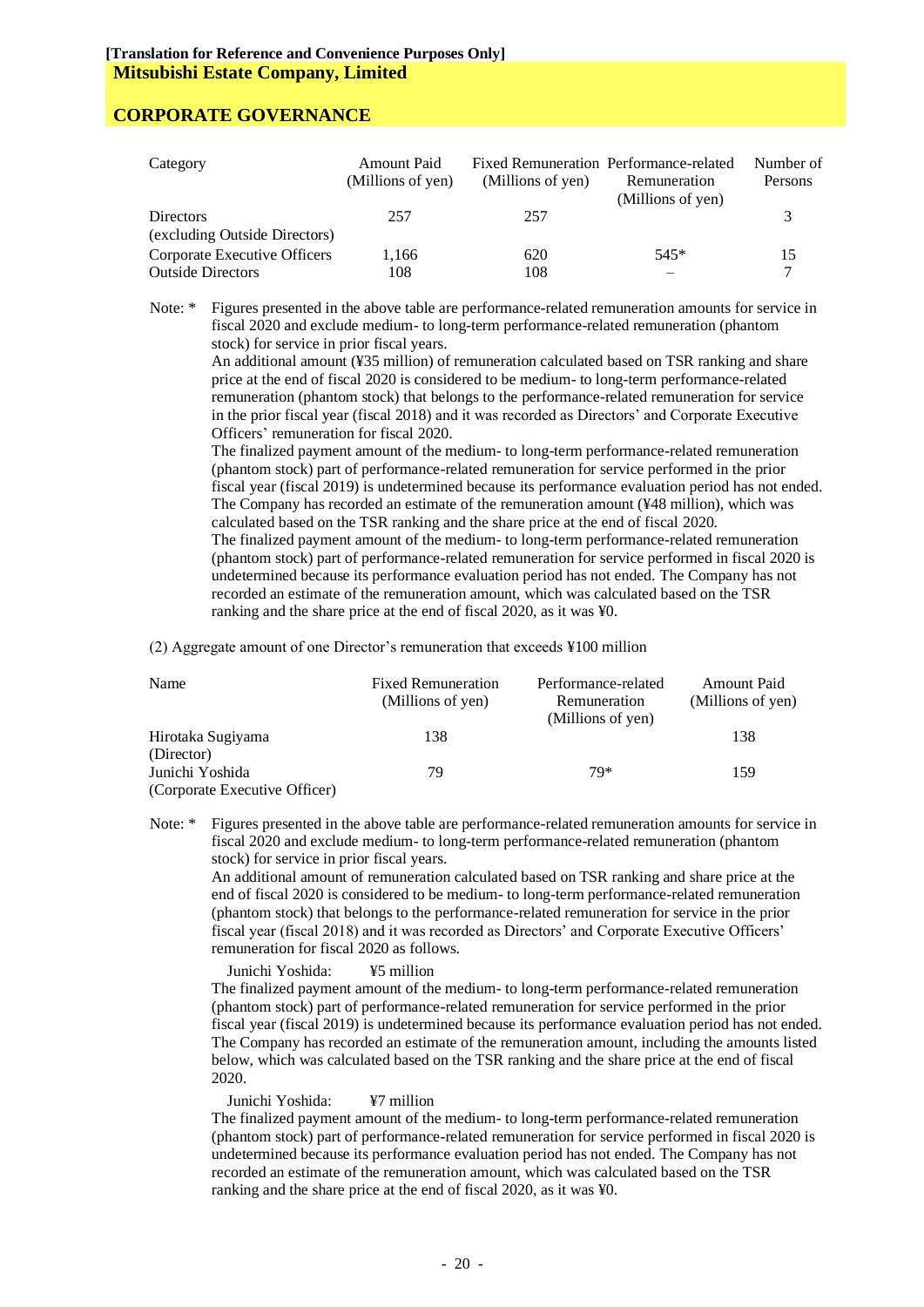#### **Means of Disclosure**

The information on Directors' remuneration provided in the Company's corporate governance report is disclosed in its securities report and the business report as well.

| 'Yes<br>Policy for Deciding the Amounts or Calculation Method<br>of Remuneration |  |
|----------------------------------------------------------------------------------|--|
|----------------------------------------------------------------------------------|--|

Disclosed Policy for Deciding the Amounts or Calculation Method of Remuneration

#### **\* Board Policies and Procedures in Determining the Remuneration of the Senior Management and Directors**

The policy for deciding the amounts or calculation method of remuneration, etc. of the Company's corporate officers is as follows.

The aforementioned policy is also contained in the Article 16 (Remuneration for Directors and Corporate Executive Officers) of the Company's Guidelines.

i) Procedures for Deciding Remuneration Paid to Officers

The policy concerning decisions on the details of remuneration paid to Directors and Corporate Executive Officers of the Company and the details of remuneration for each person shall be decided upon by a resolution at the Remuneration Committee which is comprised solely of Outside Directors.

ii) The Basic Policy for Deciding Remuneration for Officers

The basic policy for deciding remuneration for Directors and Corporate Executive Officers of the Company is as follows.

- The remuneration system shall be the one that is linked with our medium- to long-term performance targets, etc. aimed at in the management strategy and the Medium-Term Management Plan and realizes sustained corporate value improvement and sharing of values with our shareholders.
- The remuneration system shall be the one that allows for giving incentives to management executives' taking up of challenges and appropriate risk taking in line with the strategy targets and expectations of shareholders and other stakeholders.
- The remuneration system shall be the one that makes it possible to fulfill the high accountability for the benefit of our shareholders and other stakeholders through objective deliberations and judgments at the Remuneration Committee.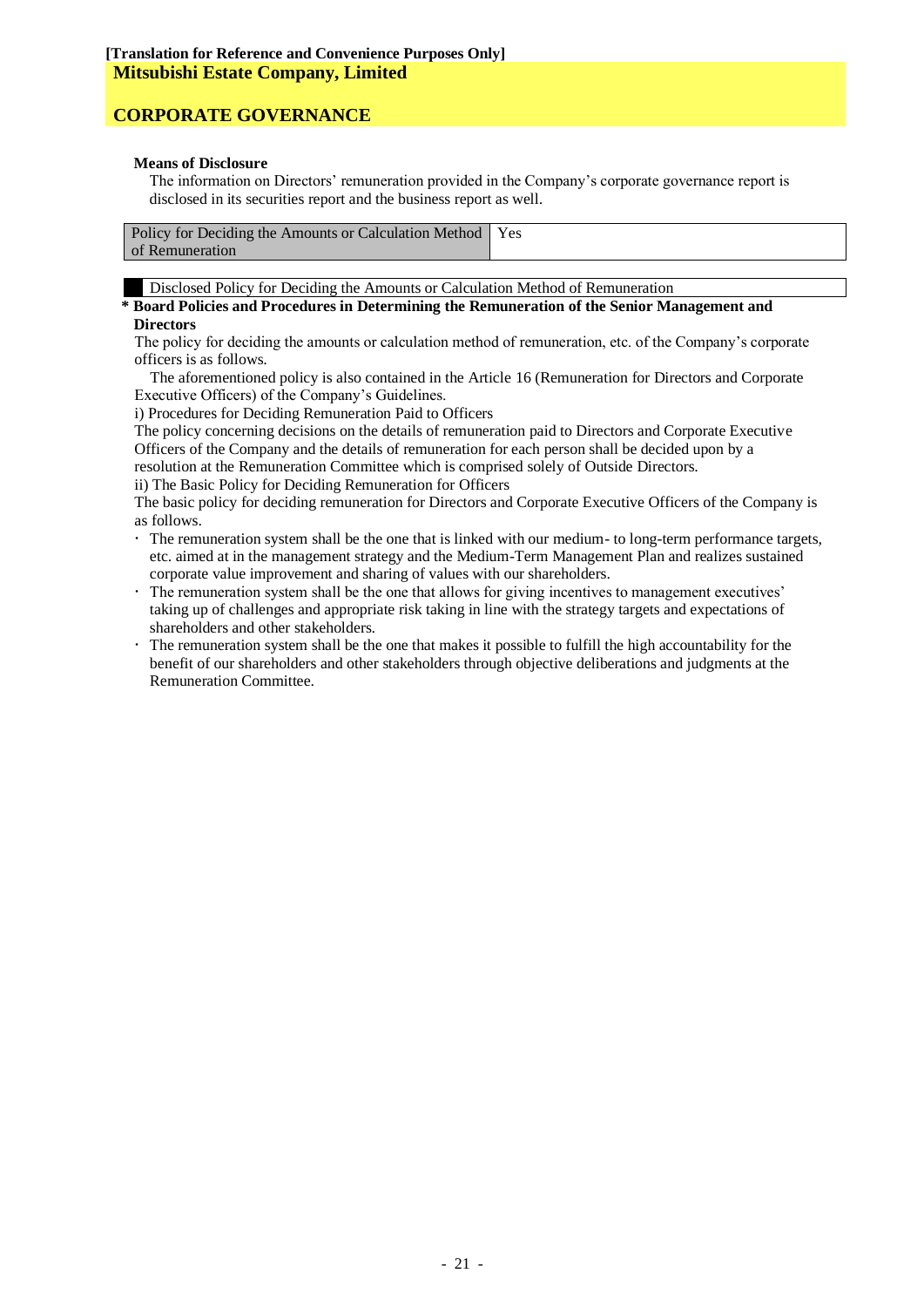iii) Remuneration systems for Officers

The remuneration systems for Directors and Corporate Executive Officers shall be separately established in consideration of respective functions and roles to be fulfilled for the purpose of achieving the sustained corporate value improvement. In addition, Directors who concurrently serve as Corporate Executive Officers shall be paid remuneration as Corporate Executive Officers.

Directors (excluding Directors who concurrently serve as Corporate Executive Officers)

In consideration of their function and role of supervising performance of duties by Corporate Executive Officers and Directors, they shall receive, in principle, only basic remuneration in the form of money, and the standards shall be decided upon individually taking into account factors such as position and responsibilities as Directors and whether they are full-time or part-time.

Corporate Executive Officers

In consideration of their function and role of taking charge of business execution of the Company, their remuneration shall, in principle, be comprised of basic remuneration and variable remuneration. Variable remuneration is comprised of monetary compensation that is paid based on short-term performance, etc. and stock compensation, etc. (including monetary compensation paid based on indicators such as stock price) that is paid with a view to realizing the medium- to long-term sharing of values with shareholders.

The standards and ratio of basic remuneration and variable remuneration, valuation indicators for variable remuneration and other matters shall be decided upon taking into account medium- to long-term performance targets, etc., aimed at in the management strategy and the Medium-Term Management Plan and factors such as position and responsibilities as Corporate Executive Officers.

#### **[Support System for Outside Directors]**

As part of the support system for the Outside Directors, the secretariats for the Board of Directors and each committee provide explanation and information when appropriate or necessary by coordinating with relevant departments.

The roles of secretariat are performed by the General Affairs Department in the case of the Board of Directors, Nominating Committee and Remuneration Committee; and by the Audit Committee Office in the case of the Audit Committee.

| Name                | Title/<br><b>Position</b>      | Responsibilities                                                                                                                                                                                                                                 | Working Form and<br>Conditions<br>(Full-time/Part-time,<br>Paid/Unpaid, etc.) | Date of<br>Retirement from<br>Position Such as<br>President | Term of<br>Office |
|---------------------|--------------------------------|--------------------------------------------------------------------------------------------------------------------------------------------------------------------------------------------------------------------------------------------------|-------------------------------------------------------------------------------|-------------------------------------------------------------|-------------------|
| Takeshi<br>Fukuzawa | Honorary<br>Adviser            | * Maintaining and<br>expanding positive<br>relationships with<br>stakeholders, etc.                                                                                                                                                              | Working Form: Part-time<br><b>Conditions: Unpaid</b>                          | March 31, 2001                                              |                   |
| Shigeru<br>Takagi   | Honorary<br>Adviser            | * Maintaining and<br>expanding positive<br>relationships with<br>stakeholders, etc.                                                                                                                                                              | Working Form: Part-time<br>Conditions: Unpaid                                 | June 28, 2005                                               |                   |
| Keiji<br>Kimura     | Senior<br>Corporate<br>Adviser | * Activities in the<br>financial industry and at<br>industry organizations<br>* Maintaining and<br>expanding positive<br>relationships with<br>stakeholders, etc.<br>* Activities etc. that<br>contribute to society or<br>the public good, etc. | Working Form: Full-time<br><b>Conditions: Paid</b>                            | March 31, 2011                                              |                   |

# **[Status of Persons Who Have Retired from a Position Such as Representative Director and President]**

Retired Representative Director and Presidents, etc. Holding Advisory or Any Other Position in the Company

| Total Number of Retired Representative Director and |  |
|-----------------------------------------------------|--|
| Presidents, etc. Holding Advisory or Any Other      |  |
| Position in the Company                             |  |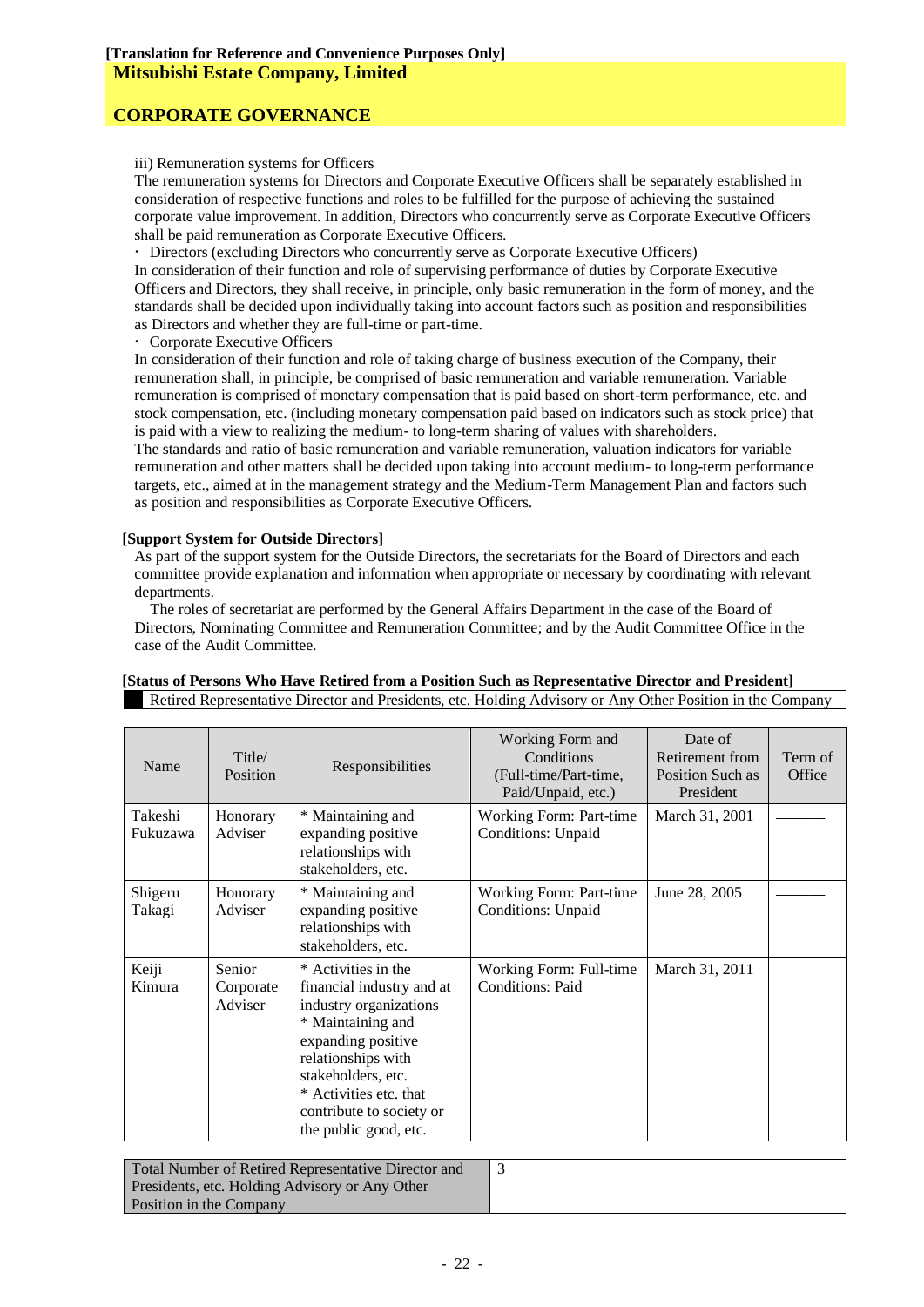#### **2. Items Relating to Functions of Business Execution, Audit and Supervision, Nomination, and Decision on Remuneration, etc.**

#### **\* Overview of Corporate Governance Structure**

1) Board of Directors

The Board of Directors decides the basic policy of the Company's management, and it also carries out supervision of the execution of duties of Directors and Corporate Executive Officers. As of April 1, 2021, the Board of Directors consists of fifteen (15) Directors, of which seven (7) are Outside Directors. The role of chairman of the Board of Directors is fulfilled by the Chairman of the Board of the Company, who does not concurrently serve as a Corporate Executive Officer. The Board of Directors broadly delegates the authority to execute business on matters other than those to be resolved by the Board of Directors as prescribed in laws and regulations or the Articles of Incorporation, to the Corporate Executive Officers and promotes clarification of authorities and responsibilities and prompt decision-making concerning business execution. Moreover, the Board of Directors met nine (9) times in fiscal 2020, with all Directors attending every meeting.

2) Committees

i) Nominating Committee

The Nominating Committee decides the details of the proposals of the General Meeting of Shareholders relating to the election and dismissal of Directors. As of April 1, 2021, the committee consists of four (4) members, all the four (4) members are Outside Directors. Furthermore, the committee met five (5) times in fiscal 2020, with all committee members attending every meeting.

ii) Audit Committee

The Audit Committee's responsibilities include conducting audits of the execution of duties of the Directors and Corporate Executive Officers, creating the audit reports relating to this, and deciding on the details of proposals of the General Meeting of Shareholders relating to the election, dismissal or non-reappointment of the Accounting Auditor. As of April 1, 2021, the committee consists of five (5) members, three (3) of whom are Outside Directors. In addition, the committee chairman is selected from among the Outside Directors. Furthermore, the committee met fifteen (15) times in fiscal 2020, with all committee members attending every meeting.

iii) Remuneration Committee

The Remuneration Committee decides on the policy relating to remuneration decisions for Directors and Corporate Executive Officers and on the remuneration amounts for each individual. As of April 1, 2021, the committee consists of four (4) members, all the four (4) members are Outside Directors.

Furthermore, the committee met six (6) times in fiscal 2020, with all committee members attending every meeting.

3) Corporate Executive Officers

The Corporate Executive Officers are appointed by resolution of the Board of Directors. They make decisions on business execution delegated to them by the Board of Directors and carry out the execution of such business. As of June 29, 2021, the Company has fifteen (15) Corporate Executive Officers. 4) Executive Officers and Group Executive Officers

The executive officers and group executive officers are appointed by resolution of the Board of Directors. They carry out the execution of business for the division or Group company to which they belong. As of April 1, 2021, the Company has four (4) executive officers and thirteen (13) group executive officers. 5) Overview of Various Conference Bodies

The Corporate Strategy Committee provides opportunities to carry out discussions relating to the overall management strategy of the entire Group. The committee consists of the president, the deputy president, officers responsible for corporate staff of the Company, and any person designated by the president, and it is held regularly. The Executive Committee is a deliberation body to carry out important decisions relating to the business execution of the Group. Its membership consists of the president, controlling officers, officers responsible for corporate staff of the Company, Full-time Members of the Audit Committee and any person designated by the president, and it is generally held once a week.

To promote a high standard in discussions and management decisions at the Executive Committee, the Company has established, as subordinate bodies to the Executive Committee, the Group Strategy Committee to discuss and check on progress regarding important management policy, particularly formulation of business strategies of each functional group and each business group, and the Strategic Investment Committee to discuss particularly important investment proposals before they are discussed at the Executive Committee and summarize the points at issue.

The Sustainability Committee is a body that oversees the promotion of sustainability within the Group, and is composed of the Company's president (the Chairman of the Committee), the person with responsibility for overseeing sustainability (Vice Chairman), controlling officers, officers in charge, and the presidents of the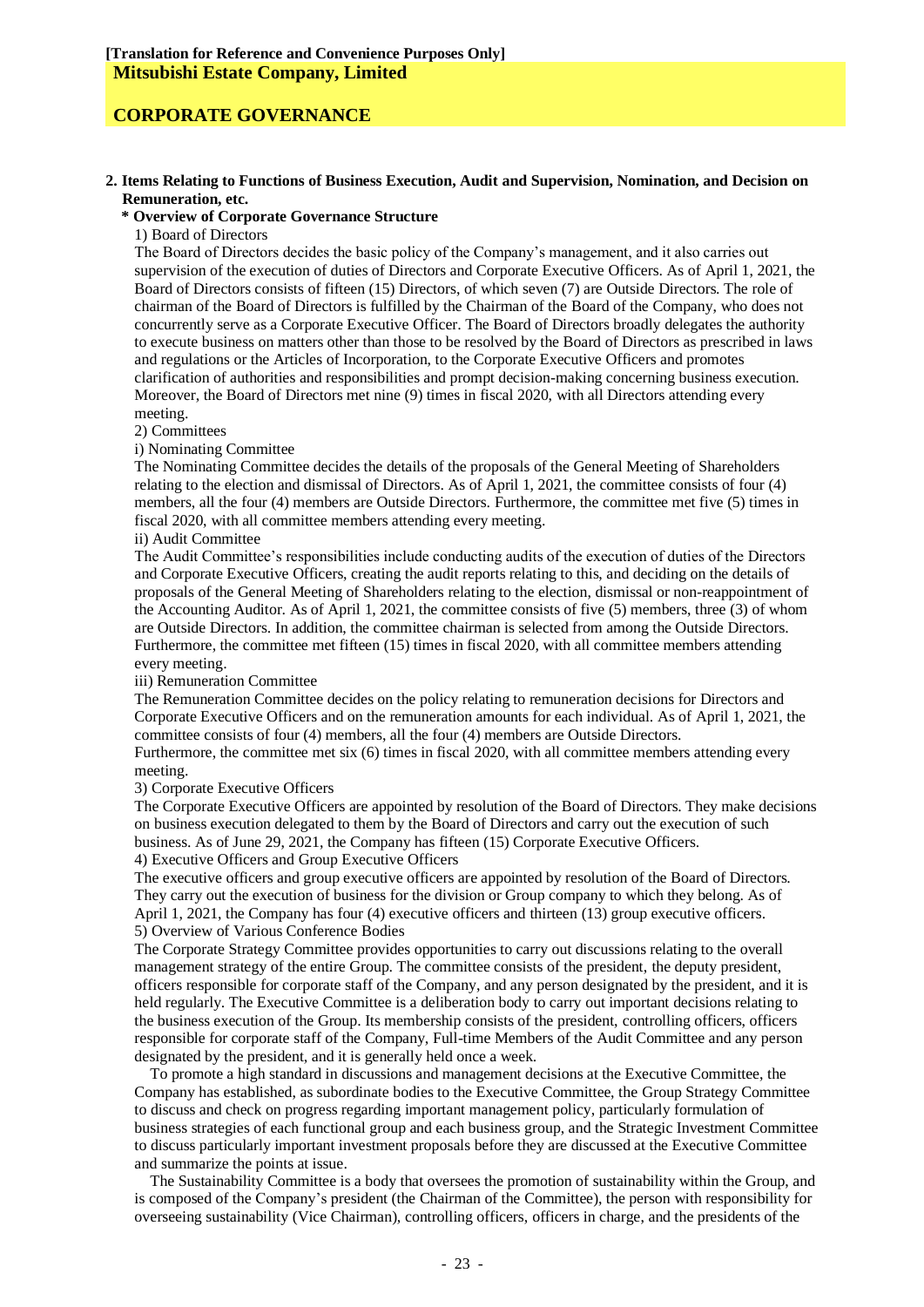### **CORPORATE GOVERNANCE**

major Group companies, etc., with the Chairman of the Board and Full-time Members of the Audit Committee also attending. The committee holds scheduled meetings twice a year, and holds extraordinary meetings as appropriate.

The Risk Management & Compliance Committee is the body in charge of risk management and compliance promotion within the Group. It consists of the Company's president (the Chairman of the Committee), officers responsible for risk management and compliance (Vice Chairman), controlling officers, officers in charge, as well as the presidents of the major Group companies, etc. The Company's Chairman of the Board, the Full-time Members of the Audit Committee and the General Manager of the Internal Audit Office also participate. The Risk Management & Compliance Committee holds regular meetings three times per year and extraordinary meetings as necessary.

#### **\* Status of Audit Committee Audits, Internal Audits and Accounting Audits**

#### i) Status of Audit Committee Audits

The Audit Committee audits consist of five (5) Audit Committee Members and Jo Kato and Noboru Nishigai as Full-time Members of the Audit Committee have been appointed from the perspective of ensuring effectiveness of audits. Furthermore, Jo Kato has experience working for the accounting department of the Company and considerable knowledge of finance and accounting.

In accordance with the audit standards, audit policies and audit plans prescribed by the Audit Committee, the Full-time Members of the Audit Committee participate in meetings of the Board of Directors and other important meetings, and also receive reports from Directors, Corporate Executive Officers and employees, etc. in relation to the status of execution of their duties, view important authorized documents, etc., and investigate the status of the Company's operations and assets at headquarters, branches and major subsidiaries (including overseas).

The Company has established an Audit Committee Office as an organization to assist the duties of the Audit Committee, and as of June 29, 2021 it has seven (7) members, consisting of a dedicated General Manager and other staff members, including support staff members who work concurrently on duties on other departments. For the Audit Committee audits, reports on the audit plan, audit implementation system and audit results are received from the Accounting Auditor and Internal Audit Office, reports on the status of settlement of accounts at the end of quarterly and annual financial periods are received from the Finance & Accounting Department, and reports on the status of risk management and related matters are received from the Legal & Compliance Department. In addition, after the Full-time Members of the Audit Committee share the information gained on those activities, the exchange of opinions and discussions of important matters are carried out in the committee.

ii) Status of Internal Audits

The Internal Audit Office conducts internal audits in accordance with annual and mid-term audit plans devised based on companywide risk analysis. Then, it verifies if the internal control development and management status is appropriate. The Internal Audit Office reports all audit results to the president and, after reporting to the president, it explains the contents to the Full-time Members of the Audit Committee and the compliance officer as well. Furthermore, the Internal Audit Office reports a summary of this to the Executive Committee and the Audit Committee. When any issues are found in the course of an audit, the Internal Audit Office reports the issue to the business group or department subject to the audit together with a request for action to rectify the situation. The Internal Audit Office then verifies the status of that rectification.

The Internal Audit Office and the Accounting Auditor mutually share information concerning their respective audit plans and audit results. The Internal Audit Office also functions as a secretariat relating to the reporting of internal controls on the management's financial reporting, and in this capacity, it promotes evaluation, etc. of internal controls on financial reporting by coordinating with the audits conducted by the Accounting Auditor. As of June 29, 2021, including its General Manager, the Internal Audit Office currently has eight (8) staff members.

iii) Status of Accounting Audits

・Name of accounting firm:

Ernst & Young ShinNihon LLC

・Continuous audit period:

17 years

・Certified public accountants who have executed business:

Designated and engagement partner; Tatsuya Chiba, Yuichiro Sagae, Teruyo Okubo

・Audit operations assistants:

Certified public accountants: 13; CPA assistants and others: 20

・Reasons, etc. for selecting accounting firm

The reasoning behind the decision of the Audit Committee to the effect that it was appropriate to reappoint Ernst & Young ShinNihon LLC, is that, as a result of consideration of the standards for the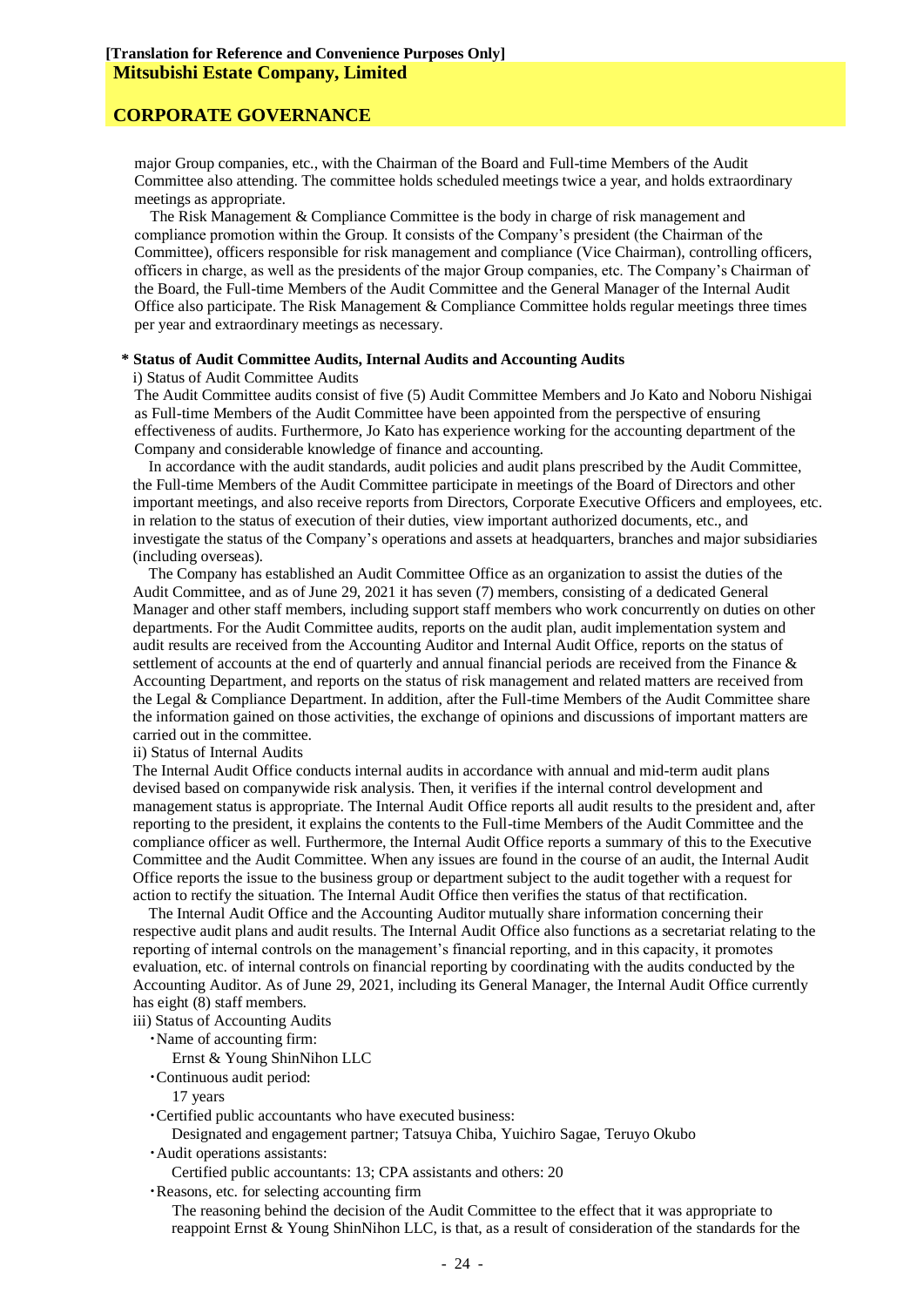Audit Committee's audit set out by the Audit Committee, the policy on decisions of dismissal or non-reappointment of the Accounting Auditor, and the standards for the appointment, dismissal or non-reappointment of the Accounting Auditor, it was judged that there were no problems with the reasonableness of the audit methods and audit results, and the independence of the accounting auditor, the status of compliance with laws and regulations, etc., or with the system for the execution of duties, and that Ernst & Young ShinNihon LLC was therefore able to appropriately execute its duties.

・Policy regarding decisions to dismiss or not reappoint an Accounting Auditor

If it is deemed that any circumstance stipulated in Article 340 of the Companies Act applies to the Accounting Auditor and its dismissal is deemed appropriate, the Accounting Auditor will be dismissed based on the unanimous approval of all members of the Audit Committee. Furthermore, the Audit Committee shall, if it is found that execution of duties by the Accounting Auditor will be difficult and there is a need for a change in Accounting Auditor, decide on the content of a proposal to submit to the General Meeting of Shareholders regarding the dismissal or non-reappointment of the Accounting Auditor.

#### **\* Remuneration Paid to Accounting Auditors**

i) Remuneration payable by the Company and its consolidated subsidiaries to the Accounting Auditor, etc. (fiscal 2020)

Fees based on audit services:

¥351 million

Fees based on non-audit services:

¥17 million

- \* The non-audit services for the Company involve creation of comfort letters pertaining to issuance of corporate bonds and other services, and the non-audit services for the consolidated subsidiaries involve agreed-upon procedural (AUP) work and other services.
- ii) Fees to the same network as Ernst & Young ShinNihon LLC (excluding "i)" above) Fees based on audit services:
	- ¥259 million

Fees based on non-audit services:

¥39 million

\* The non-audit services for the Company involve advisory services on tax and other services, and the non-audit services for the consolidated subsidiaries involve advisory services on tax and other services. iii) Description of other fees for important audit services

The Company's consolidated subsidiaries Rockefeller Group International, Inc., MEC USA, Inc. and others have paid USD 1,533 thousand in fees based on audit services and USD 62 thousand in fees based on non-audit services to Ernst & Young LLP which belongs to the same network as the Company's Accounting Auditor, etc.

The Company's consolidated subsidiaries Mitsubishi Estate Europe Limited, Mitsubishi Estate London Limited and others have paid GBP 547 thousand in fees based on audit services and GBP 177 thousand in fees based on non-audit services to Ernst & Young LLP which belongs to the same network as the Company's Accounting Auditor, etc.

The Company's consolidated subsidiaries Mitsubishi Estate Asia Pte. Ltd. and others have paid SGD 112 thousand and HKD 518 thousand in fees based on audit services and SGD 42 thousand in fees based on non-audit services to Ernst & Young LLP which belongs to the same network as the Company's Accounting Auditor, etc.

iv) Policy for determining audit fees

The amount of remuneration paid to the Accounting Auditor, etc., Ernst & Young ShinNihon LLC, is determined after taking into account the number of days of auditing plans, the Company's business scale and attributions, in consultation with the Accounting Auditor, etc. and by agreement of the Audit Committee.

v) The Audit Committee's reason for agreeing to remuneration, etc. payable to Accounting Auditor The Audit Committee has decided to consent to the amount of remuneration, etc. to be paid to the Accounting Auditor as it judged that the audit plan of the Accounting Auditor, the execution of auditing duties, the basis for calculating remuneration estimate, etc. are all appropriate for implementing the accounting audit of the Company as a result of verification necessary for determining whether they are appropriate or not.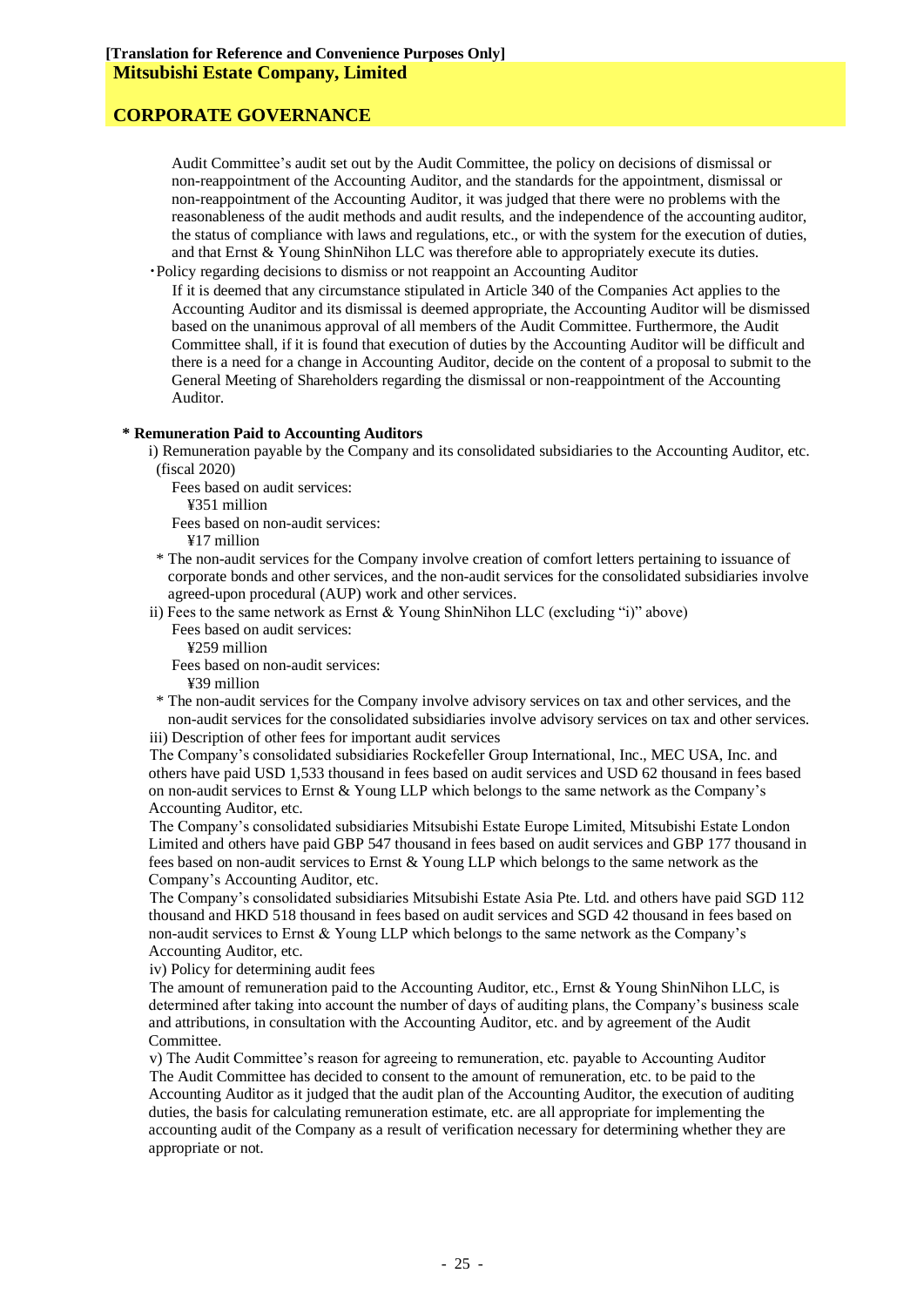#### **\* Outline of the Liability Limit Agreement with Outside Directors**

The Company has entered into agreements, in accordance with Article 427, Paragraph 1 of the Companies Act, with the seven (7) Outside Directors (Tsuyoshi Okamoto, Shin Ebihara, Tetsuo Narukawa, Masaaki Shirakawa, Shin Nagase, Setsuko Egami and Iwao Taka) to limit their liabilities to compensate damages under Article 423, Paragraph 1 of the Companies Act. Limitation on liability of each Outside Director to compensate damages under such agreements is set out to be either ¥10 million or the respective amounts set forth under the laws and regulations, whichever is higher.

#### **3. Reason for Adopting the Current Governance System**

As stated in Article 3 (Organizational Structure) of the Company's Guidelines, the Company has adopted the Company with Nominating Committee, etc. organizational structure pursuant to the Companies Act, and has accordingly been working to bring about greater clarity of roles and a strengthening of functions in both the supervision of the management and the execution of business by having the Board of Directors not only take on the function of management supervision but also delegate decision authority on individual business execution to the Corporate Executive Officers wherever possible and promoting clarification of authorities and responsibilities concerning business execution and prompt decision-making. In addition, three committees (the Nominating Committee, Audit Committee, and Remuneration Committee—a majority of each of whose membership are Outside Directors) nominate the candidates for Director, decide remuneration of corporate officers, and perform audits on the execution of duties of the Directors and Corporate Executive Officers, etc., and thereby promote high standards and ensure transparency of the decision-making process. Accordingly, we deem that in so doing the Company undertakes the mandate of its stakeholders, especially its shareholders, while also contributing to achieving medium- to long-term improvement in its corporate value.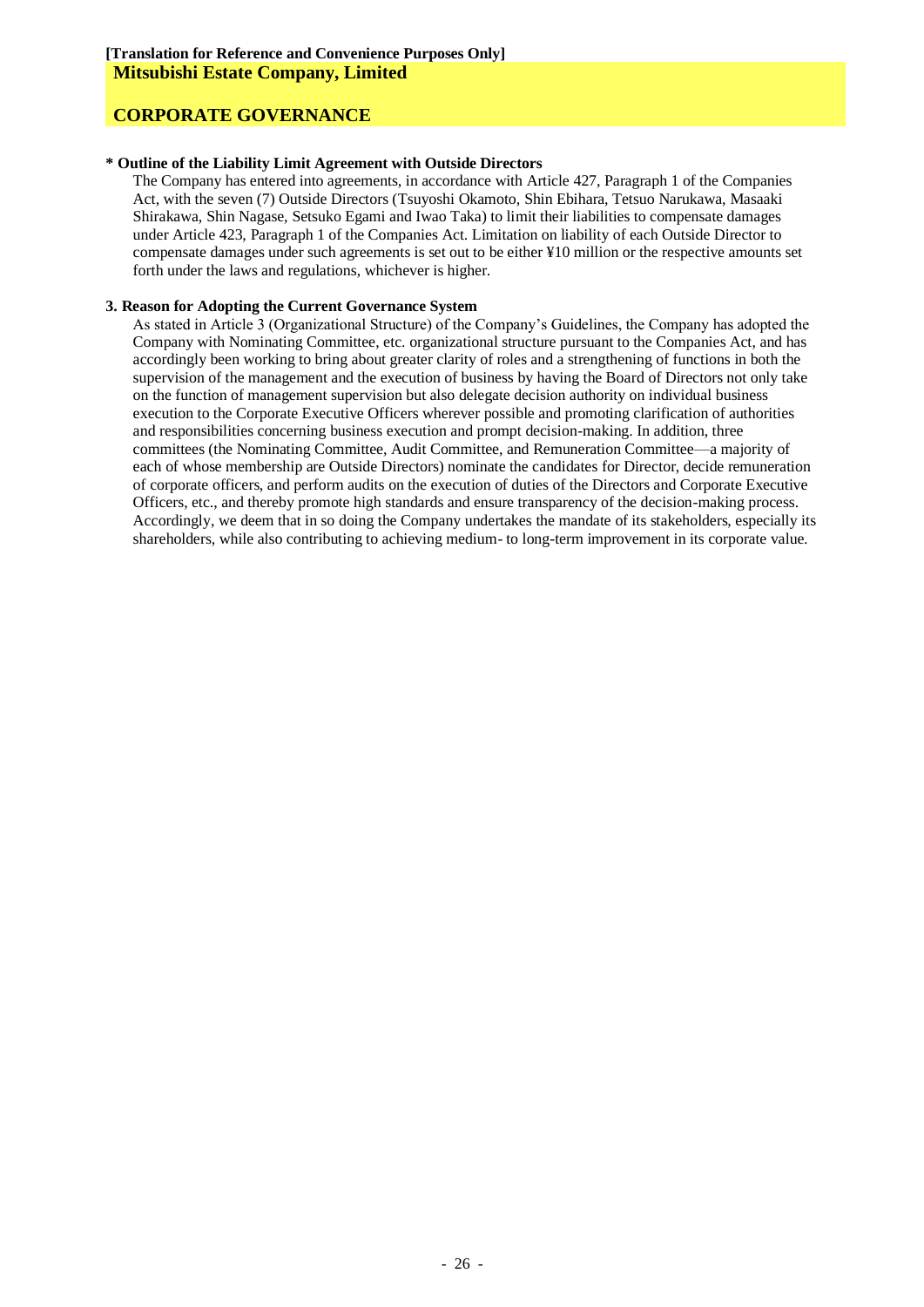# **CORPORATE GOVERNANCE**

# *III* **Status of Implementation of Measures Related to Shareholders and Other Stakeholders**

#### **1. Measures Toward Revitalization of the General Meeting of Shareholders and Facilitation of Exercise of Voting Rights**

|                                  | Supplementary Explanation                                                               |  |  |  |
|----------------------------------|-----------------------------------------------------------------------------------------|--|--|--|
| Prompt Delivery of               | As a general rule, we shall endeavor to forward the Notice of Convocation at least      |  |  |  |
| Notice of Convocation of         | three (3) weeks prior to the date of the General Meeting of Shareholders.               |  |  |  |
| the General Meeting of           |                                                                                         |  |  |  |
| <b>Shareholders</b>              |                                                                                         |  |  |  |
| <b>Exercise of Voting Rights</b> | The exercise of voting rights via the Internet has been available since the Ordinary    |  |  |  |
| by Electromagnetic               | General Meeting of Shareholders held in 2004. Further, the Company has                  |  |  |  |
| Means                            | participated in the electronic exercise of voting rights platform for institutional     |  |  |  |
|                                  | investors operated by ICJ, Inc., since the Ordinary General Meeting of Shareholders     |  |  |  |
|                                  | held in 2006.                                                                           |  |  |  |
| <b>Efforts to Encourage</b>      | To provide early disclosure for the Notice of Convocation of the General Meeting of     |  |  |  |
| Participation in the             | Shareholders and the Reference Documents for the General Meeting of Shareholders        |  |  |  |
| <b>Electronic Voting</b>         | and related materials (including the English translations), the Company endeavors to    |  |  |  |
| <b>Platform and Enhance</b>      | provide early disclosure of this information on the Company website and on the          |  |  |  |
| Other Environments for           | electronic exercise of voting rights platform operated by ICJ Inc. For fiscal 2021, the |  |  |  |
| the Exercise of Voting           | Company disclosed the respective materials one week before dispatching the Notice       |  |  |  |
| <b>Rights by Institutional</b>   | of Convocation of the General Meeting of Shareholders.                                  |  |  |  |
| <b>Investors</b>                 |                                                                                         |  |  |  |
| Provision of a                   | To provide early disclosure for the Notice of Convocation of the General Meeting of     |  |  |  |
| Summarized Notice of             | Shareholders and the Reference Documents for the General Meeting of Shareholders        |  |  |  |
| Convocation of the               | and related materials (including the English translations), the Company endeavors to    |  |  |  |
| General Meeting of               | provide early disclosure of this information on the Company website and on the          |  |  |  |
| Shareholders in English          | electronic exercise of voting rights platform operated by ICJ Inc. For fiscal 2021, the |  |  |  |
|                                  | Company disclosed the respective materials one week before dispatching the Notice       |  |  |  |
|                                  | of Convocation of the General Meeting of Shareholders.                                  |  |  |  |

# **2. Investor Relations Activities**

|                                                                   | Supplementary Explanation                                                                                                                                                                                                                                                                                                                                                                                                                                                                                                                                                                                                                                                                                                                                                                                                                                                                                                                                             | <b>Explanation</b> by<br>Representative |
|-------------------------------------------------------------------|-----------------------------------------------------------------------------------------------------------------------------------------------------------------------------------------------------------------------------------------------------------------------------------------------------------------------------------------------------------------------------------------------------------------------------------------------------------------------------------------------------------------------------------------------------------------------------------------------------------------------------------------------------------------------------------------------------------------------------------------------------------------------------------------------------------------------------------------------------------------------------------------------------------------------------------------------------------------------|-----------------------------------------|
| Establishment and<br><b>Publication of Disclosure</b><br>Policies | Basic Stance Concerning Information Disclosure<br>Seeking to become a corporate group that values the views of its<br>stakeholders and creatively works on behalf of society, the<br>Mitsubishi Estate Group strives to gain the understanding of its<br>shareholders and investors through accurate and prompt<br>information disclosure.                                                                                                                                                                                                                                                                                                                                                                                                                                                                                                                                                                                                                            |                                         |
|                                                                   | <b>Information Disclosure Policy</b><br>With respect to the disclosure of important information,<br>including with regard to decisions, events and earnings results,<br>that affects the investment decisions of shareholders and<br>investors, the Mitsubishi Estate Group discloses information in<br>accordance with Security Listing Regulations standards<br>(hereinafter "timely disclosure standards") established by the<br>Tokyo Stock Exchange and other stock exchanges, and in<br>accordance with Article 27-36 of the Financial Instruments and<br>Exchange Act (hereinafter "fair disclosure rules"). In addition,<br>when it believes it would be useful to shareholders and investors,<br>the Group tries to actively disclose information even when it<br>does not fall under the category of important information<br>communicated to parties involved in the transaction (hereinafter<br>"important information"), and for which disclosure is not |                                         |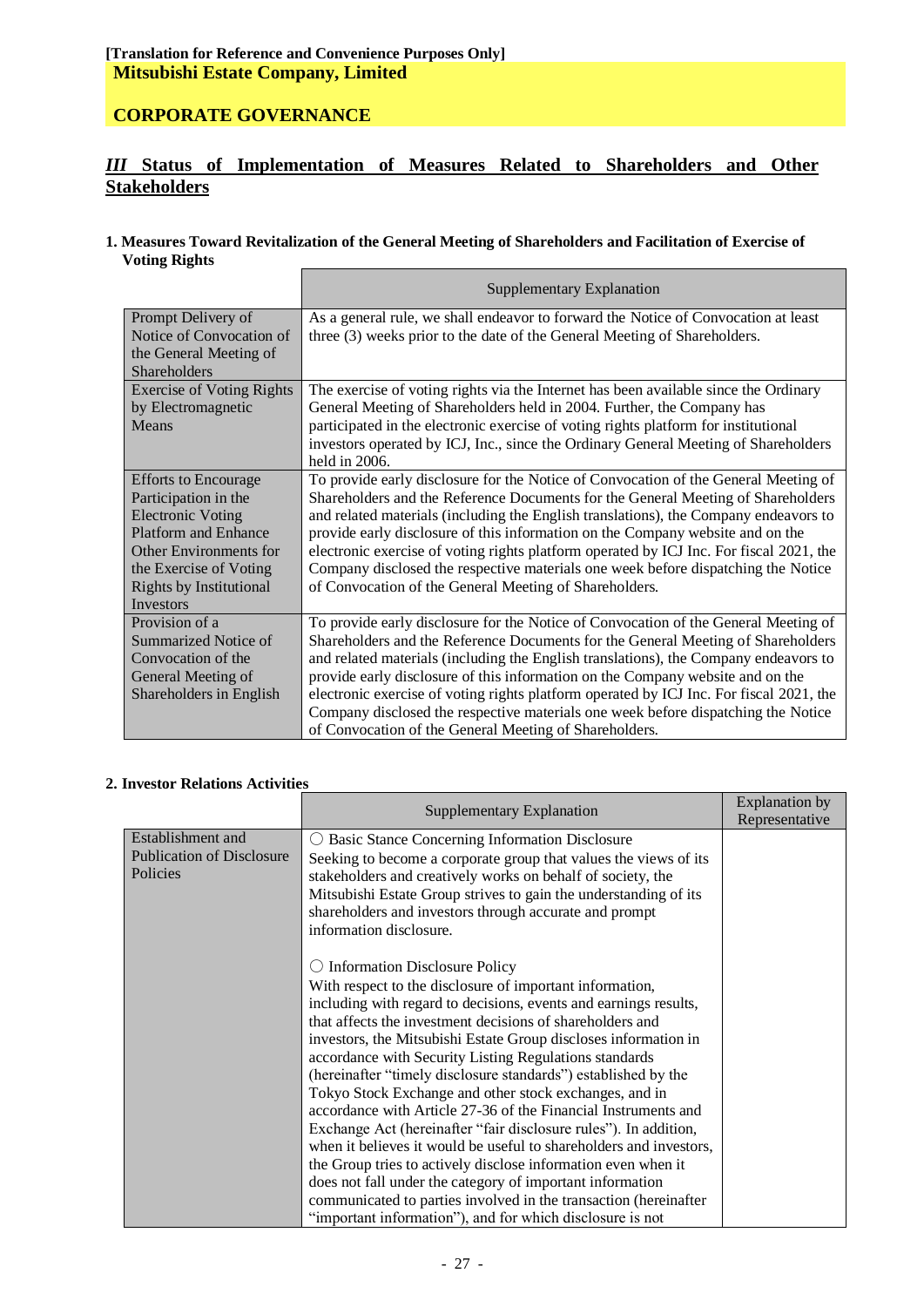|                               | <b>Supplementary Explanation</b>                                                                                              |                |  |
|-------------------------------|-------------------------------------------------------------------------------------------------------------------------------|----------------|--|
|                               |                                                                                                                               | Representative |  |
|                               | required by the timely disclosure standards or the fair disclosure<br>rules.                                                  |                |  |
|                               |                                                                                                                               |                |  |
|                               | ○ Information Disclosure Methods                                                                                              |                |  |
|                               | Corporate information (hereinafter "timely disclosure                                                                         |                |  |
|                               | information") that requires disclosure within the timely                                                                      |                |  |
|                               | disclosure standards and important information are released                                                                   |                |  |
|                               | through the Tokyo Stock Exchange's "TDnet" (Timely                                                                            |                |  |
|                               | Disclosure network) and is promptly posted on our website.                                                                    |                |  |
|                               | Moreover, information that is useful to shareholders and<br>investors, even information that does not fall under the category |                |  |
|                               | of timely disclosure information, is promptly and impartially                                                                 |                |  |
|                               | posted on our website.                                                                                                        |                |  |
|                               |                                                                                                                               |                |  |
|                               | $\bigcirc$ Information Disclosure System                                                                                      |                |  |
|                               | Each business group and functional group of the Mitsubishi                                                                    |                |  |
|                               | Estate Group has appointed a person in charge of information                                                                  |                |  |
|                               | disclosure (or a person to be in charge of information disclosure)                                                            |                |  |
|                               | and a system is in place in which important information from                                                                  |                |  |
|                               | each business group and functional group is consolidated in the<br>Mitsubishi Estate Corporate Communications Department (and |                |  |
|                               | IR Office), the department in charge of information disclosure.                                                               |                |  |
|                               | In addition, an Information Disclosure Committee is charged                                                                   |                |  |
|                               | with the primary duty of managing and overseeing an                                                                           |                |  |
|                               | appropriate information disclosure system and its operation, and                                                              |                |  |
|                               | deliberating on whether to disclose other than the timely                                                                     |                |  |
|                               | disclosure information evaluating the possibility of a major                                                                  |                |  |
|                               | impact on the Company's performance and trustworthiness.                                                                      |                |  |
|                               | $\bigcirc$ Policy for Dealing with Ambiguous Information                                                                      |                |  |
|                               | In the event of the circulation of rumors and newspaper reports                                                               |                |  |
|                               | concerning the corporate information of the Mitsubishi Estate                                                                 |                |  |
|                               | Group, realizing that such rumors and reports could affect the                                                                |                |  |
|                               | investment decisions of shareholders and investors, appropriate                                                               |                |  |
|                               | disclosure is conducted through TDnet when it is necessary to                                                                 |                |  |
|                               | clarify the authenticity of the information contained therein.                                                                |                |  |
|                               | ○ Quiet Period                                                                                                                |                |  |
|                               | To prevent the leakage of earnings information and ensure                                                                     |                |  |
|                               | fairness, the Company has established a quiet period dating from                                                              |                |  |
|                               | two (2) weeks before the day that earnings are announced to the                                                               |                |  |
|                               | time of the earnings announcement. During this period, the                                                                    |                |  |
|                               | Company refrains from answering questions or commenting                                                                       |                |  |
|                               | about said earnings. However, in the event of a significant                                                                   |                |  |
|                               | discrepancy between actual performance and the most recently                                                                  |                |  |
|                               | announced performance forecast, the Company will answer<br>questions after appropriately disclosing information over TDnet,   |                |  |
|                               | even during the quiet period.                                                                                                 |                |  |
| <b>Holding Regular</b>        | The president conducts Corporate Results Presentations in May                                                                 | Yes            |  |
| <b>Briefings for Analysts</b> | each year and Presentations of the Second Quarter Results in                                                                  |                |  |
| and Institutional Investors   | November for analysts and institutional investors.                                                                            |                |  |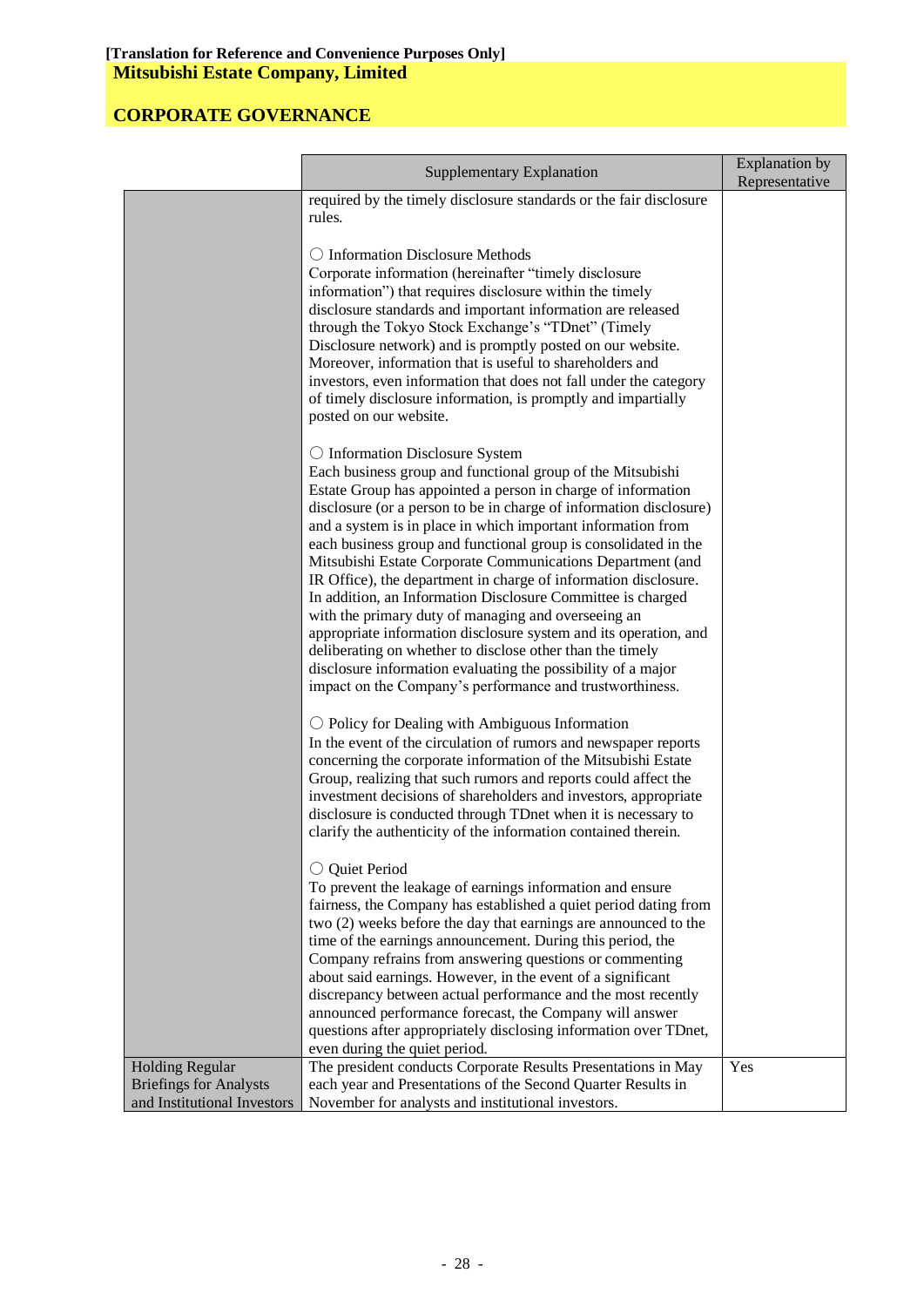|                                                | Supplementary Explanation                                         | Explanation by<br>Representative |
|------------------------------------------------|-------------------------------------------------------------------|----------------------------------|
| Posting Investor                               | Investor relations materials including kessan tanshin (brief      |                                  |
| Relations Materials on                         | results announcements), fact books, securities reports, quarterly |                                  |
| the Company website                            | summary of financial statements, "To Our Shareholders"            |                                  |
|                                                | (formerly, the "Business Report"), corporate governance reports,  |                                  |
|                                                | and the Long-Term Vision and Medium-Term Management Plan          |                                  |
| are posted regularly on the following website: |                                                                   |                                  |
| https://www.mec.co.jp/e/investor/index.html    |                                                                   |                                  |
| Establishment of Investor                      | The Company's designated IR unit is the IR Office, Corporate      |                                  |
| <b>Relations Department</b>                    | Communications Department.                                        |                                  |
| (Liaison)                                      | Its designated IR officer is Executive Vice President, Hiroshi    |                                  |
|                                                | Katayama.                                                         |                                  |
|                                                | The IR business liaison officer is Takashi Kagamoto, head of the  |                                  |
|                                                | IR Office.                                                        |                                  |

### **3. Measures to Respect the Position of Stakeholders**

|                                                                                                                   | <b>Supplementary Explanation</b>                                                                                                                                                                                                                                                                                                                                                                                                                                                                                                                                                                                                                                                                                                                                                                                                                                                                                                                                                                                                                                                                                                                                                                                                                                                                                                                                                                                                                                                                                                                                                                                                                                                                                                                                                                                                                                               |
|-------------------------------------------------------------------------------------------------------------------|--------------------------------------------------------------------------------------------------------------------------------------------------------------------------------------------------------------------------------------------------------------------------------------------------------------------------------------------------------------------------------------------------------------------------------------------------------------------------------------------------------------------------------------------------------------------------------------------------------------------------------------------------------------------------------------------------------------------------------------------------------------------------------------------------------------------------------------------------------------------------------------------------------------------------------------------------------------------------------------------------------------------------------------------------------------------------------------------------------------------------------------------------------------------------------------------------------------------------------------------------------------------------------------------------------------------------------------------------------------------------------------------------------------------------------------------------------------------------------------------------------------------------------------------------------------------------------------------------------------------------------------------------------------------------------------------------------------------------------------------------------------------------------------------------------------------------------------------------------------------------------|
| Provisions of Internal<br><b>Regulations to Respect</b><br>the Position of<br>Stakeholders                        | The Company has formulated the Group's Mission, Code of Corporate Conduct and<br>Guidelines for Conduct to help foster respect for the position of its respective<br>stakeholders and adopt a creative approach to society.                                                                                                                                                                                                                                                                                                                                                                                                                                                                                                                                                                                                                                                                                                                                                                                                                                                                                                                                                                                                                                                                                                                                                                                                                                                                                                                                                                                                                                                                                                                                                                                                                                                    |
| Promotion of<br>Environmental<br>Protection,<br>Corporate Social<br>Responsibility (CSR),<br>and Other Activities | In accordance with the Group's Mission and Code of Corporate Conduct, etc., the<br>Mitsubishi Estate Group is promoting sustainability based on three (3) main<br>concepts—acting with integrity, earning the trust of our clients and creating a vibrant<br>workplace. The Sustainable Management and Promotion Department works as the<br>secretariat for the sustainability promotion system, and a Sustainability Committee<br>has been set up with the President as the chairman, with a Sustainability<br>Subcommittee established beneath that, in addition to which a person with<br>responsibility for overseeing sustainability has been appointed. There is also the<br>Company's Sustainability Report, published annually, which outlines its efforts to<br>address sustainability issues.<br>In 2020, aiming to promote business aimed at realizing a sustainable society, the<br>Company established the Mitsubishi Estate Group Sustainability Vision 2050 with a<br>view to corporate management focused on sustainability by 2050. Under the slogan<br>"Be the Ecosystem Engineers," the Company declared its aspiration to be a<br>corporate group (=engineers) that provides spaces and infrastructure (=ecosystems)<br>where all actors from different standpoints (individuals, corporations, and more) can<br>sustainably construct relationships of coexistence in all perspectives—economically,<br>environmentally and socially.<br>In addition, the Company also formulated the Mitsubishi Estate Group 2030 Goals<br>for SDGs (Sustainable Development Goals) in the Long-Term Management Plan<br>2030 as milestones that define specific themes and actions to help achieve the<br>Sustainability Vision 2050. The Company will prioritize the four key themes of<br>Environment, Diversity & Inclusion, Innovation, and Resilience and strive to |
| <b>Establishment of Policy</b><br>Concerning Disclosure of<br>Information to<br><b>Stakeholders</b>               | provide even more profound value to a wider range of stakeholders.<br>"Mitsubishi Estate Group Guidelines for Conduct" places great importance on<br>dialogue with such stakeholders as customers, business partners, shareholders and<br>investors, and local communities, and outlines the policy for proper and appropriate<br>disclosure of information related to its operations. Not only do they contain<br>provisions calling for disclosure based on the Stock Exchange's rules on timely<br>disclosure of corporate information, but by prescribing information disclosure<br>regulations as a Company Code so that information useful to shareholders and<br>investors can be actively disclosed in a timely and proper manner, they also reinforce<br>the Company's internal system.                                                                                                                                                                                                                                                                                                                                                                                                                                                                                                                                                                                                                                                                                                                                                                                                                                                                                                                                                                                                                                                                               |
| Other                                                                                                             | O Promoting Women's Participation and Advancement in the Workplace<br>Concerning the promotion of women's participation and advancement in the<br>workplace, the Company formulates and announces a general business owner action<br>plan and endeavors to create a work place in which all employees can comfortably                                                                                                                                                                                                                                                                                                                                                                                                                                                                                                                                                                                                                                                                                                                                                                                                                                                                                                                                                                                                                                                                                                                                                                                                                                                                                                                                                                                                                                                                                                                                                          |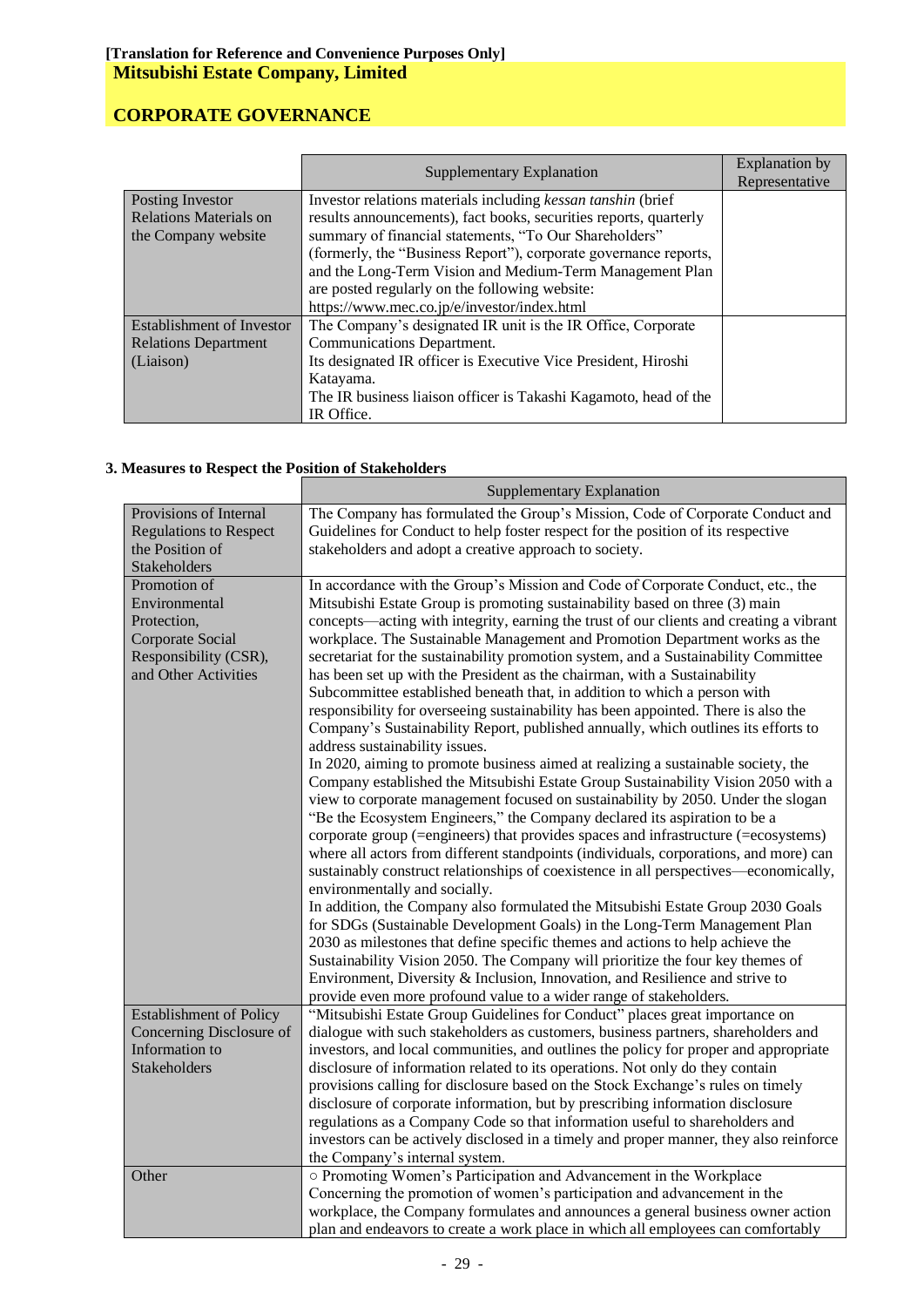| work pursuant to the "Act on Promotion of Women's Participation and                |
|------------------------------------------------------------------------------------|
| Advancement in the Workplace," which will take effect in April 2016, and the "Act" |
| on Advancement of Measures to Support Raising Next-Generation Children." The       |
| Company will continue to promote diversity in the Company through efforts that     |
| include promoting women's participation and advancement in the workplace.          |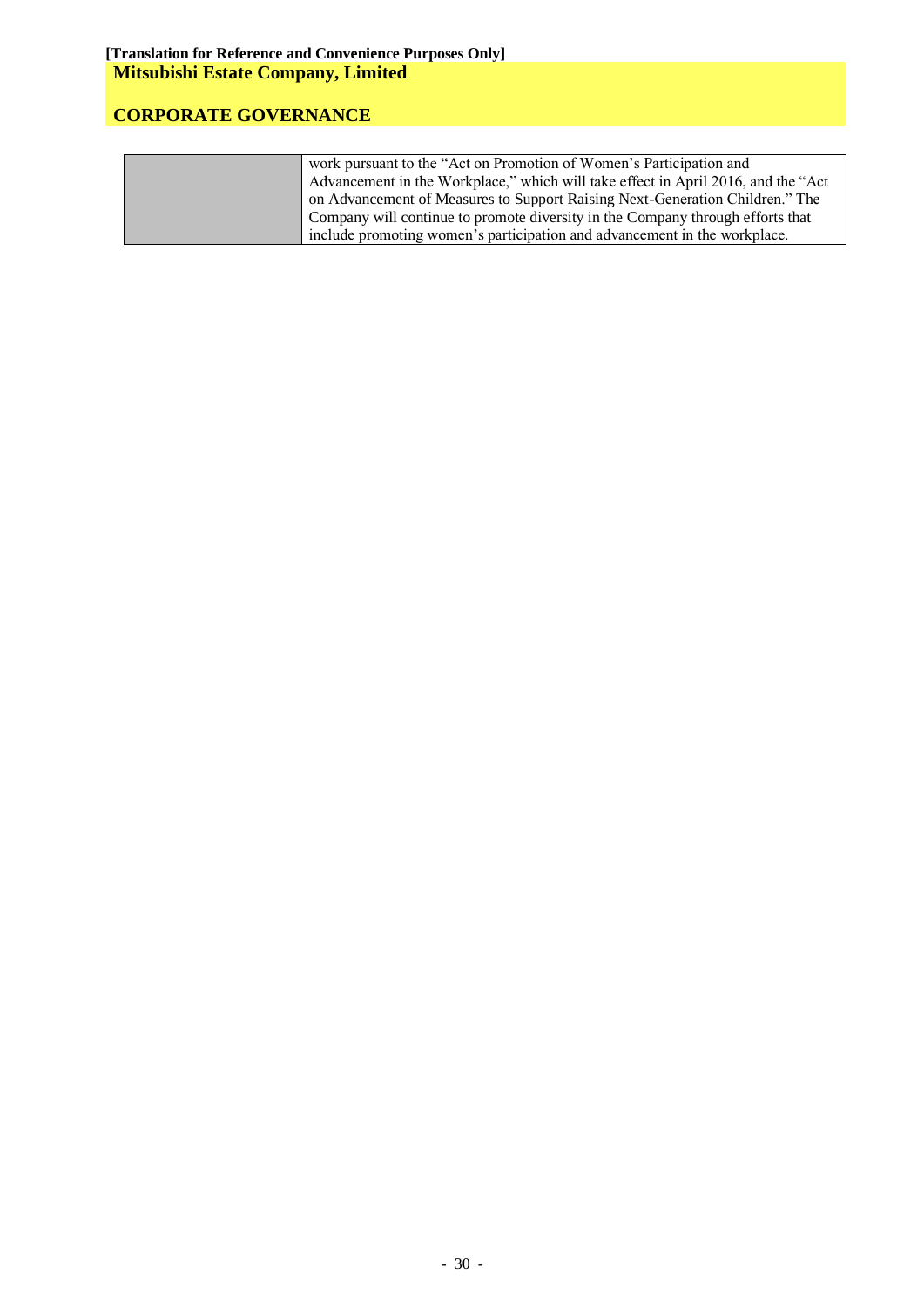### *IV* **Basic Policy and Status of Implementation of the Internal Control System**

#### **1. Basic Policy and Status of Implementation of the Internal Control System**

\*Basic Policy of Establishment of the Internal Control System

1. Systems to Keep and Manage Information pertaining to the Execution of Duties by Corporate Executive **Officers** 

Pursuant to the "Mitsubishi Estate Group Basic Rules on Information Management," in order to appropriately handle information assets held by the Group and improve information security and enhance its level on an ongoing basis, the Company shall appoint the Officer responsible for the risk management as Chief Information Security Officer and the Officer responsible for the DX Promotion Department as Chief Information System Security Officer and the Risk Management & Compliance Committee shall be in charge of companywide control of information storage and management.

The Company shall, under such organizational systems, develop regulations on basic matters for the management procedures necessary for the protection and handling of information held by the Company, matters related to document storage and abolition including the storage method and period for documents and abolition rules, and matters related to the protection of the information system and electronic information. The Company shall appropriately store and manage relevant information pertaining to the execution of Corporate Executive Officers' duties by operating these internal regulations.

2. Rules and Other Systems Regarding Loss Risk Management in the Company and Its Subsidiaries In the groupwide corporate management, the Group shall practice diverse risk management measures for all business operations of the Group in order to properly evaluate and manage internal and external risk factors related to its businesses and to maintain and raise the corporate value of the Group.

Specifically, the Company has established the "Mitsubishi Estate Group Risk Management Rules" to realize appropriate risk management through establishing systems for risk management to be carried out by all the executives and employees of the Group. Moreover, under the Risk Management Rules above, at the Company, the Risk Management & Compliance Committee shall be in charge of controlling the promotion of risk management activities at the group level, whereas the Risk Management & Compliance Subcommittee shall work as a practical collegial body to collect and streamline risk management-related information. In addition, the Officer responsible for the risk management appointed by the resolution of the Board of Directors shall be assigned the responsibility for risk management to develop and promote the risk management system.

In the meantime, with these risk management systems as a basis, at the Company, the Strategic Investment Committee, an advisory body of the Executive Committee, shall preliminarily deliberate especially important investment subjects in making decisions thereof prior to the deliberations by the Executive Committee to check the content and degree of risk factors as well as countermeasures, etc. in preparation for possibly realizing risk.

Furthermore, the Company shall appoint an Officer responsible for disaster prevention by resolution of the Board of Directors to maintain the most updated action principles, communications and initial measures to be taken and system for business continuity program in case of the occurrence of any emergency. The officer formulates and implements manuals, guidelines, etc., and conducts training as well as reviews and improvements of systems and plans on a periodic basis.

The Internal Audit Office shall conduct internal audit activities in accordance with the Internal Audit Rules to raise the effectiveness of risk management.

3. Systems to Ensure Efficient Execution of Duties by Corporate Executive Officers of the Company and Directors, etc. of Its Subsidiaries

The Group shall continue improving managerial system that has been designed to fit the Group, to ensure the efficient execution of duties by Corporate Executive Officers of the Company and directors, etc. of its subsidiaries in the course of fulfilling the CSR of the Group. Under this policy, the Company aims to reinforce the management oversight function and the business execution function as well as management efficiency and expedited decision making by adopting the organizational structure of a Company with Nominating Committee, etc., thereby largely delegating authority relating to business execution decisions to Corporate Executive Officers. In addition, the Company shall take such actions as to appoint controlling officers and officers in charge, adopt the Executive Officer System and the Group Executive Officer System and improve the rules related to the authority and decision making in accordance with internal regulations, so as to allow for more efficient execution of duties.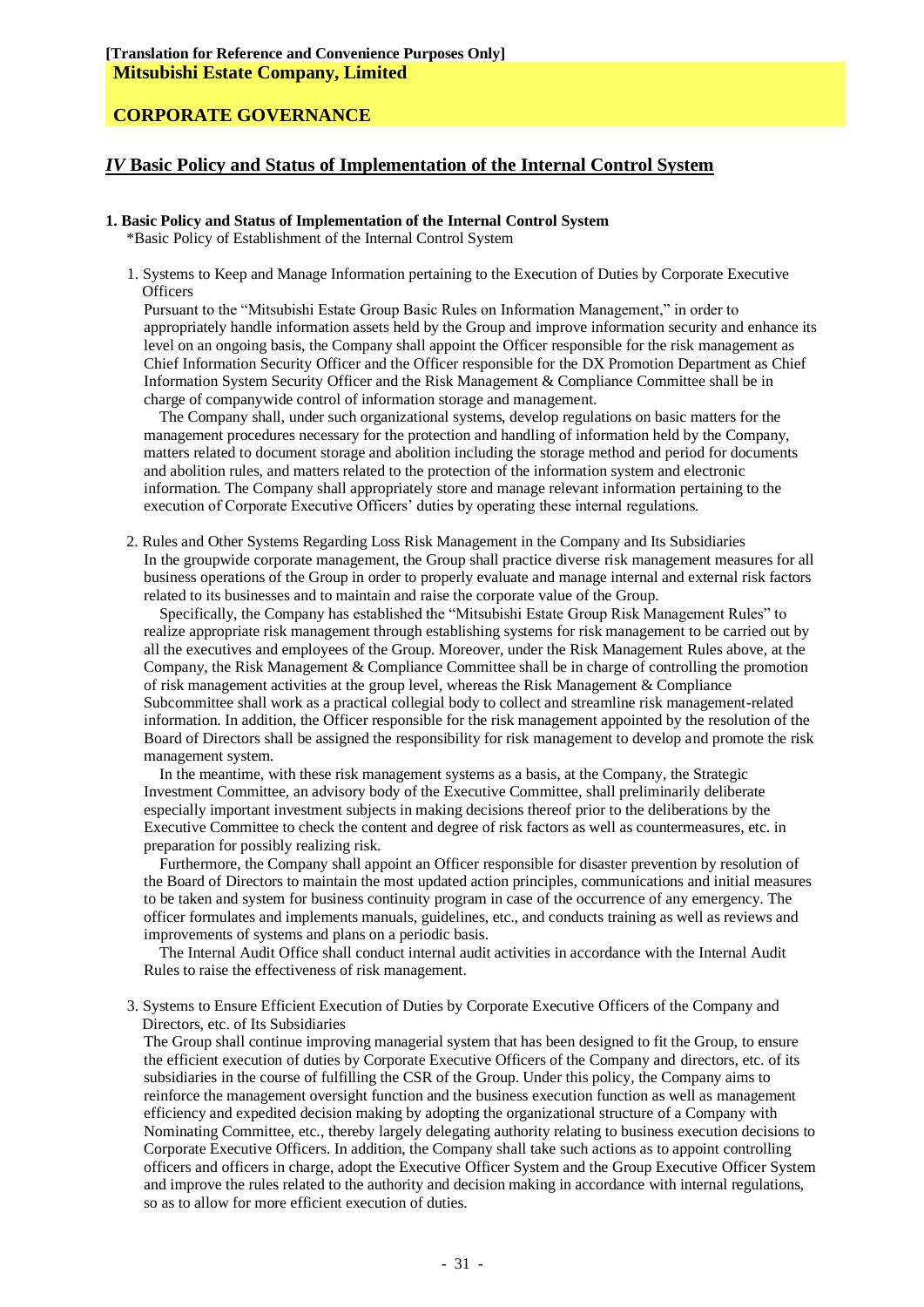## **CORPORATE GOVERNANCE**

4. Systems to Ensure Compliance of the Execution of Duties by Corporate Executive Officers and Employees of the Company and Directors, etc. and Employees of Its Subsidiaries with Laws, Regulations and the Articles of Incorporation

The Group has established and intends to thoroughly disseminate "The Mission of the Mitsubishi Estate Group," "The Mitsubishi Estate Group Code of Corporate Conduct" and "Mitsubishi Estate Group Guidelines for Conduct" to present conduct standards by which executives and employees should abide. The Company conducts, as a Company with Nominating Committee, etc., management oversight by the Board of Directors and audits by the Audit Committee.

In addition, while the Risk Management & Compliance Committee conducts group-wide supervision and the Risk Management & Compliance Subcommittee conducts practical discussions in accordance with the "Mitsubishi Estate Group Compliance Rules," the officer responsible for compliance appointed by the resolution of the Board of Directors shall be assigned the responsibility for compliance to take such actions as to manage and promote overall compliance at the Group. The Group also ensures that the execution of duties by Corporate Executive Officers and employees complies with laws and regulations and the Articles of Incorporation through such means as preventive legal activities, risk management promotion activities and internal audit practices.

To handle compliance-related consulting and whistleblowing on concerns, the dedicated Help Lines shall be established and operated internally and externally as contact windows for the Group and business partners.

5. Systems for Reporting Matters Related to the Execution of Duties by Directors, etc. of Subsidiaries to the Company, and Other Systems to Ensure the Propriety of Business Operations Conducted by the Corporate Group Consisting of the Company, Its Parent Companies and Subsidiaries

The Group shall endeavor to practice groupwide compliance-based management and business ethics and ensure the propriety of business operations by establishing "The Mission of the Mitsubishi Estate Group," "The Mitsubishi Estate Group Code of Corporate Conduct" and "Mitsubishi Estate Group Guidelines for Conduct," etc., all of which are the standards of conduct for the Group, and thoroughly disseminating them under the control of the Risk Management & Compliance Committee.

In addition, the Company specifies the department in charge of operations related to group companies, such as promoting the corporate management of the respective group companies and supporting the staff function, thereby establishes a system to link the companywide management plan and the measures concerning group companies. Meanwhile, group management shall be enhanced toward the achievement of maximized corporate value of the Group by promoting the propriety and efficiency improvement and upgrading risk management of groupwide corporate management by operating the "Mitsubishi Estate Group Management Rules," through measures such as compulsory consultations and exchange of information between the Company and group companies for certain important matters.

Furthermore, the "Mitsubishi Estate Group Basic Guidelines on Internal Control Regarding Financial Reporting (Basic Rules)" shall be formulated to ensure the reliability of financial reports inside the Group with the aim of appropriately responding to the internal control reporting system for financial reports, as required to follow under the Financial Instruments and Exchange Act.

- 6. Matters Related to Employees to Support the Duties of the Audit Committee, and Matters Related to Ensuring the Effectiveness of Instructions Given to Such Employees by the Audit Committee The Audit Committee Office shall be established as a subsidiary organ to assist the Audit Committee in the execution of its duties pursuant to the relevant provisions such as "Job Ladder." The Company shall assign a dedicated General Manager and persons necessary for supporting the Audit Committee's duties. The General Manager of the Audit Committee Office shall supervise other employees assigned to the office and execute his or her business duties in accordance with the instructions of the Audit Committee.
- 7. Matters Related to Independence of Employees in the Preceding Item from Corporate Executive Officers The personnel relocation and/or disciplinary punishment, etc. of the General Manager of the Audit Committee Office shall require an accord of the Audit Committee. The personnel relocation and/or disciplinary punishment, etc. of the staff of the Audit Committee Office other than the General Manager of the Audit Committee Office shall require prior consultation with the General Manager of the Audit Committee Office.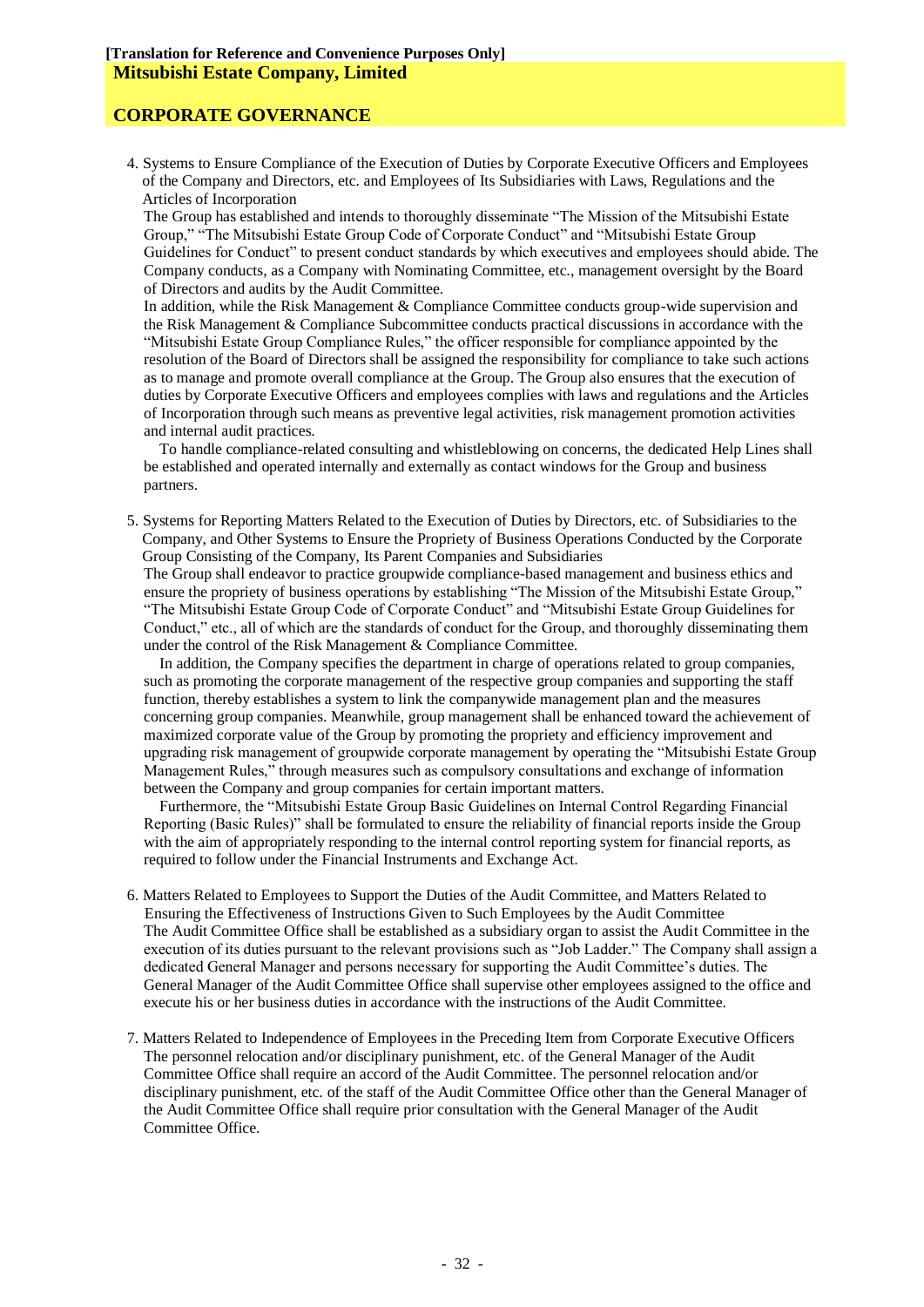# **CORPORATE GOVERNANCE**

- 8. Systems for Directors, Corporate Executive Officers and Employees of the Company, Directors, etc. and Employees of Its Subsidiaries, and Individuals Who Receive Their Reports to Provide Reports to the Audit Committee, and Other Systems Related to Reporting to the Audit Committee In the case where the occurrence of breach of any laws and regulations or the Articles of Incorporation or significantly unreasonable matter is revealed, anybody shall, either Directors, Corporate Executive Officers or employees, immediately report thereof to the Audit Committee. An obligation shall be established by internal regulations to have important documents such as those requiring approval circulated to Full-time Members of the Audit Committee, and a whistleblower program with Audit Committee members serving as contact windows shall be established. Moreover, matters that may be judged necessary in performing the duties of the Audit Committee, including results of internal audits, the status of compliance promotion activities, the status of risk management promotion activities, and the status of operation of Help Lines established internally and externally as contact windows for Group companies and business partners for consultations and whistleblowing on concerns about compliance, shall also be periodically reported to the Audit Committee. In addition, in accordance with the "Mitsubishi Estate Group Management Rules," matters reported by the Directors, etc. and employees of Group companies shall be shared with the Executive Committee and other meetings attended by the Full-time Members of the Audit Committee.
- 9. Systems to Ensure Individuals Who Make the Reports in Item 8 Are Not Treated Unfavorably for Making Those Reports

In accordance with the "Mitsubishi Estate Group Risk Management Rules," all executives and employees of the Group are responsible for ensuring compliance in accordance with the "Mitsubishi Estate Group Compliance Rules," and are responsible for collecting and reporting risk information. Also, based on the Whistleblower Protection Act, regarding a whistleblower program with Audit Committee Members serving as contact windows and the Group's internal or external Help Lines, the Company develops and operates rules related to the policy for protection of whistleblowers and notification of redress procedures in order to ensure individuals who make the reports in Item 8 are not treated unfavorably for making those reports.

10. Matters Related to Policy for Handling Costs and Debts Incurred by Audit Committee Members in the Course of Executing Their Duties

In accordance with the audit standards established by the Audit Committee, the Audit Committee Members may invoice the Company beforehand for any costs deemed necessary for the execution of duties of the Audit Committee. The Audit Committee Members may also seek subsequent reimbursement for costs incurred in emergency or special situations.

Based on invoices received from the Audit Committee Members, the Company shall pay costs necessary for the Audit Committee to execute its duties.

11. Other Systems to Ensure Effective Audits by the Audit Committee

In accordance with audit standards established by the Audit Committee, the Full-time Members of the Audit Committee shall have periodic meetings with the management executives of the Company including the President and Chief Executive Officer, the Internal Audit Office, other departments determined necessary according to the duties of the Audit Committee and the Accounting Auditor to exchange opinions with each other.

The Full-time Members of the Audit Committee shall attend the important conferences such as the Executive Committee.

Please refer to the Attached sheet 2 "Mitsubishi Estate Group Corporate Governance System."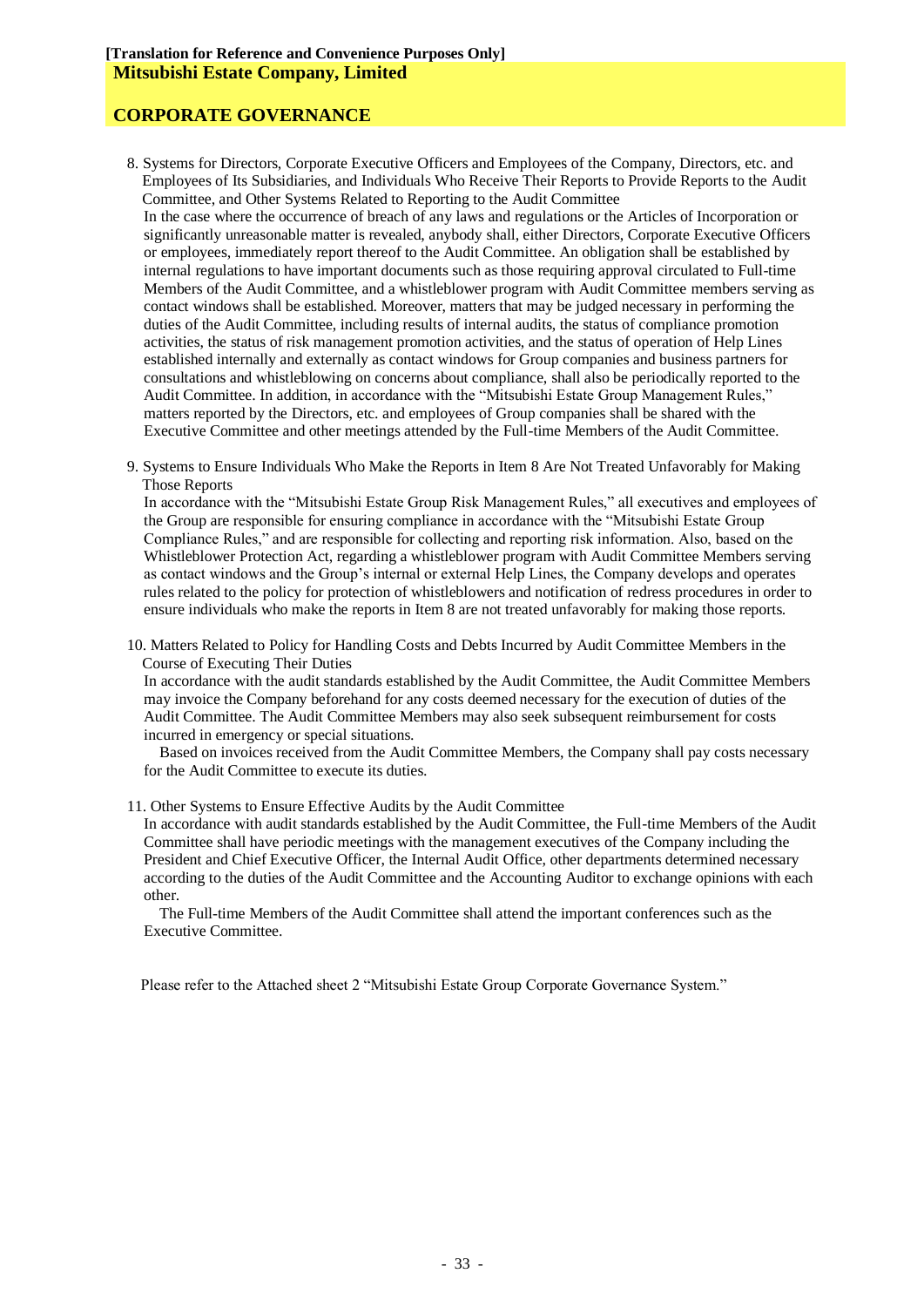### **2. Basic Policy and Status of Implementation of Efforts Toward Exclusion of Antisocial Forces**

1. Basic Policy Toward Exclusion of Antisocial Forces The Mitsubishi Estate Group refuses to countenance any relationship with antisocial forces.

#### 2. Status of Implementation of Efforts Toward Exclusion of Antisocial Forces

Mitsubishi Estate Group set out policies in relation to its refusal to countenance relationships with antisocial forces in "Mitsubishi Estate Group Guidelines for Conduct" and strives to ensure such policies are rigorously followed. As part of its Internal System, it has also established a special department with overall responsibility for countermeasures in relation to the exclusion of antisocial forces and appointed a responsible person for prevention of unreasonable demands, and a responsible person and a manager in charge of compliance duties that include the exclusion of antisocial forces for each department. The Company maintains efforts toward collecting information in relation to antisocial forces by attending training sessions hosted by organizations affiliated with the Tokyo Metropolitan Police Department and cooperates with external specialist bodies including the police and lawyer to reject relationships with these antisocial forces.

In addition, it periodically provides reminders to managers and general staff and shares cases of unreasonable demands by antisocial forces.

Furthermore, in response to ordinance for the elimination of organized crime and prevent and deter the risk of having business relations with antisocial forces, the Mitsubishi Estate Group has not only formulated "Guidelines Relating to Model Clauses for Exclusion of Gang Groups and Other Antisocial Forces" to be inserted into business contracts used by the Group and "Guidelines for Checking Compliance of New Business Partners and Others," which prescribe the Group's internal structure to check for anti-social characteristics of new business partners and others," it is also striving to prevent money laundering through rigorous checking at the time of the transaction.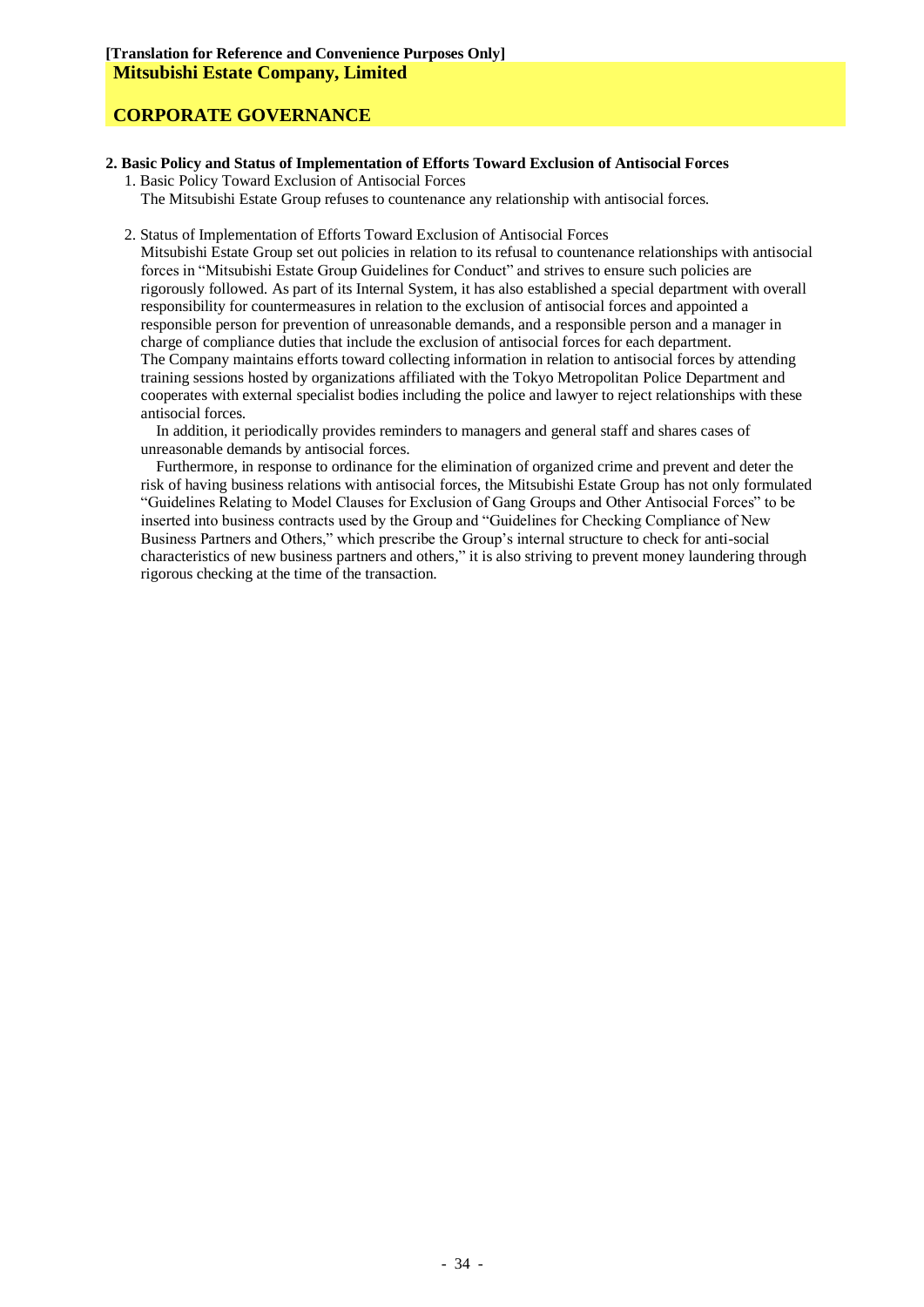### *V* **Others**

#### **1. Presence or Absence of Introduction of Takeover Defense**

| Int                   | -introduceo |
|-----------------------|-------------|
| Defense               | Not         |
| roduction of Takeover | ,,,         |
|                       |             |

Supplementary Explanation Relating to These Items

Set out below are outlines of the contents of the basic policy regarding the persons who control decisions on the Company's financial and business policies.

By drawing up, and steadily implementing, a management plan to contribute to the growth of the Company, while at the same time working to strengthen corporate governance, etc., the Company will strive to enhance corporate value and protect the common interests of shareholders. In addition, in response to persons attempting a large-scale acquisition of the shares of the Company, we will devise appropriate measures that are compliant with the Financial Instruments and Exchange Act, the Companies Act and other laws, by requesting necessary and sufficient information to allow shareholders to come to a conclusion as to whether the large-scale acquisition is appropriate or not, by disclosing the opinion of the Board of Directors, which takes into account the views of the independent Outside Directors, and working for sufficient time and information to enable consideration by shareholders.

#### **2. Other Items Relating to Corporate Governance System, etc.**

The Company's internal system for the timely disclosure of corporate information was as follows.

1. Internal System for the Timely Disclosure of Corporate Information

The Mitsubishi Estate Group formulated the Mission of the Mitsubishi Estate Group, the Mitsubishi Estate Group Code of Corporate Conduct and the Mitsubishi Estate Group Guideline for Conduct, in which we declare that the Group strives to gain the understanding of its shareholders and investors through accurate and prompt information disclosure, seeking to become a corporate group that values the views of its stakeholders and creatively works on behalf of society. These form the basis for our attitude toward information disclosure to be taken by the employees of Mitsubishi Estate and the Mitsubishi Estate Group companies.

In line with the abovementioned basic attitude, several internal regulations\* including the Information Disclosure Regulations have been formulated to define the Group standards, so that the Group can actively, timely and properly disclose information that is useful to shareholders and investors, besides information that fall under the timely disclosure standards category established by the Tokyo Stock Exchange and other stock exchanges. These regulations prescribe the gathering and reporting of information, the drafting of documents, their presentation to conference bodies and organizations for discussion, and for notification and consultation with related departments, in order to establish a structure whereby important information from business groups, including Group companies, is delivered to and consolidated by the Corporate Communications Department, the department in charge of information disclosure, as well as the Company's management. (Please refer to the Attached sheet 3 for the structure of the disclosure system and the flow of information.)

\* Board of Directors Regulations, *Ringi* Rules, Executive Committee Regulations, Mitsubishi Estate Group Management Rules, Internal Information Management Regulations, etc.

Specifically, the internal disclosure system works as follows.

(1) A person in charge of information disclosure, who is appointed by each business group, gathers information, including timely disclosure information from each business group (including Group companies), and reports that to the Corporate Communications Department. (2) The Corporate Communications Department consults with the department in charge of the information, which provided by the persons in charge of information disclosure or any other sources, as well as with other related departments, including the Corporate Planning Department and the General Affairs Department, to determine whether the information falls under the disclosure standards established by stock exchanges or whether it is information that does not fall under such standards and should be disclosed voluntarily. The Corporate Communications Department then analyzes and determines specific methods for disclosure, for which it obtains approval from the corporate officer and department in charge of the information before disclosing the information. (3) When the corporate officer deems it necessary, an Information Disclosure Committee meeting is held to determine whether the information should be disclosed. The primary purpose of the Information Disclosure Committee is the management and oversight of an appropriate information disclosure system and its operation as stipulated in the Information Disclosure Regulations, and deliberating on whether to disclose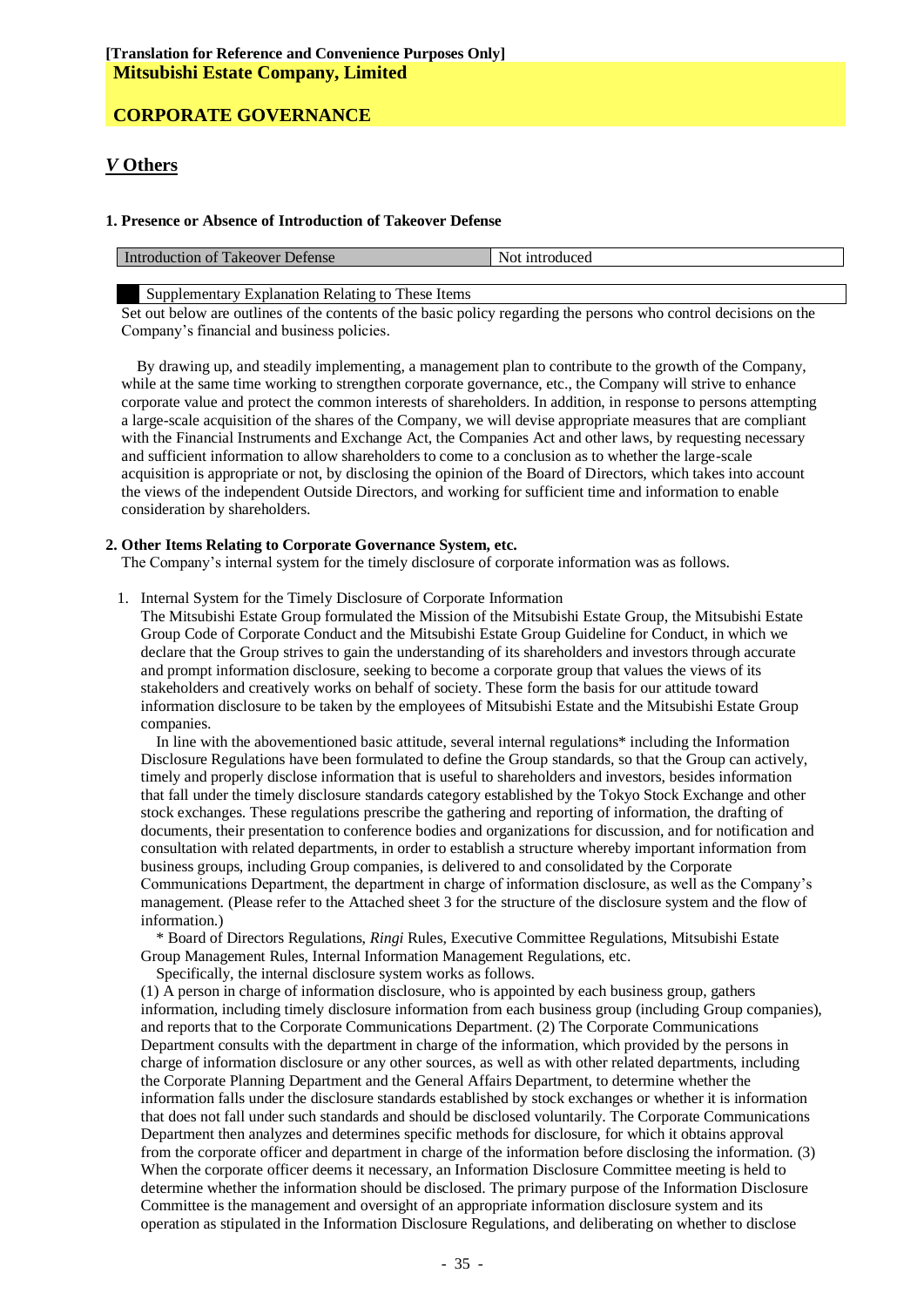other than the timely disclosure information, evaluating the possibility of a major impact on the Company's performance and trustworthiness. The Committee consists of the Officers and the General Managers of the Corporate Planning Department, the Sustainability Management and Promotion Department, the Finance & Accounting Department, the Corporate Communications Department, the General Affairs Department and the Legal & Compliance Department.

Documents concerning the decision on information disclosure are also circulated to the Internal Audit Office and the Full-time Members of the Audit Committee.

Aside from the timely disclosure information, the statutory disclosure information, including financial statements and other accounting and financial information, as stipulated by the Financial Instruments and Exchange Act and the Cabinet Office Ordinance on Disclosure of Corporate Information, etc., is documented by the Finance & Accounting Department, which then obtains approval internally and submits it to the designated finance bureau or elsewhere to make it available for public inspection.

#### 2. Supervisory Functions for the Internal System for Timely Disclosure

The Company has the Internal Audit Office, which methodically conducts internal audits of the overall business operations of the Company and its Group companies. This Office is designed to provide useful information for making decisions on business management, based on the results of evaluating the internal systems for managing and operating various business activities and the status of operation performance from the standpoints of legal compliance and reasonableness, and to offer advice and proposals to improve and streamline internal management systems on a continuous basis, thereby contributing to the realization of business goals. Audits are carried out by this Office in a planned manner.

Audits by the Internal Audit Office provide daily confirmation that the Group's systems and rules are effective in providing appropriate internal controls and management as required by laws and regulations, the code of corporate conduct, company regulations, management plans, etc., and that an effective implementation of such systems and rules is taking place. The results of the audits are regularly reported to the Executive Committee and/or the Audit Committee, etc. to help prevent the concealment of information and careless failures of communication.

Moreover, the Company has not only established a Legal & Compliance Department, which provides on a daily basis advice for preventing failures of compliance, instructions concerning operation manuals and educational activities to raise the awareness of compliance, it has also established the Risk Management & Compliance Committee to serve as an organ for taking charge of the promotion of risk management and compliance. Due to these efforts, if material negative information exists at all, it will be promptly communicated to the top management, enabling its fair and timely disclosure.

See the Attached sheet 3 "Internal System for the Timely Disclosure of Corporate Information."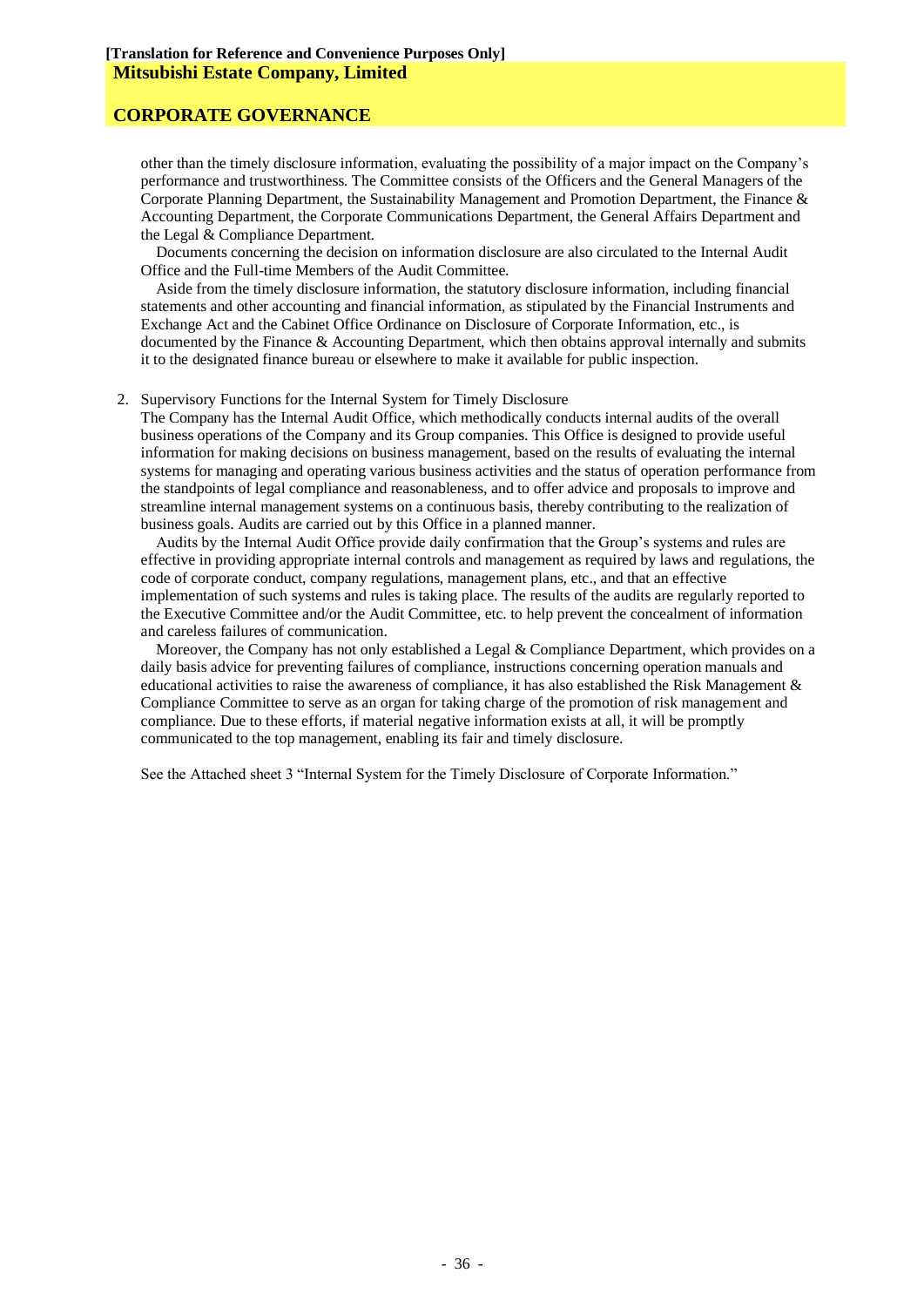<Attached sheet 1>

## **Mitsubishi Estate Co., Ltd. CORPORATE GOVERNANCE GUIDELINES**

#### **Chapter I General Provisions**

#### Article 1 **Purpose**

The purpose of the "Mitsubishi Estate Co., Ltd. Corporate Governance Guidelines" is to set forth the basic policy and framework for the Mitsubishi Estate Co., Ltd. (the "Company")'s corporate governance, and serve as guidelines for the development and promotion of the corporate governance system, which contributes to the realization of the Mitsubishi Estate Group (the "Group")'s basic mission and the enhancement of its corporate value on a medium- to long-term basis.

#### Article 2 **Basic Policy**

- 1. The Company shall aim to realize enhancement of its genuine corporate value through a harmonious balance between corporate growth and the interests of our various stakeholders by following its brand slogan "A Love for People. A Love for the City," based on its basic mission of "contributing to society through urban development." The Company shall position the development and promotion of the corporate governance system as one of the most important management issues in realizing this goal.
- 2. In developing and promoting the corporate government system, to bring about greater clarity of roles and a strengthening of functions in both the supervision of the management and the execution of business while also fulfilling accountability to our shareholders and other stakeholders, the basic policy shall work to ensure the transparency and objectivity of management.

#### Article 3 **Organizational Structure**

The Company's organizational structure pursuant to the Companies Act shall be a company with Nominating Committee, etc., in order to strengthen the function of management supervision of the Board of Directors as well as promote clarification of authorities and responsibilities and prompt decision-making concerning business execution while improving the transparency and objectivity of management as the primary aim.

### **Chapter II Board of Directors**

#### Article 4 **Roles of the Board of Directors**

- 1. The main roles of the Board of Directors shall be to make decisions on both basic management policy and important business execution and to supervise the performance of duties by Directors and Corporate Executive Officers from the standpoint of greater clarity of roles and a strengthening of functions in both the supervision of the management and the execution of business.
- 2. To appropriately fulfill the roles prescribed in the preceding paragraph, the Board of Directors shall broadly delegate the authority to execute business on matters other than those to be resolved by the Board of Directors as prescribed in laws and regulations or the Articles of Incorporation to the Corporate Executive Officers and receive regular reports on the execution of business from the Directors and the Corporate Executive Officers, the specific details of which are provided for within the Company Code, including the Board of Directors Regulations.

#### Article 5 **Composition of the Board of Directors**

- 1. The Board of Directors shall consist of no more than 18 Directors, as stipulated in the Articles of Incorporation, and the overall Board of Directors shall ensure a diverse background and an appropriate balance among individual Directors for their experience and knowledge in specialized fields.
- 2. One third or more of members of the Board of Directors shall be Outside Directors.
- 3. A majority of members of the Board of Directors shall be Directors who do not concurrently serve as Corporate Executive Officers (including Outside Directors, hereinafter "Non-executive Director").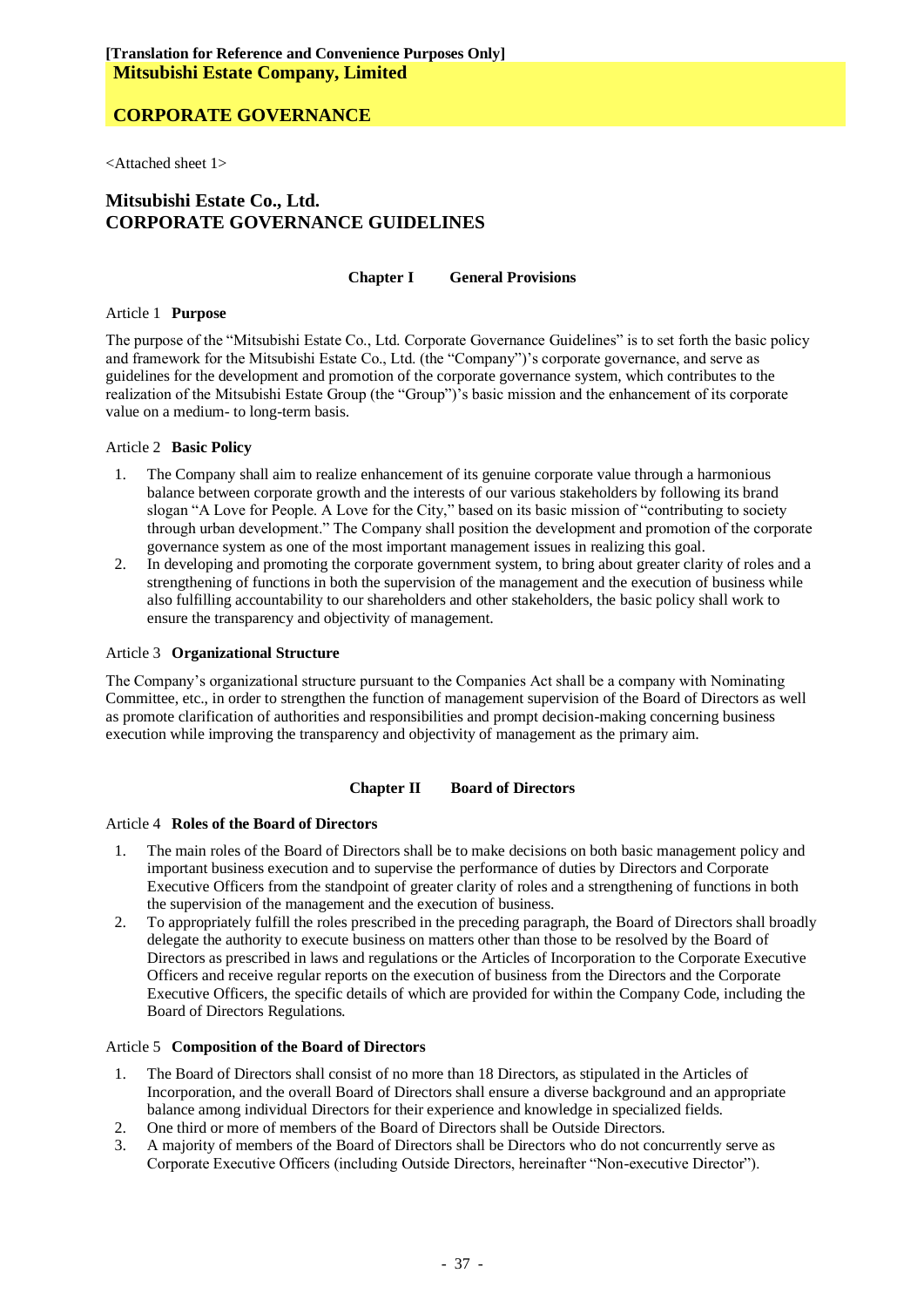#### Article 6 **Chairman of the Board**

- 1. The Chairman of the Board shall be appointed by resolution of the Board of Directors, in accordance with the provisions of the Articles of Incorporation.
- 2. The Chairman of the Board shall be a Non-executive Director.
- 3. In accordance with the provisions of the Articles of Incorporation, the Chairman of the Board shall serve as the Chairperson of the Board of Directors, and to improve the effectiveness of the Board of Directors through thorough deliberation, play a leading role in such matters as the selection of agenda brought to the Board of Directors, the evaluation of the Board of Directors, and the promotion of coordination among the Outside Directors, the Corporate Executive Officers and others.

#### Article 7 **Evaluation of the Board of Directors**

Once yearly, the Board of Directors shall conduct an analysis and evaluation of the effectiveness of the entire Board of Directors based on evaluations of the individual Directors, and in addition to disclosing a summary of those results, formulate and implement policies to increase the effectiveness of the Board of Directors as required.

#### Article 8 **Meetings of only Outside Directors**

- 1. By exchanging information and sharing understanding on a broad range of matters not limited to the agenda brought to the Board of Directors, the Outside Directors shall aim to suitably execute their management supervision function, and where necessary, may convene and hold meetings composed only of Outside Directors.
- 2. Where the meetings prescribed in the preceding paragraph are held, the Outside Directors may request of the Company the sharing of required information, as well as the attendance of Inside Directors, Corporate Executive Officers and others.

#### **Chapter III Nominating, Audit, and Remuneration Committees**

#### Article 9 **Nominating Committee**

- 1. The Nominating Committee shall decide the details of the proposals of the General Meeting of Shareholders relating to the election and dismissal of Directors.
- 2. The Nominating Committee shall consist of around five (5) Directors, and all of them shall be Outside Directors.
- 3. The appointment of the Chairman of the Nominating Committee shall be made by a resolution of the Board of Directors.

### Article 10 **Audit Committee**

- 1. The Audit Committee shall conduct audits of the execution of duties of the Directors and Corporate Executive Officers, create the audit reports relating to this, and decide on the details of proposals of the General Meeting of Shareholders relating to the election or dismissal, etc. of the Accounting Auditor.
- 2. The Audit Committee shall consist of around five (5) Non-executive Directors, and a majority thereof shall be Outside Directors. Furthermore, Full-time Members of the Audit Committee shall be appointed from among members of the Audit Committee.
- 3. The Chairman of the Audit Committee shall be appointed from among Outside Directors. The appointment shall be made by a resolution of the Board of Directors.

#### Article 11 **Remuneration Committee**

- 1. The Remuneration Committee shall decide on the policy concerning decisions on the details of remuneration, etc. for each Director and Corporate Executive Officer and the details of remuneration, etc. for each Director and Corporate Executive Officer.
- 2. The Remuneration Committee shall consist of around five (5) Directors, and all of them shall be Outside **Directors**
- 3. The appointment of the Chairman of the Remuneration Committee shall be made by a resolution of the Board of Directors.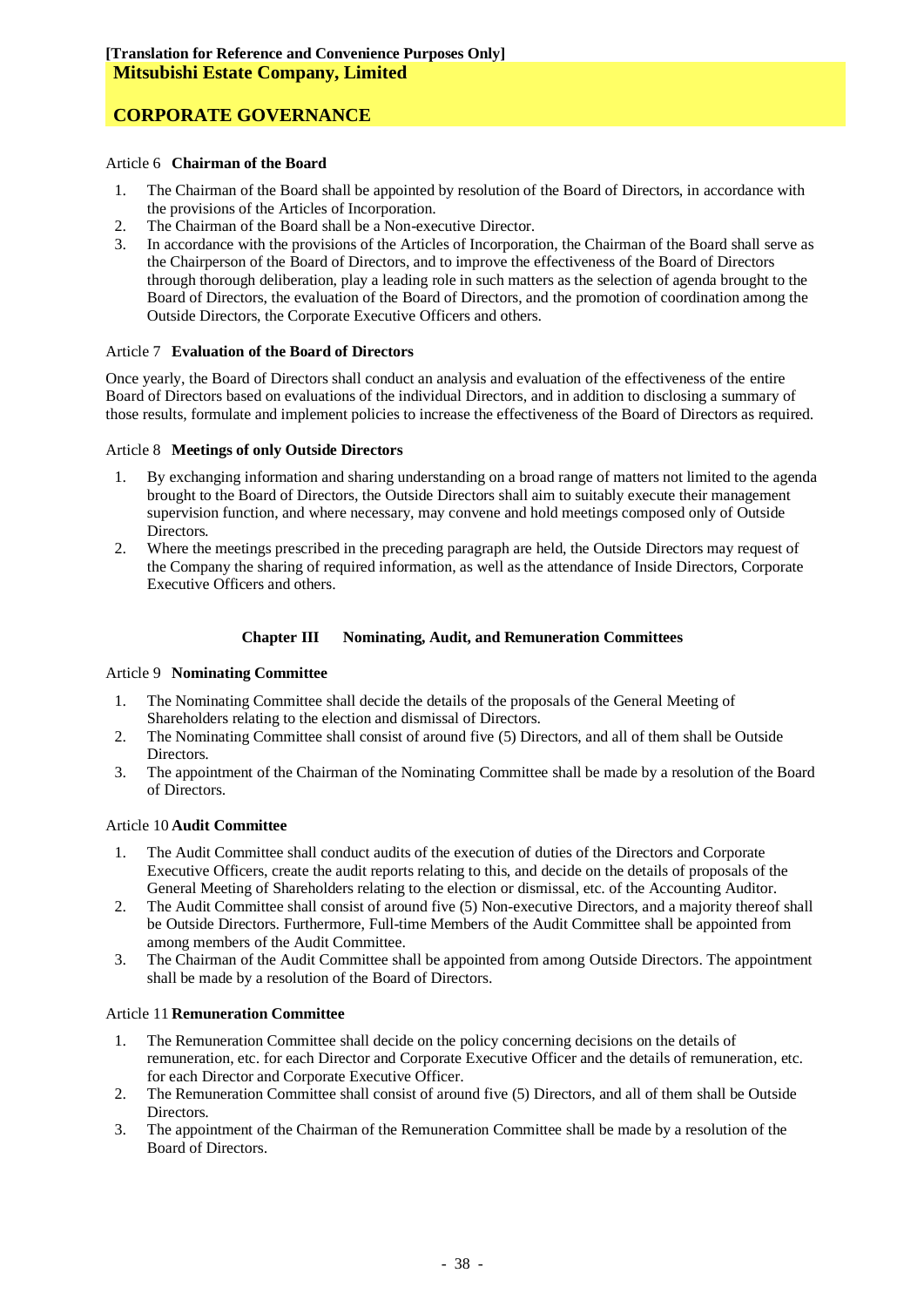#### **Chapter IV Directors and Corporate Executive Officers**

#### Article 12 **Process of Nominating the Candidates for Directors**

- 1. The candidates for Directors shall be nominated by the Nominating Committee following deliberation based on the "Appointment Standards for Candidates for Directors" (Exhibit 1) and the "Standards for the Independence of Outside Directors" (Exhibit 2) established by the Nominating Committee.
- 2. The reasons for the nominations of individual candidates for Directors shall be appropriately disclosed in the contents of the Notice of Convocation of the General Meeting of Shareholders or through other suitable means.

#### Article 13 **Concurrent Position of Directors**

To ensure the required time for the performance of their duties, Directors of the Company may not concurrently serve as directors, auditors, or corporate executive officers of more than three (3) listed companies in addition to the Company.

#### Article 14 **Process of Appointment and Dismissal of Corporate Executive Officers**

- 1. The appointment of Corporate Executive Officers, and among them, the selection of the Representative Corporate Executive Officer and of the President and Chief Executive Officer and Corporate Executive Officers with special titles, and the decisions on the division of duties of Corporate Executive Officers, shall be conducted through resolution of the Board of Directors following deliberation by the Nominating Committee.
- 2. The Board of Directors shall decide the President and Chief Executive Officer based on the "Succession Plan for the President and Chief Executive Officer" prescribed in Article 15, paragraph 1.
- 3. The Board of Directors shall decide Corporate Executive Officers following a consideration of the appointment standards for candidates for Inside Directors in the "Appointment Standards for Candidates for Directors" (Exhibit 1) listed in Article 12, paragraph 1.
- 4. The reasons for the appointment of individual Corporate Executive Officers shall be appropriately disclosed in the contents of the Company's website or through other suitable means.
- 5. If the Corporate Executive Officers (including the Representative Corporate Executive Officer, the President and Chief Executive Officer and Corporate Executive Officers with special titles) are deemed inappropriate in light of these Guidelines, other laws and regulations, the Articles of Incorporation, or the Company Code, etc., they shall be dismissed by the Board of Directors following deliberation by the Nominating Committee.

#### Article 15 **Succession Plan for the President and Chief Executive Officer**

- 1. The Board of Directors shall establish the "Succession Plan for the President and Chief Executive Officer" following deliberation by the Nominating Committee in order to develop the next-generation management personnel who support sustainable growth of the Company.
- 2. The Nominating Committee shall regularly check on the status of activities carried out in regard to the "Succession Plan for the President and Chief Executive Officer" prescribed in the preceding paragraph, ascertain the necessity of revision and consider other relevant matters for the said plan, and report these details to the Board of Directors.

#### Article 16 **Remuneration for Directors and Corporate Executive Officers**

The details of the remuneration, etc. for each Director and Corporate Executive Officer shall be decided by the Remuneration Committee based on the "Policy Concerning Decisions on the Details of Remuneration, etc. for each Director and Corporate Executive Officer" (Exhibit 3) following deliberation by the Remuneration Committee.

#### Article 17 **Training for Directors and Corporate Executive Officers**

1. Based on the "Appointment Standards for Candidates for Directors" prescribed in Article 12, paragraph 1 and the "Succession Plan for the President and Chief Executive Officer" prescribed in Article 15, paragraph 1, among others, the Company shall make use of external specialists and outside seminars, etc. to conduct periodic training for Inside Directors and Corporate Executive Officers in relation to laws and regulations, and corporate management.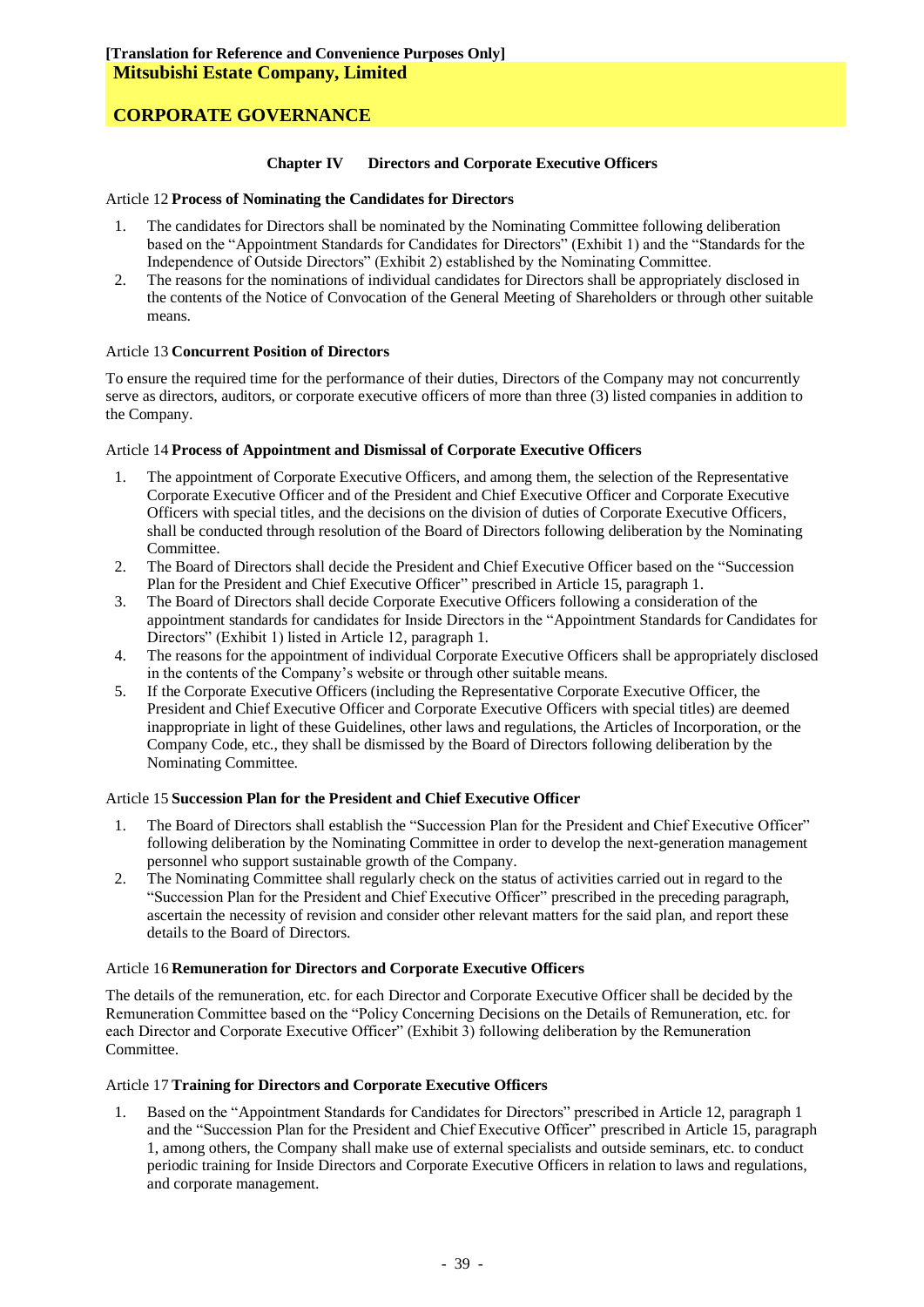# **CORPORATE GOVERNANCE**

2. At the time of their appointment, the Company shall conduct lectures for Outside Directors providing an overview of the Group, its basic mission, management plans and other topics. Following their appointment, the Company shall also provide presentations as appropriate related to the content of its operations and involve them in inspections of Group-related properties and facilities.

#### **Chapter V Relationship with Stakeholders**

#### Article 18 **Dialogue with Shareholders and Investors**

- 1. In an appropriate and timely manner, the Company shall disclose useful information to shareholders and investors that contributes toward their investment decisions and decisions regarding the exercise of their rights, and actively engage in dialogue with them.
- 2. The President and Chief Executive Officer, as well as corporate officers and the department in charge of engaging in dialogue with and disclosing information to shareholders and investors, shall promote various opportunities for dialogue with shareholders and investors, including through General Meetings of Shareholders, Corporate Results Presentations and meetings with individual investors, in cooperation with other corporate officers and departments as necessary.
- 3. Information obtained through dialogue with shareholders and investors, as well as opinions and requests and other information shall be shared with the appropriate corporate officers and departments and reported periodically to the Board of Directors.
- 4. In the event that insider information is generated, such information shall be managed appropriately in accordance with the Company's internal regulations. Unpublicized insider information shall not be disclosed during meetings with shareholders and investors. Regardless of whether insider information exists, the Company shall establish the two weeks prior to the announcement of financial results as a quiet period. During this period, the Company shall refrain from responding to questions or commenting about financial performance.

### Article 19 **Basic Strategy for Capital Policy**

- 1. From a medium- to long-term perspective, the Company shall strive to maintain an appropriate balance between profitability, and capital and debt in order to create a robust, stable and sustainable financial bases to support urban development in the Marunouchi area and other business activities from a medium- to long-term perspective while taking into consideration the risks associated with business activities and capital efficiency for retaining the ability to respond flexibly to fluctuations in the real estate market, as well as financial and capital markets.
- 2. The Company's fundamental stance on the allocation of profits shall be to ensure an appropriate return of profits by comprehensively considering the performance levels, business environment such as conditions in the real estate market, and other factors, while taking into account the capital demands for developing the Group's business.

#### Article 20 **Cross-Shareholdings**

- 1. The Company shall conduct transactions in and hold shares for reasons other than purely investment purposes (hereinafter, "Cross-Shareholdings") if the Company deems such shareholdings to be useful in facilitating the Group's business activities smoothly in cases such as when seeking to maintain or reinforce medium- to long-term transactional relationships or found it useful for stable fund procurement.
- 2. The status of Cross-Shareholdings (including, for important holdings, the status by individual issue) shall be reported periodically to the Board of Directors, which verifies the significance and the rationality of such holdings. Based on such verification, the Company shall consider its response, including sales, of issues for which the significance and rationality of holdings is low.
- 3. When exercising voting rights on Cross-Shareholdings, the Company shall exercise its rights appropriately after determining the overall rationality of proposals from the perspective of enhancing the corporate value of the investee company and the Company and such factors as the purpose of shareholding. In particular, the Company shall carefully examine the proposals when exercising voting rights by such means as engaging in dialogue with the investee company if required in cases where the proposals that have the possibility of impairing the corporate value of the investee company and the Company (for example, third-party allotment of shares or granting of retirement benefits to retiring corporate officers) or where important concerns relating to corporate governance are recognized, such as when serious illicit conduct in the investee company is revealed.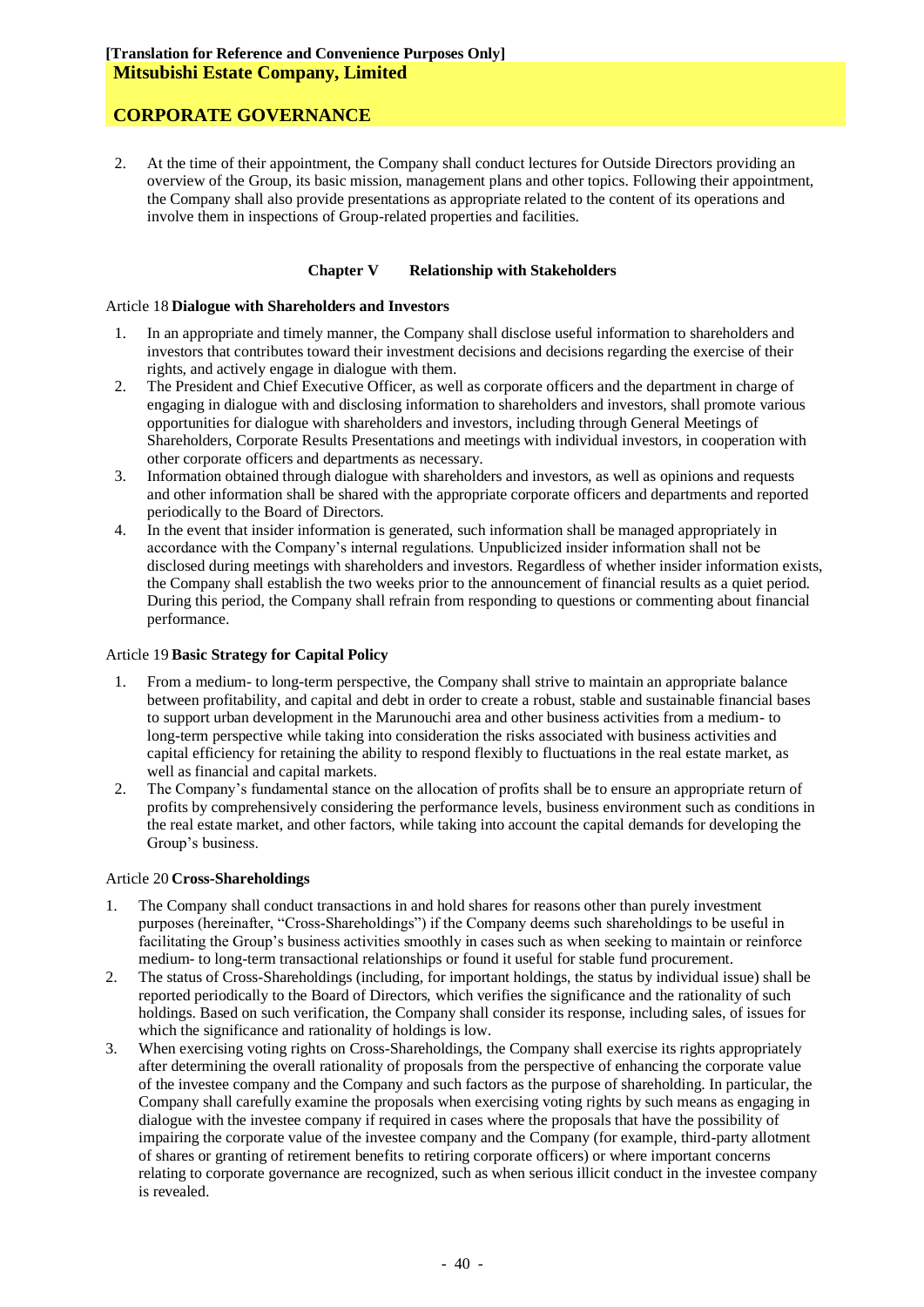# **CORPORATE GOVERNANCE**

#### Article 21 **Related Party Transactions**

Competitive transactions or conflict-of-interest transactions by Directors and Corporate Executive Officers of the Company and transactions involving the Company and its major shareholders shall require advance approval by the Board of Directors, as well as post-transaction reporting to the Board of Directors concerning the significance of such transactions.

#### **Chapter VI Revision and Abolishment**

#### Article 22 **Revision and Abolishment**

- 1. The revision or abolishment of these Guidelines shall require a resolution of the Board of Directors.
- 2. Notwithstanding the preceding paragraph, the revision or abolishment of the "Appointment Standards for Candidates for Directors" (Exhibit 1) and the "Standards for the Independence of Outside Directors" (Exhibit 2) shall require a resolution of the Nominating Committee. The revision or abolishment of the "Policy Concerning Decisions on the Details of Remuneration, etc. for each Director and Corporate Executive Officer" (Exhibit 3) shall require a resolution of the Remuneration Committee.

(Enacted) September 28, 2017 (Revised) March 29, 2018 (Exhibit 3) December 20, 2018 June 27, 2019 December 16, 2021 (Exhibit 1)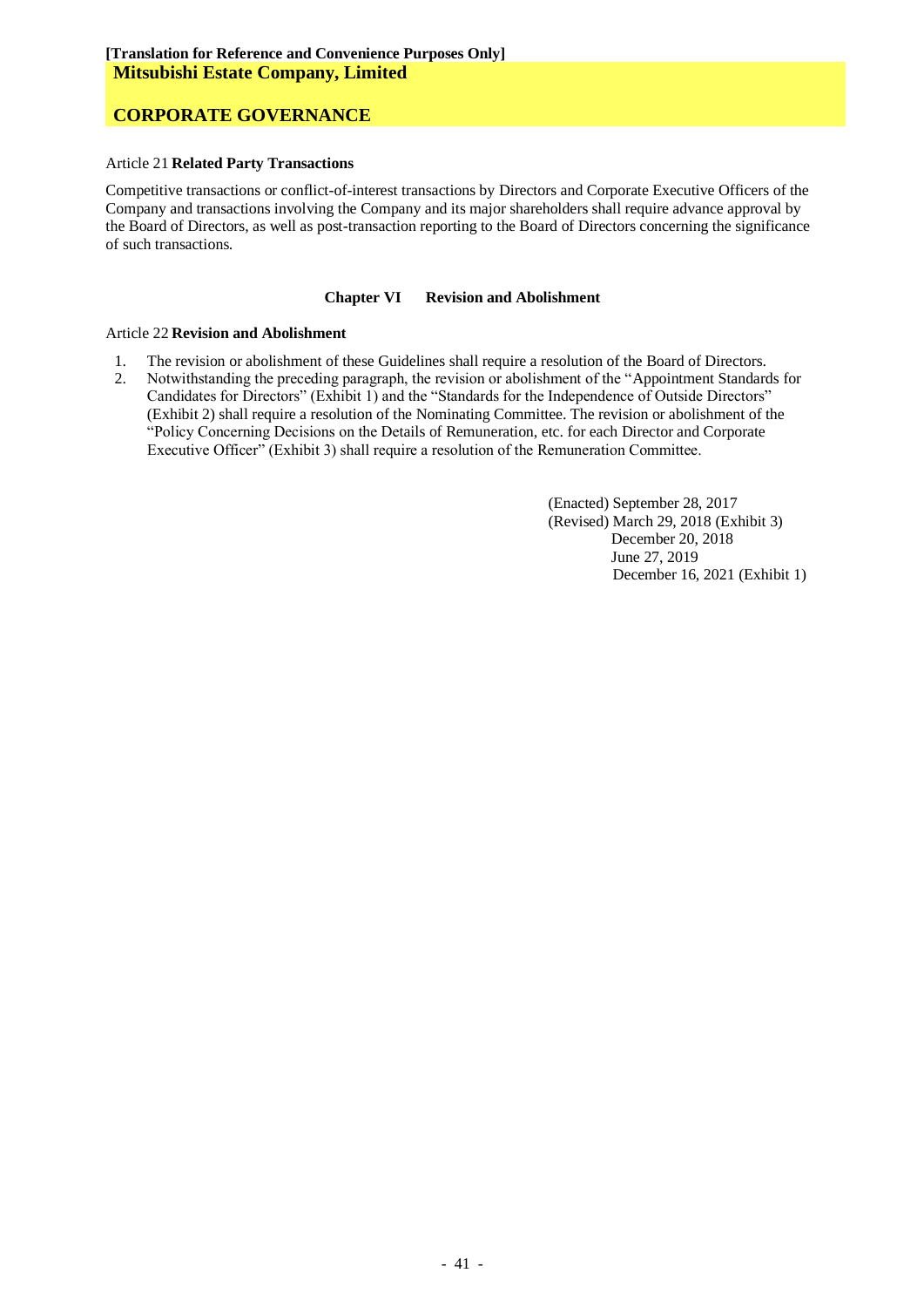#### **Appointment Standards for Candidates for Directors**

#### 1. Purpose

These Standards shall establish standards for the nomination of candidates for Directors by the Nomination Committee.

#### 2. Candidates for Directors

The candidates for Directors shall fulfill the duty of care of a prudent manager toward the Company, understand the Group's basic mission of contributing to the creation of a truly meaningful society by building attractive, environmentally sound communities where people can live, work and relax with contentment, and have the skills necessary to implement the management strategies, while possessing the qualities and capabilities to contribute to enhancing the Company's medium- to long-term, sustainable corporate value, in view of its business characteristics such as supporting urban development in the Marunouchi area.

(1) Candidates for Inside Directors

For Directors from within the Company, in addition to displaying the above-mentioned qualities and capabilities of being especially outstanding in integrity, leadership, foresight, etc., candidates to be nominated shall be officers responsible for the Company's business group or officers responsible for corporate staff who have extensive knowledge and experience related to the Group's business, who can perform oversight roles with a company-wide perspective, and who are highly trained, or, alternatively, personnel with this experience or personnel with translatable experience.

(2) Candidates for Outside Directors

For Outside Directors, in addition to the above-mentioned qualities and capabilities, candidates shall be nominated for their operational and management experience, their application of their experience and knowledge in specialized fields such as global business and risk management, for having the personality and knowledge enabling objective and fair judgments, based on the perspective that they would contribute to the common interests of the shareholders without bias toward the interest of any particular party of interest, and for satisfying the "standards for the independence of Outside Directors."

3. The revision or abolishment of these standards shall require a resolution of the Nominating Committee.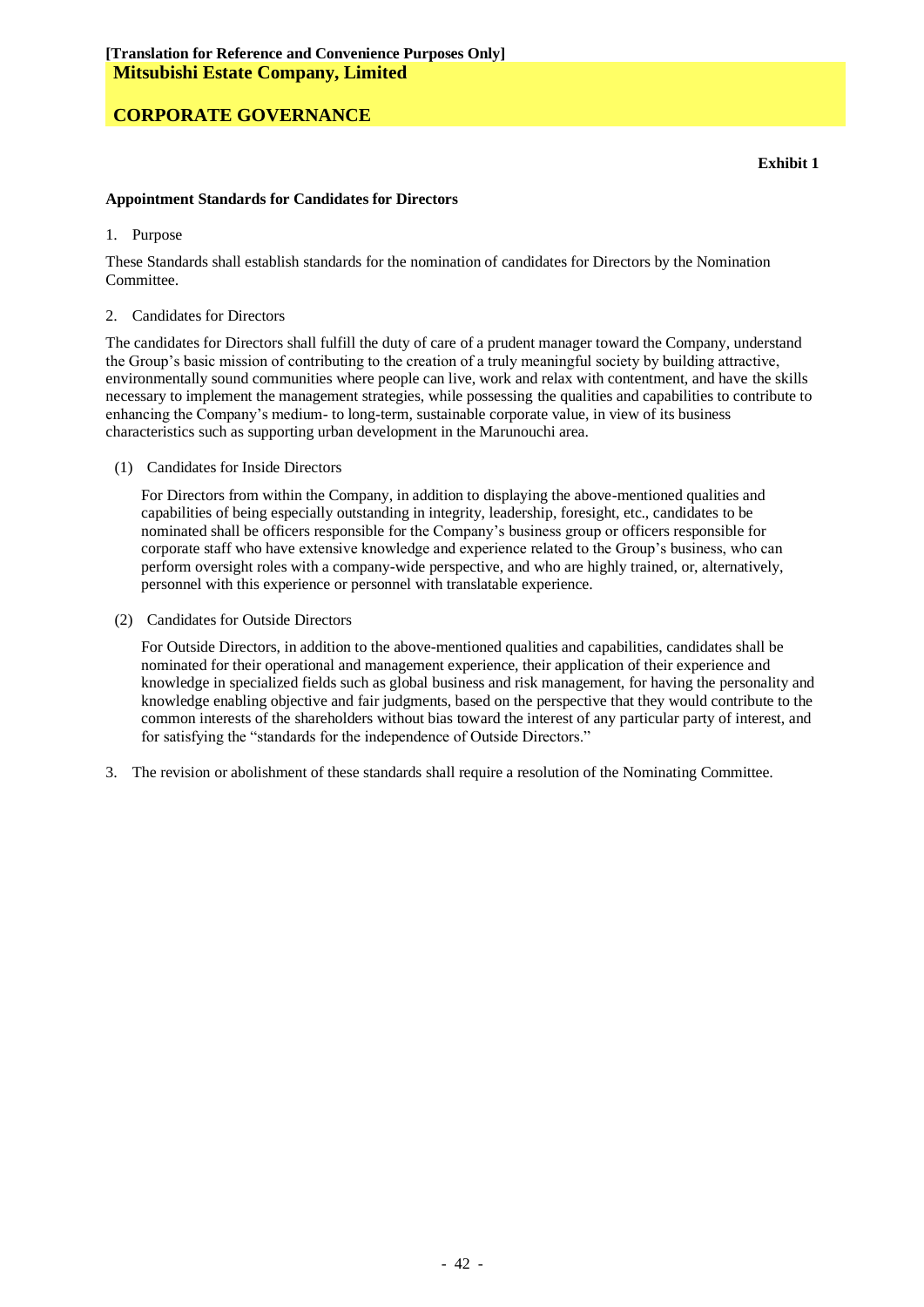#### **Board of Directors Skill Matrix**

In January 2020, the Company formulated its Long-Term Management Plan 2030 based on the Group's mediumto long-term management strategy and business strategies. To realize the plan, the Company has identified the skills (knowledge, experience, capabilities) needed for the Company's Board of Directors to exercise its management oversight function and monitoring function effectively.

The skills of the Company's Directors are provided below.

|                          |                      | Long-term<br>vision on<br>Urban<br>Development<br>(the industry<br>insight) | Corporate<br>management<br>experience | Organizational<br>strategy /<br><b>Business</b><br>strategy | International<br>knowledge<br><b>or</b><br>Internationality | Treasury,<br>accounting<br>and finance | Compliance<br>$/$ Risk<br>management | ESG /<br>Sustainability |
|--------------------------|----------------------|-----------------------------------------------------------------------------|---------------------------------------|-------------------------------------------------------------|-------------------------------------------------------------|----------------------------------------|--------------------------------------|-------------------------|
|                          | Hirotaka<br>Sugiyama |                                                                             |                                       |                                                             |                                                             |                                        |                                      |                         |
|                          | Junichi Yoshida      |                                                                             |                                       |                                                             |                                                             |                                        |                                      |                         |
|                          | Junichi Tanisawa     |                                                                             |                                       |                                                             |                                                             |                                        |                                      |                         |
|                          | Tetsuji Arimori      |                                                                             |                                       |                                                             |                                                             |                                        |                                      |                         |
| Inside Directors         | Hiroshi<br>Katayama  |                                                                             |                                       |                                                             |                                                             |                                        |                                      |                         |
|                          | Hitoshi Kubo         |                                                                             |                                       |                                                             |                                                             |                                        |                                      |                         |
|                          | Jo Kato              |                                                                             |                                       |                                                             |                                                             |                                        |                                      |                         |
|                          | Noboru Nishigai      |                                                                             |                                       |                                                             |                                                             |                                        |                                      |                         |
|                          | Tsuyoshi<br>Okamoto  |                                                                             |                                       |                                                             |                                                             |                                        |                                      |                         |
| <b>Outside Directors</b> | Shin Ebihara         |                                                                             |                                       |                                                             |                                                             |                                        |                                      |                         |
|                          | Tetsuo Narukawa      |                                                                             |                                       |                                                             |                                                             |                                        |                                      |                         |
|                          | Masaaki<br>Shirakawa |                                                                             |                                       |                                                             |                                                             |                                        |                                      |                         |
|                          | Shin Nagase          |                                                                             |                                       |                                                             |                                                             |                                        |                                      |                         |
|                          | Setsuko Egami        |                                                                             |                                       |                                                             |                                                             |                                        |                                      |                         |
|                          | Iwao Taka            |                                                                             |                                       |                                                             |                                                             |                                        |                                      |                         |

\* To clarify the skill balance of the Board of Directors, from the skills possessed by each Director, we have narrowed down relatively superior skills here, and all skills (knowledge, experience, capabilities) are not listed.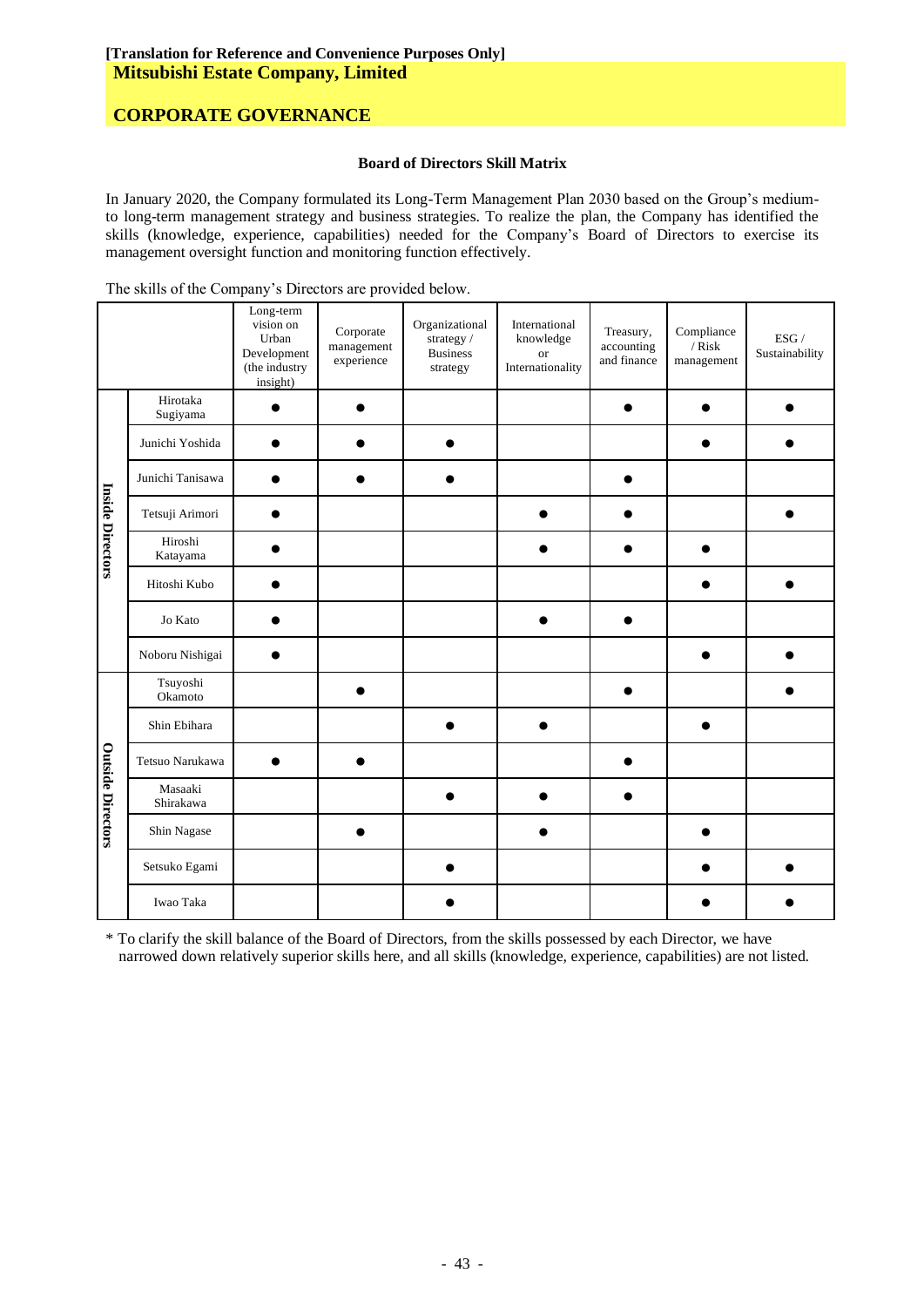#### **Standards for the Independence of Outside Directors**

As a general principle, candidates shall not be elected if the Tokyo Stock Exchange's standards for independence and the following standards for the independence of Outside Directors apply to them.

- (i) A shareholder or executive member of an entity holding voting rights exceeding 10% of total voting rights to the Company.
- (ii) A transaction party or executive member of an entity whose transactional amounts in the most recent fiscal year have exceeded 2% of consolidated revenue from operations of the Company.
- (iii) A representative employee, employee or staff of the Company's Accounting Auditor.
- (iv) An attorney, certified public accountant, tax accountant, consultant or other party who has received compensation from the Company exceeding ¥10 million in the most recent fiscal year.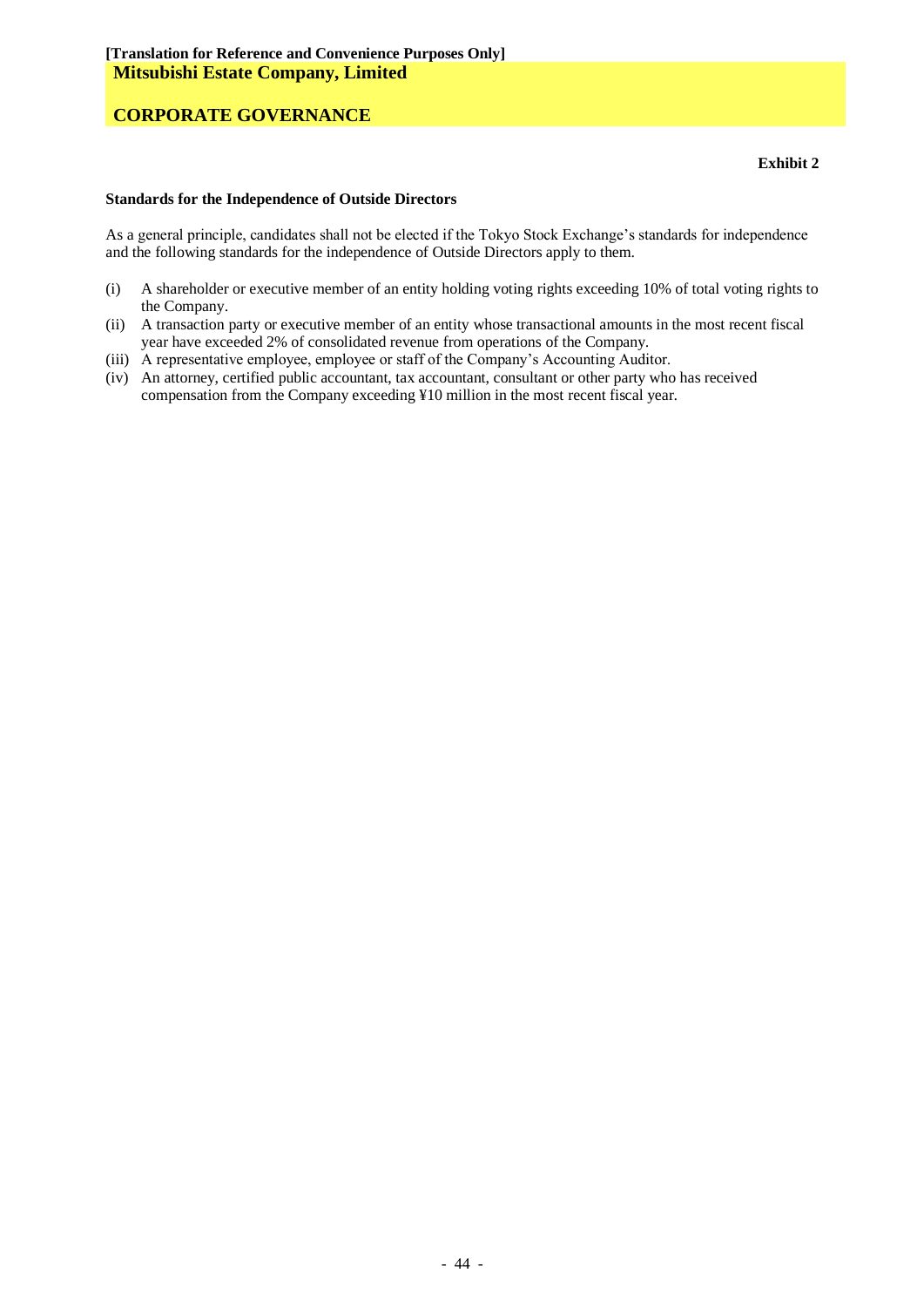#### **Policy Concerning Decisions on the Details of Remuneration, etc. for each Director and Corporate Executive Officer**

(i) Procedures for deciding remuneration paid to Officers

The policy concerning decisions on the details of remuneration paid to Directors and Corporate Executive Officers of the Company and the details of remuneration for each person shall be decided upon by a resolution at the Remuneration Committee which is chaired by an Outside Director and majority of which is comprised solely of Outside Directors.

(ii) The basic policy for deciding remuneration for Officers

The basic policy for deciding remuneration for Directors and Corporate Executive Officers of the Company is as follows.

- The remuneration system shall be the one that is linked with our medium- to long-term performance targets, etc. aimed at in the management strategy and the Medium-Term Management Plan and realizes sustained corporate value improvement and sharing of values with our shareholders.
- The remuneration system shall be the one that allows for giving incentives to management executives' taking up of challenges and appropriate risk taking in line with the strategy targets and expectations of shareholders and other stakeholders.
- The remuneration system shall be the one that makes it possible to fulfill the high accountability for the benefit of our shareholders and other stakeholders through objective deliberations and judgments at the Remuneration Committee.
- (iii) Remuneration systems for Officers

The remuneration systems for Directors and Corporate Executive Officers shall be separately established in consideration of respective functions and roles to be fulfilled for the purpose of achieving the sustained corporate value improvement. In addition, Directors who concurrently serve as Corporate Executive Officers shall be paid remuneration as Corporate Executive Officers.

 Directors (excluding Directors who concurrently serve as Corporate Executive Officers) In consideration of their function and role of supervising performance of duties by Corporate Executive Officers and Directors, they shall receive, in principle, only basic remuneration in the form of money, and the standards shall be decided upon individually taking into account factors such as position and responsibilities as Directors and whether they are full-time or part-time.

 Corporate Executive Officers In consideration of their function and role of taking charge of business execution of the Company, their remuneration shall, in principle, be comprised of basic remuneration and variable remuneration. Variable remuneration is comprised of monetary compensation that is paid based on short-term performance, etc. and stock compensation, etc. (including monetary compensation paid based on indicators such as stock price) that is paid with a view to realizing the medium- to long-term sharing of values with shareholders.

The standards and ratio of basic remuneration and variable remuneration, valuation indicators for variable remuneration and other matters shall be decided upon taking into account medium- to long-term performance targets, etc., aimed at in the management strategy and the Medium-Term Management Plan and factors such as position and responsibilities as Corporate Executive Officers.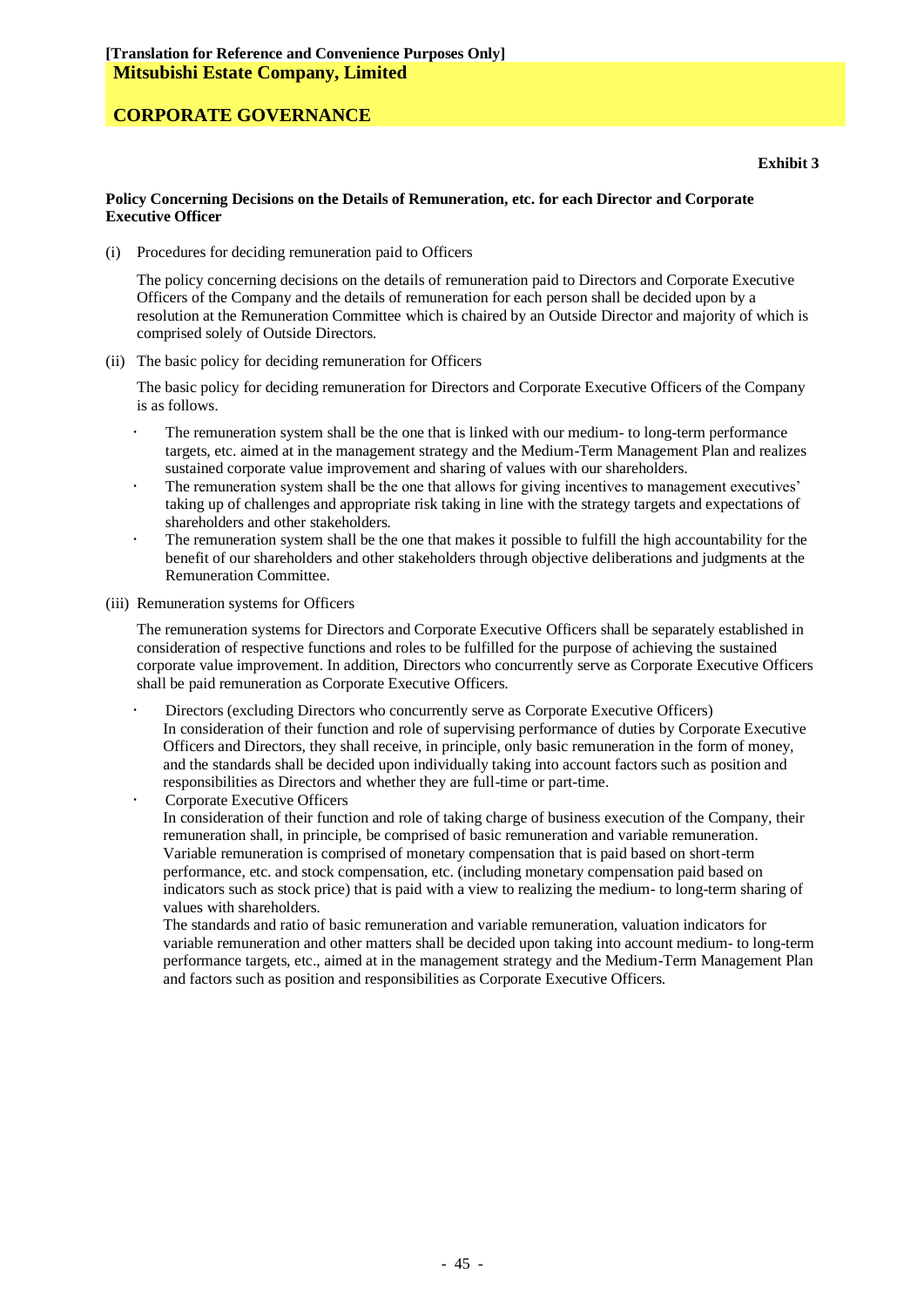<Attached sheet 2> April 1, 2020



### Mitsubishi Estate Group Corporate Governance System